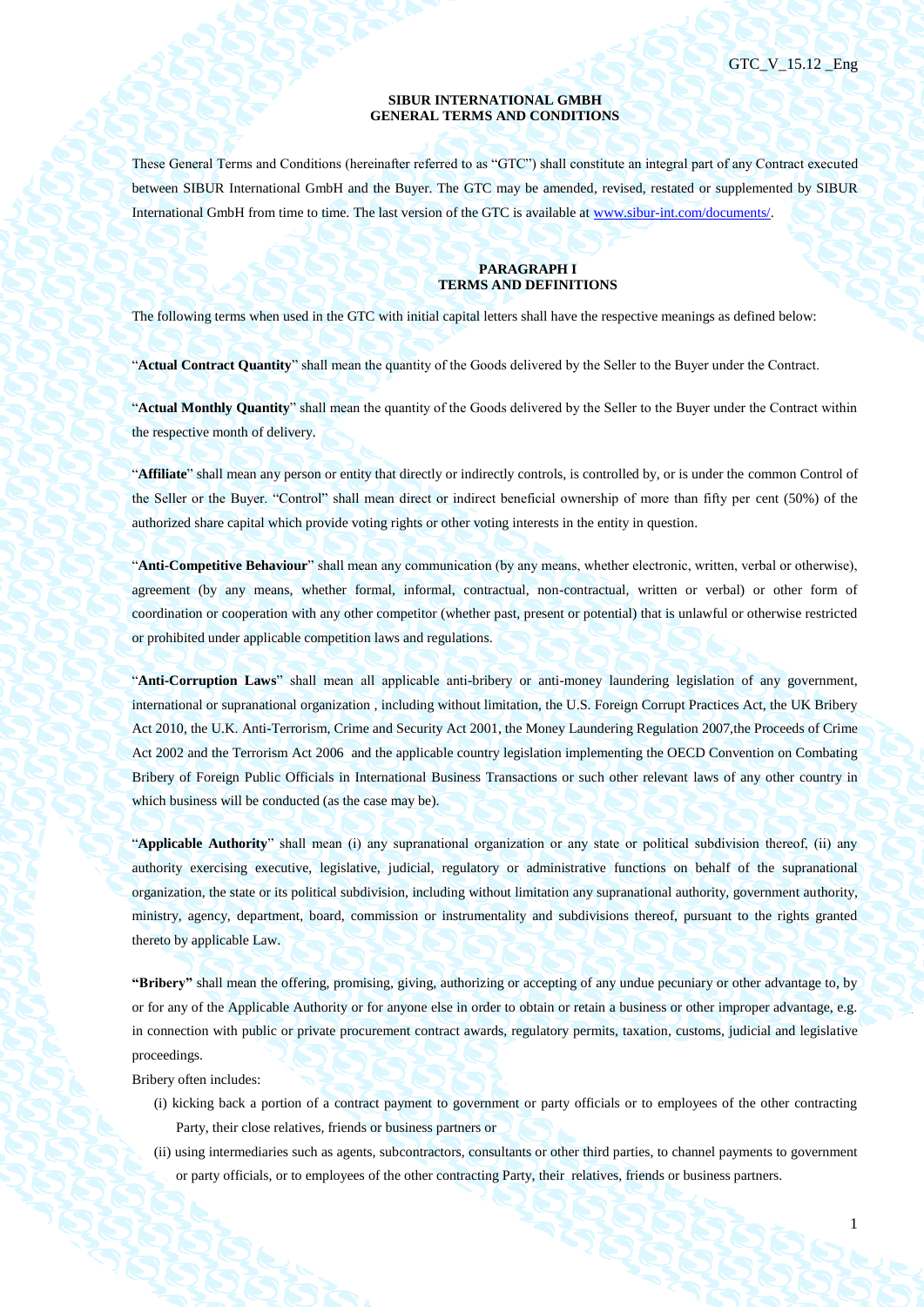"**Business Day**" or "**Working Day**" or "**Banking Day**" or "**Bank Day**" shall mean any day other than Saturday, Sunday or any public holiday on which banks in Moscow (Russian Federation), Vienna (Austria), New York (USA), London (England), and the country of the Goods delivery are open for business.

"**Buyer**" shall mean a Party buying the Goods as specified in the Contract.

**"Carrier"** shall mean any person or company contracted by the Buyer or by the Seller as the case may be to undertake to perform or to procure the performance of a contract of carriage by rail, road, sea or a combination thereof as may be applicable to the terms of delivery.

"**Certificate of Origin**" shall mean the document issued by the Seller or the Manufacturer or a chamber of commerce or other agreed third party (as the case may be) specifying the country where the Goods are actually produced.

"**Certificate of Quality**" shall mean the document issued by the Seller in respect of the Goods confirming the quality of the Goods in accordance with the Contract.

"**Confidential Information**" shall have the meaning set forth in Clause 4.20.17 of the GTC.

"**Consent**" shall mean any consent, approval, authorization, waiver, permit, grant, franchise, concession, agreement, license, certificate, exemption, order, registration, declaration, filing, report or notice of, with or to any person (and the person for this purpose shall mean any natural person, firm, partnership, association, corporation, company, limited liability company, trust, joint stock company, business trust, Governmental Authority or other organization or entity).

"**Contract**" shall mean any contractual arrangement relating to the supply of the Goods to the Buyer by the Seller.

**"Corrupt practices"** shall mean Bribery, Extortion or Solicitation, Trading in influence and Laundering the proceeds of these practices.

"**Delivery Date**" shall mean the moment when the Goods are deemed delivered to the Buyer. The Delivery Date shall be specified in the Contract.

**"Effective Date"** shall mean the date the Contract/Amendment shall take effect from.

"**ETA**" or "**Estimated Time of Arrival**" shall mean estimated time of arrival.

**"Euro**" or "**EUR**" or "**€**" shall mean the official currency of the European Union.

"**Extortion or Solicitation**" shall mean the demanding of a bribe, whether or not coupled with a threat if the demand is refused. Each Party will oppose any attempt of Extortion or Solicitation and is encouraged to report such attempts through available formal or informal reporting mechanisms, unless such reporting is deemed to be counter-productive under the circumstances.

"**Force Majeure Event**" shall have the meaning set forth in Clause [4.19.4](#page-45-0) of the GTC.

"**Goods**" shall mean the Goods to be delivered by the Seller to the Buyer as specified in the Contract.

"**Governmental Approval**" shall mean any Consent of or from an Authorized Authority, including without limitation any certificates, licenses or permits issued by an Authorized Authority.

"**GTC**" shall mean the standard terms and conditions of purchase set out in this document.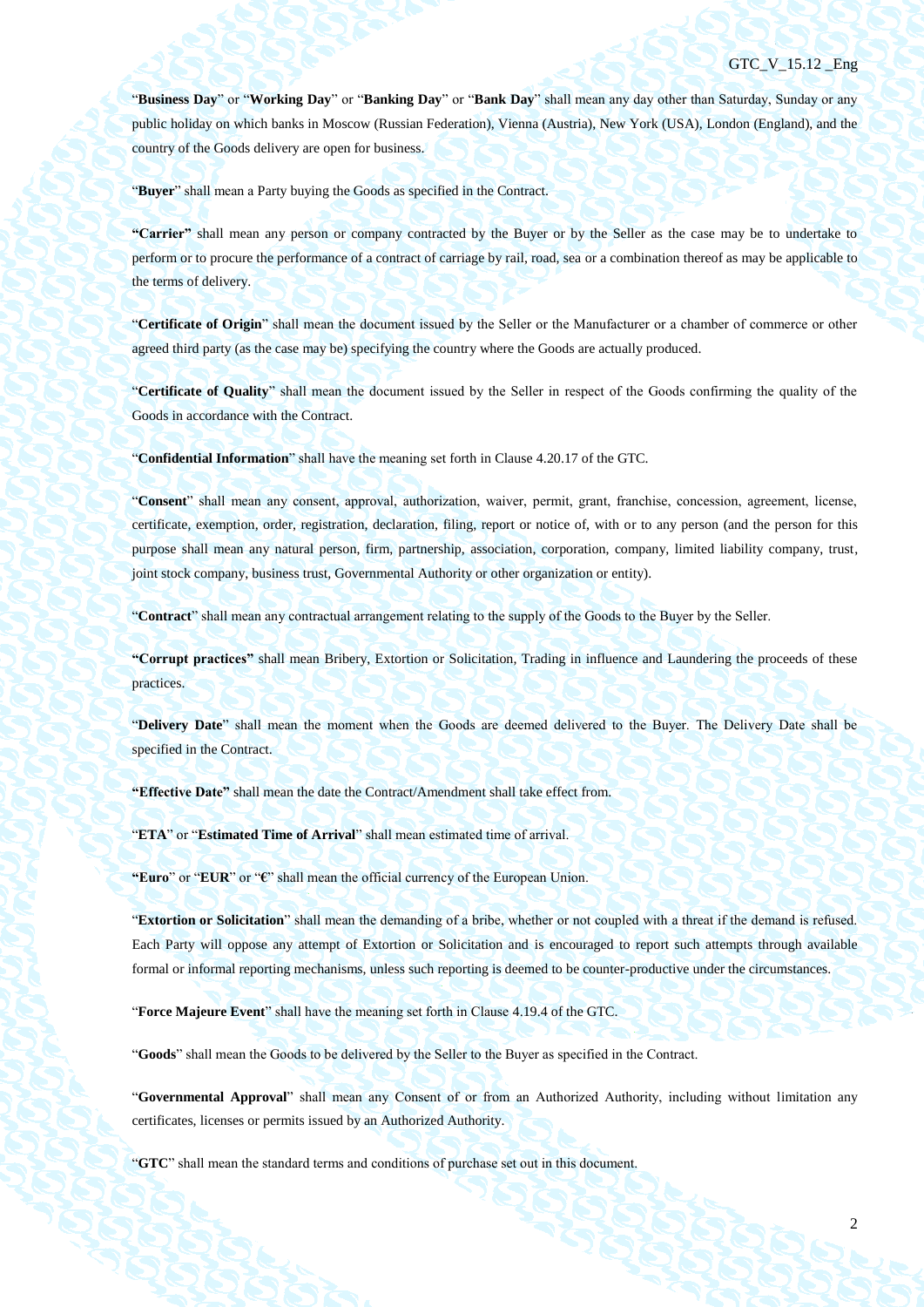"**Incoterms**" shall mean the international commercial terms, the official publication by the International Chamber of Commerce No. 715, 2010.

"**Inspector**" shall mean an independent inspector appointed pursuant to the GTC to perform quality and quantity inspection of the Goods.

"**Inspector's Report**" shall mean any report, conclusion, opinion, certificate or other written document (or combination thereof) issued by the Inspector and reflecting results of the Goods' quantity and quality inspection as described in greater detail in Clause [4.8.3](#page-35-0) of the GTC.

**"Laundering the proceeds of the Corrupt practices"** shall mean the concealing or disguising the illicit origin, source, location, disposition, movement or ownership of property, knowing that such property is the proceeds of crime.

"**Law**" shall mean all applicable (i) provisions of all constitutions, treaties, statutes, laws, customs, codes, rules, regulations, ordinances or orders of any Applicable Authority, (ii) Governmental Approvals including without limitation any consent, approval, authorization, waiver, permit, grant, franchise, concession, agreement, license, certificate, exemption, order, permit, registration, declaration, filing, report or notice of or from an Applicable Authority and (iii) orders, decisions, injunctions, judgments, awards and decrees of any Applicable Authority.

"**Letter of Credit**" or "**Stand-by Letter of Credit**" shall have the meanings set forth in the Uniform Customs and Practice for Documentary Credits, 2007 Revision, ICC Publication No. 600 (UCP).

**"Longstop Date"** shall mean the date set forth in the introductory paragraph of the Contract/Amendment.

"**Manufacturer**" shall mean the plant by which the Goods are produced.

"MT" shall mean metric tonne (i.e. 1,000 kilograms).

"**Nomination**" shall mean the nomination of the Vessel which is to be loaded with the Goods, as would be described in greater detail in the Contract (when applicable).

"**NOR**" shall mean the notice of readiness tendered by the Vessel upon arrival of the Vessel at the Place of Destination (unloading port or customary anchorage or area or such other place as the Vessel may be ordered to await unload), if applicable.

"**Packaging**" shall mean all products made of any materials of any nature to be used for the containment, protection, handling, delivery and presentation of the Goods, including (but not limited to) paper, wooden, plastic and metal boxes, bags, pallets, and not fall within the definition of Transport as specified herein.

"**Party**" and "**Parties**" shall mean parties to the Contract referred to individually and collectively.

"**Place of Destination**" shall mean the place the Goods are to be delivered to as specified in the Contract.

"**Place of Shipment**" shall mean the place where the Goods are to be loaded (dispatched), which shall be without limitations (i) the Manufacturer or warehouse or storehouse, (ii) the load port or terminal, or (iii) any other place, whichever is applicable and as may be specified in the Contract.

**"Planned Contract Quantity"** shall mean the quantity of the Goods set forth in the Contract agreed by the Parties to be delivered under the Contract during the terms of the Contract.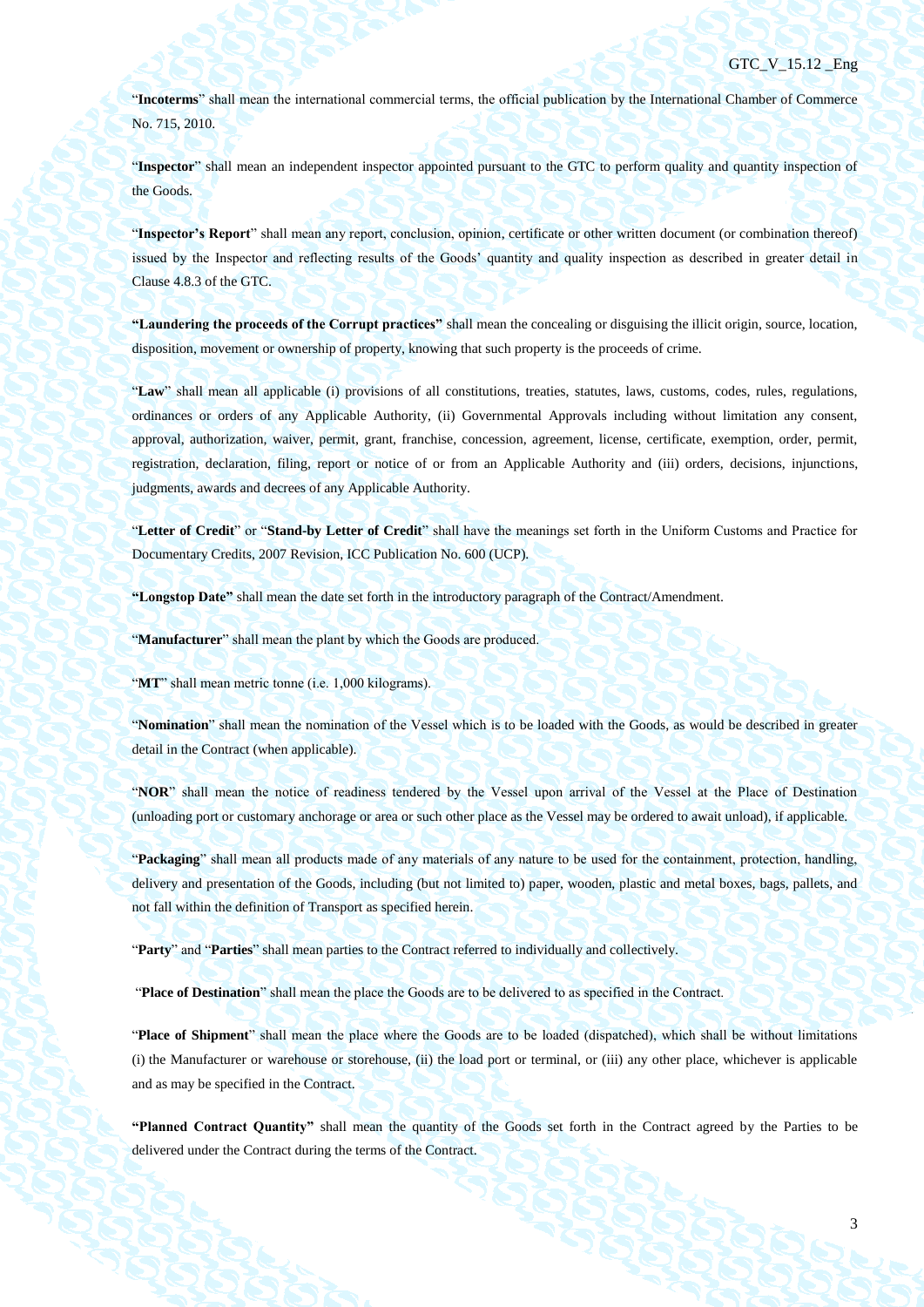"**Planned Monthly Quantity**" shall mean the quantity of the Goods set forth in the Contract agreed by the Parties to be delivered under the Contract in a month.

"**Price**" shall mean the price per metric ton of the Goods at which the Seller sells the Goods to the Buyer as stipulated in the Contract.

"**Quarter**" shall mean the period of the three consecutive months commencing on 1<sup>st</sup> January ("Q I"), or 1<sup>st</sup> April ("Q II"), or 1<sup>st</sup> July ("O III"), or  $1<sup>st</sup>$  October ("O IV").

"**RMB**" or "**Yuan**" or "**CNY**" or "**Renminbi**" shall mean the lawful official currency of the People Republic of China.

"**RUB**" shall mean Russian Rubles, the lawful currency of the Russian Federation.

**"Sanctions"** shall mean restrictive and discriminatory measures in trade and economic fields adopted by the Applicable Authorities in respect of other countries, groups of countries, individuals or legal entities with intent to force them to change their policies or specific actions. Sanctions can be expressed in full or partial embargo on imports/exports, the prohibition of entry and visa restrictions, blocking and freezing of assets, prohibition of financial transactions with the countries and entities specified above, including cross-border payments and investments.

"**Seller**" shall mean SIBUR International GmbH that sells the Goods under the Contract.

"**Specification**" shall mean the specification describing the quality of the Goods agreed by the Parties set forth in the Contract.

"**Transport**" shall mean containers, tank cars, cisterns, other means of transport used for the Goods delivery, transportation, storage, etc.

"**Transport Return Date**" shall mean the period within which the Buyer shall return the Transport (when applicable) and at the address specified in the Contract.

"**Tax**" or "**Taxes**" shall mean all (i) taxes, fees, duties, tariffs, levies, imposts, or other public charges of any kind, including, without limitation, taxes, required contributions or other charges on or with respect to income, franchise, gross receipts, property, sales, use, profits, capital stock, payroll, employment, social security, health insurance fund, pension fund and other social funds, workers compensation and unemployment or related compensation, (ii) taxes or charges in the nature of excise, withholding, ad valorem, stamp, transfer, value added or gains taxes, (iii) license registration or documentation fees, (iv) customs duties, tariffs and similar charges of any kind whatsoever and (v) any interest, penalties, additions to tax or additional amounts imposed by any taxing authority with respect to those items enumerated in clauses (i), (ii), (iii) and (iv) of this definition.

"**Third Party**" shall mean any person or entity other than a Party of the Contract.

"**Total Goods Value"** shall mean the amount, calculated by multiplying the Actual Contract Quantity by the Price.

"**Transport Document**" shall mean a document issued by a Carrier to a shipper, acknowledging that specified the Goods have been received on board as cargo for conveyance to a named Place of Destination as described in greater detail in Clause 2.2.2 of the GTC.

"**Trading in Influence**" shall mean the offering or Solicitation of an undue advantage in order to exert an improper, real, or supposed influence with a view of obtaining from a public official an undue advantage for the original instigator of the act or for any other person.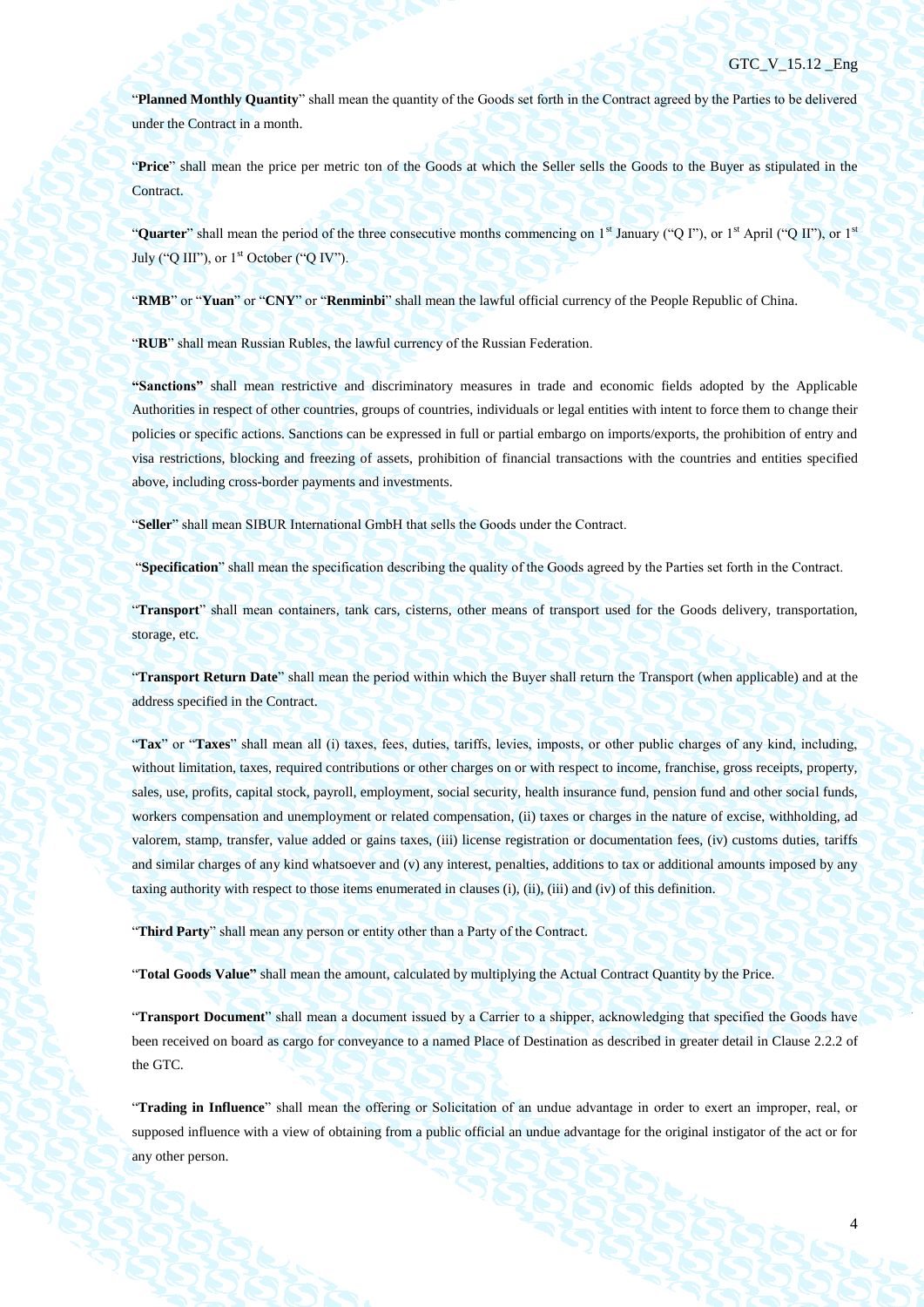5

"**USD**" or **"US Dollar"** or "**Dollar**" or "**US\$**" or "**\$**" shall mean United States Dollars, the lawful official currency of the United States of America.

"**Verification Act**" shall mean verification act executed between the Buyer and the Seller and confirming the quantity of and amount paid for delivered the Goods for a particular period and as described in greater detail in Clause [4.5.9](#page-29-0) hereof.

"**Vessel**" shall mean the ship contracted by the Buyer or the Seller, as the case may be, for the delivery of the Goods (if applicable).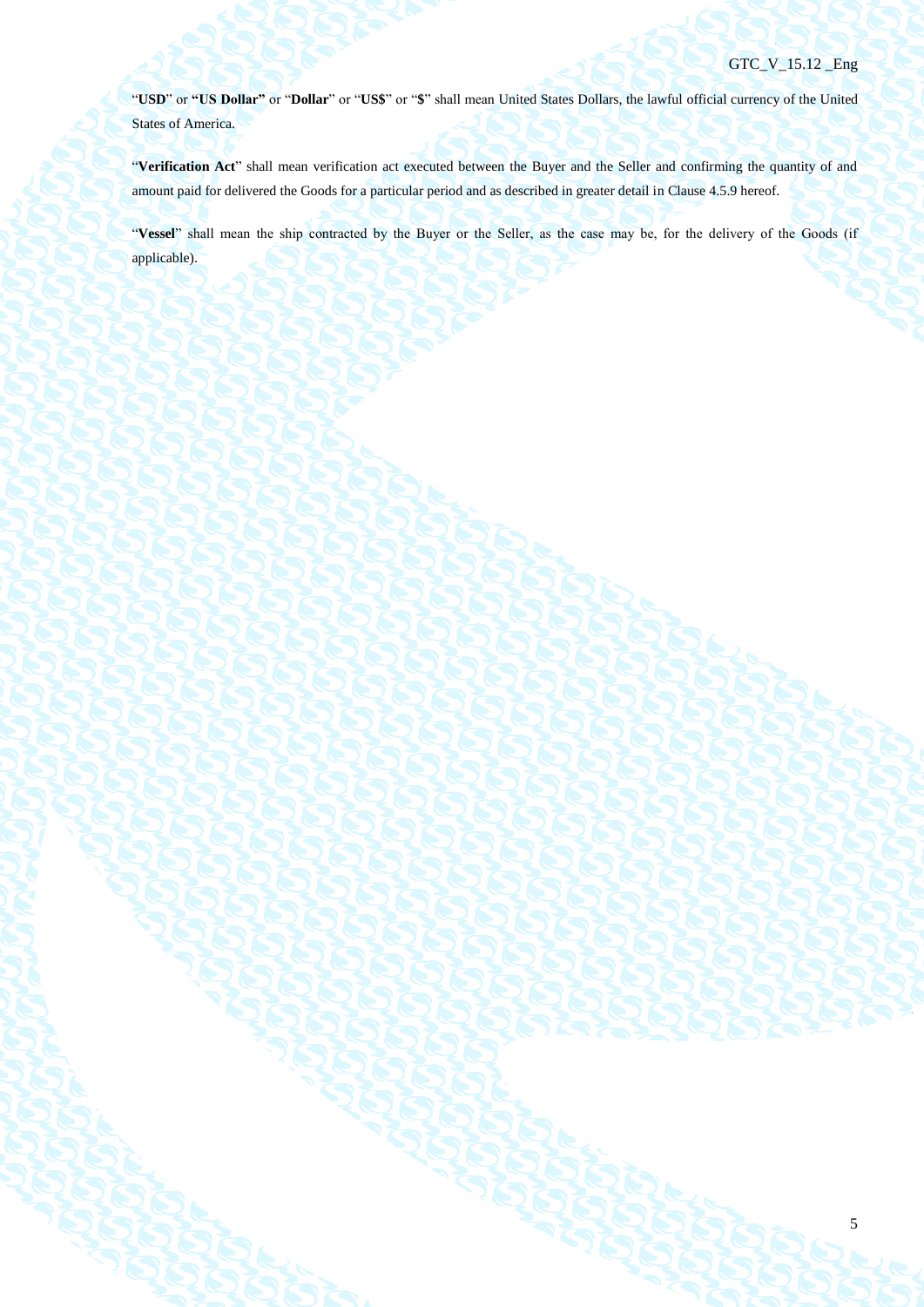# **PARAGRAPH II CONDITIONS**

## **2.1. Application of the GTC**

- **2.1.1.** The GTC shall govern and be incorporated into every Contract.
- **2.1.2.** Execution of the Contract by the Buyer shall (without affecting any other manner in which acceptance of the GTC may otherwise be evidenced) be deemed to constitute unqualified acceptance of the GTC.
- **2.1.3.** If there is any conflict between the terms of the Contract and the GTC, the Contract shall prevail.
- **2.1.4.** The GTC shall apply to the exclusion of, and shall prevail over, any terms or conditions contained in or referred to in the Buyer's acceptance of the Contract, or in any other documentation submitted by the Buyer, or in any correspondence or elsewhere, or implied by trade custom, practice or course of dealing, unless specifically excluded or varied in writing by any authorized representative of the Seller.
- **2.1.5.** If, subsequent to any Contract which is subject to the GTC, a Contract is made with the Buyer in any form without reference to any conditions of sale or purchase, the GTC shall apply to the new Contract.

#### **2.2. Delivery**

- **2.2.1. General Delivery Terms**
	- **a**) The delivery shall be in accordance with relevant Incoterms subject to provisions of the Contract and GTC.
	- **b)** The Goods may be delivered by the Seller by sea, railroad, road transport or self-delivered by the Buyer as specified by the Contract. If the means of transport is not specified in the Contract, the Seller may choose a means of transport suitable for delivery of the Goods at the Place of Destination at its own discretion; in such event the Buyer hereby unconditionally accepts the means of transport chosen by the Seller and waives any claims in this regard.
	- **c)** The Seller shall use its reasonable endeavours to deliver the Goods on the date or between the dates (as the case may be) as specified in the Contract, but the time of delivery shall not be of the essence. The Seller shall notify the Buyer immediately if the delivery dates for the Goods cannot be met; in such a case the Parties shall re-schedule in good faith.

## **2.2.2. Transport Documents**

- **a)** Transportation documents shall be:
	- $\bullet$  Bill of Lading (or "B/L" or "BL" or "BOL") for delivery by sea;
	- Railway bill (or "RWB" or "Rail way bill" or "CIM consignment note") for delivery by railroad;
	- CMR (or consignment note) for delivery by road.
- **b)** Delivery of the Goods shall be immediately followed and witnessed by presentation by the Seller to the Buyer or Carrier, or the Buyer's representative of a valid transportation document. Such documents shall be signed and marked by the Seller and Carrier of the Goods or by authorized employee / representative of railway Carrier at the place of loading or by Master of the Vessel respectively and shall be a nondisputed proof of delivery by the Seller.
- **c)** The Buyer warrants that the Place of Destination is (i) reachable by the agreed means of transport and (ii) suitable and equipped, if necessary, for unloading of the Goods.
- **2.2.3. Shipping information**
	- **a)** If the Goods' transportation is arranged by the Seller, the Buyer shall submit to the Seller shipping information required for the Goods delivery via facsimile, or by other means agreed upon by the Parties, at least 5 (five) Business Days before the first day of laytime of each shipment.
	- **b)** The shipping information shall include: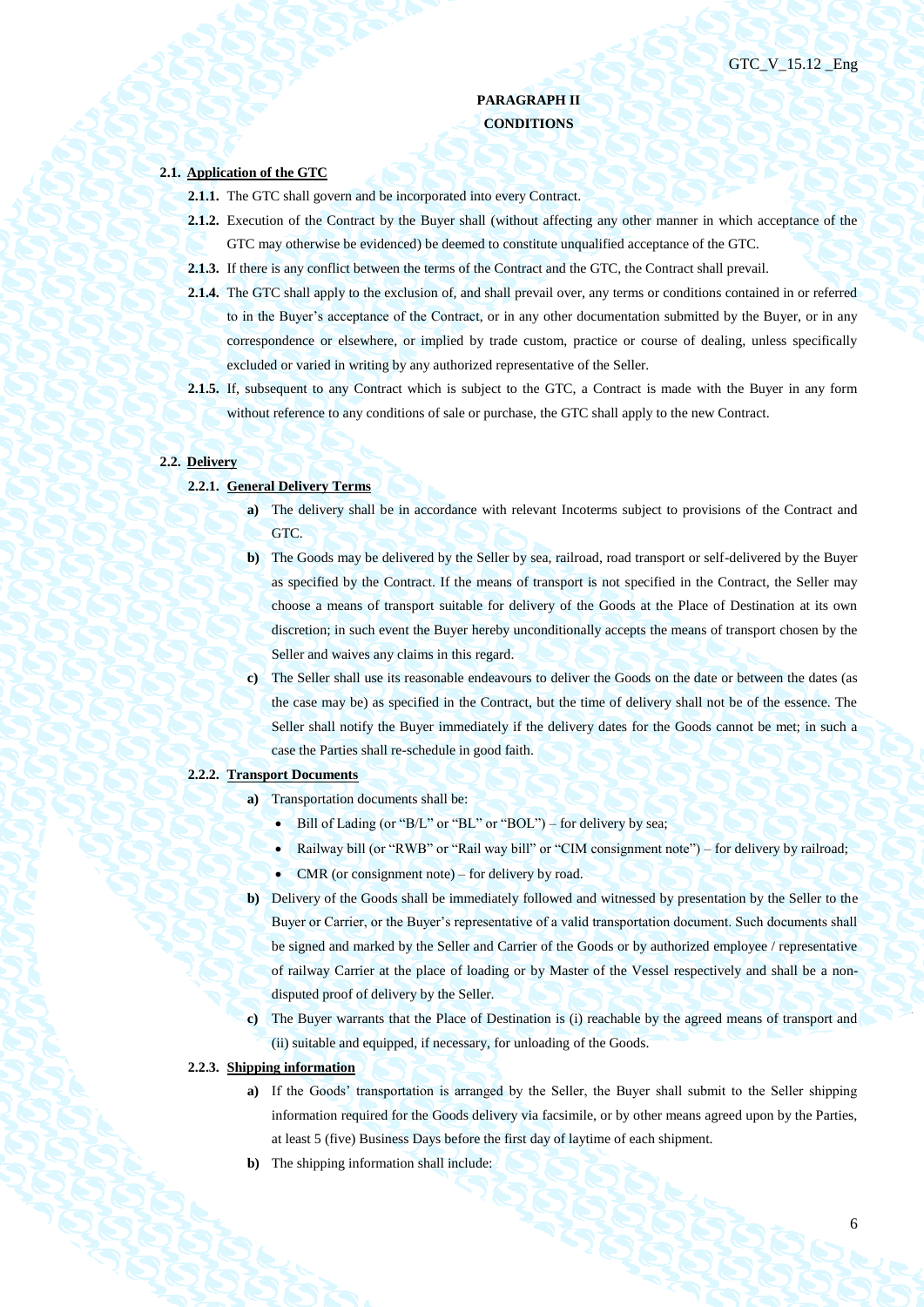- all instructions regarding customary documentation which may be required at the Place of Destination;
- the identity of the terminal(s) at the Place of Destination, with instructions to enable the Carrier to prepare and submit necessary information to the customs or border authorities; and
- any other documents requested by the Seller.
- **c)** Should the Buyer fail to timely submit shipping information, the Seller may, at their sole discretion, choose to extend the time for delivery of the Goods which, if so extended, will not constitute a waiver of the Buyer's breach of the Contract. The Seller shall send the shipping details to the Buyer via facsimile or by other means agreed upon by the Parties within 5 (five) Business Days after shipment of the Goods. The shipping details shall include: transport details/Vessel name, the Goods quantity and ETA at the Place of Shipment or the Place of Destination (whichever is applicable).
- **d)** Date of shipment shall be the date stamped on the Shipping Document at the departure point.
- **e)** Any delays in loading the Goods at the Place of Shipment (including circumstances where the Seller is entitled to delay shipment) or in unloading the Goods at the Place of Destination caused by the Buyer's failure to provide any necessary information, or as a result of omissions or inaccuracies in the information provided, will be for the Buyer's account. The Buyer shall indemnify the Seller for all costs, losses and damages, including, but not limited to, demurrage and/or detention incurred by the Seller as a result thereof.

## **2.2.4. The Seller's right to refuse.**

The Seller is entitled to refuse at any time to undertake or complete the delivery if:

- **a)** the delivery under an intended or customary route to the Place of Destination becomes unable whatsoever reason beyond the Seller's control;
- **b)** the cost of the delivery to the Place of Destination (including Taxes) and/or insurance, if applicable, has been significantly increased (more than by 20 (twenty)% within 1 (one) month), which could not be expected by the Seller acting reasonably; and/or
- **c)** at any time after the Good's loading but before the commencement of the Goods unloading:
	- i. importation of the Goods at the Place of Destination is prohibited under the laws of the country in which such the Goods were produced, or by regulations, rules, directives or guidelines applied by the government of that country or any relevant agency thereof; and/or
	- ii. the country, state, territory or region at which the Place of Destination becomes affected by the Sanctions;
- **d)** Should the Seller agree to undertake or complete the delivery under an alternative route or at an alternative Place of Destination nominated by the Buyer, that is not subject to any such prohibition and that is acceptable to the Seller (which acceptance shall not be unreasonably withheld), or under changed circumstances as the case may be, the Buyer shall reimburse the Seller for any additional costs and/or expenses incurred by the Seller.

#### **2.2.5. Transfer of risk and title.**

The risk and title to the Goods shall transfer from the Seller to the Buyer at the Delivery Date, unless otherwise provided in the Contract or the GTC. The Parties agree that the transfer of risk, and title to, the Goods is not conditional upon delivery of the Transport Document or any other documentation. Neither the time, method, or place of payment, method of transportation, form of shipping document, manner of consignment nor place of acceptance of the Goods shall alter the foregoing.

## **2.2.6. Laytime.**

The time allowed to the Buyer for the loading or unloading of the quantity of the Goods deliverable under the Contract shall be as set out in the Contract. If the amount of laytime permitted is not set out in the Contract laytime shall be 24 (twenty four) hours for the delivery by sea and railroad and 6 (six) hours for the delivery by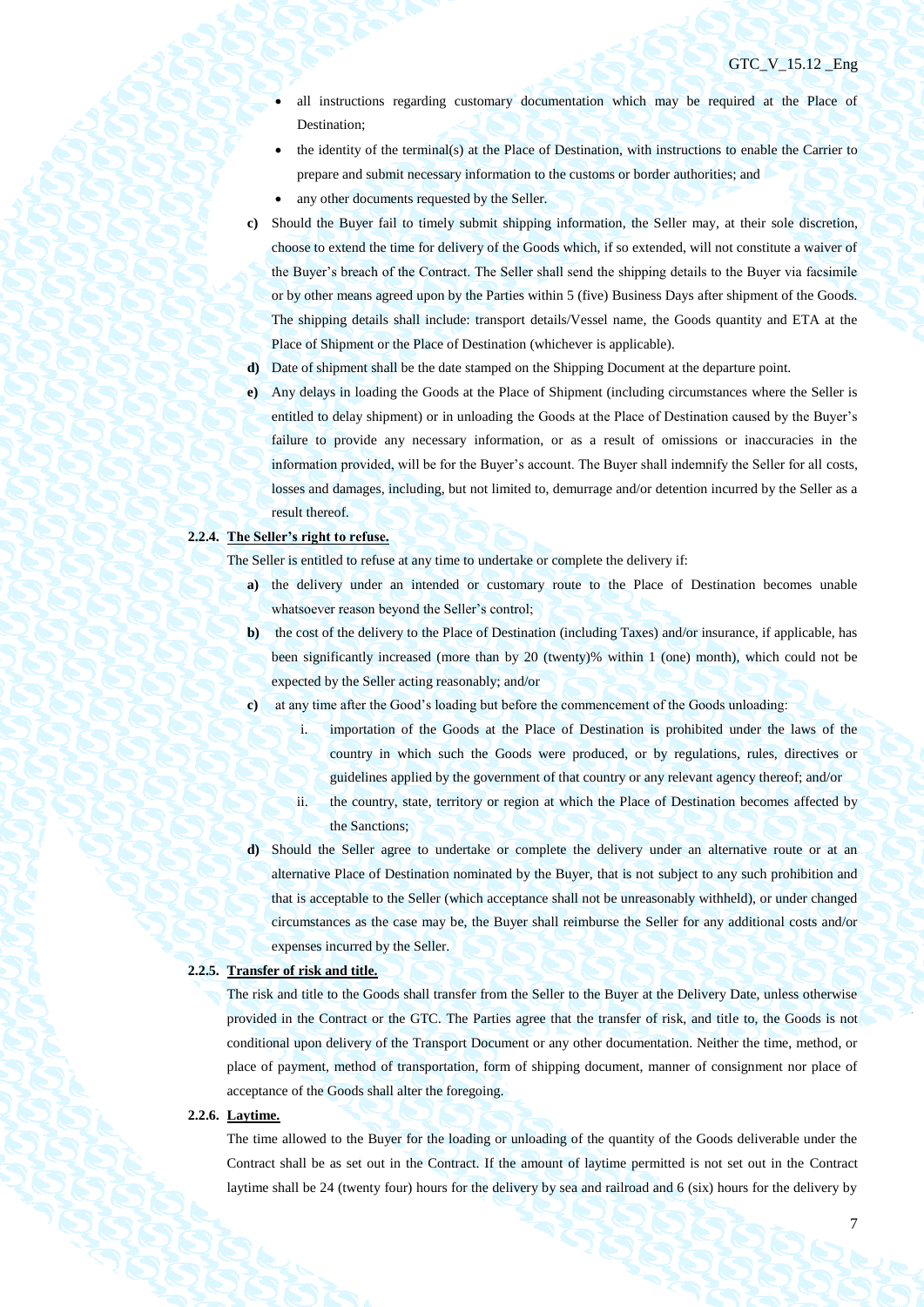## GTC V 15.12 Eng

road respectively or such a lesser period as may be specified in the relevant charterparty, unless otherwise expressly mutually agreed by the Parties in writing. Sundays and Holidays shall be included unless loading on the Sunday or Holiday in question is prohibited by Law or regulation or custom at the unloading terminal. Laytime shall commence: (i) 6 (six) hours after NOR has been tendered (berth or no berth) for each voyage; or when the Vessel is all fast at the berth; whichever is the earlier or (ii) 2 (two) hours after the relevant train or truck has arrived at the Place of Destination. The train will be deemed to have arrived according to the schedule (the exact arrival time, when required, can be evidenced from the records of the relevant train station) and the truck will be deemed to have arrived as of the moment a relevant notice is furnished by the Carrier at the Place of Destination. The Buyer may not refuse to certify the receipt of the notice and if it does so, the Carrier must immediately notify the Buyer thereof and the time of arrival shall be according to the Carrier's records. The Carrier may, but not obliged to, to engage a third party to certify the truck's arrival. The Buyer shall pay in full any Carrier's and Seller's expenses and costs related to the Buyer's refusal to certify the notification.

For the purpose of calculating laytime, loading and unloading of the Goods shall be deemed to have been completed upon disconnection of the discharging hoses or the loading or unloading of the last portion of the firm cargo.

#### **2.2.7. Demmurage**

- **a)** Without prejudice to the Contract, these demurrage terms apply to all supplies of the Goods, unless they are specified and/or extended in the provisions of a particular Incoterms term.
- **b)** If the Goods are not loaded or unloaded (whichever is applicable) by the Party which shall load/unload the Goods (whichever is applicable) within the time allowed in accordance with the laytime provisions of the Contract, such Party shall pay to the other Party demurrage in respect of the excess time at the rate set out in the Contract. Unless otherwise is provided in the Contract or the GTC, a Force Majeure Event shall not interrupt the running of laytime or vary or excuse the obligation to pay demurrage. The Party which shall load/unload the Goods shall indemnify the other Party for all costs for demurrage or detention of RTC / railway wagon(s) or detention of auto truck(s). In order to be indemnified, such demurrage and/or detention must result from delay in loading or unloading of the Goods by the Party which shall load/unload the Good or its action.
- **c)** Where no demurrage rate has been provided in the Contract, the demurrage rate shall be as set out in the relevant agreement with the Carrier or, if the agreement does not specify a demurrage rate, as per the market rate for the relevant/applicable means and size of transport on the date of the completion of loading/unloading as shall be assessed by a mutually agreed independent broker. In the event that the Parties do not agree on a mutually acceptable broker, then each Party will appoint an independent broker and the two so appointed will appoint a third. The assessment that is the furthest away from the median will be discounted and the applicable demurrage rate will be the average of the two remaining assessments.
- **d)** Unless otherwise agreed in the Contract or the GTC, the Parties understand that demurrage claims could be addressed to the Buyer within 9 (nine) months after the Delivery Date (and the Parties acknowledge this term as reasonable); however, it shall not be considered as time-barred by this Clause. The Parties consider this period reasonable as the Seller usually receives demurrage claims from the Carrier more than 6 (six) months after the Delivery Date.
- **e)** Demurrage claims shall be considered within 30 (thirty) days after their receipt by a relevant Party and shall be paid by the relevant Party not later than 5 (five) days after receipt of the Seller's invoice. If no motivated comments have been given within the specified 30 days period, the claim shall be deemed accepted.

## **2.2.8. Transport and Packaging**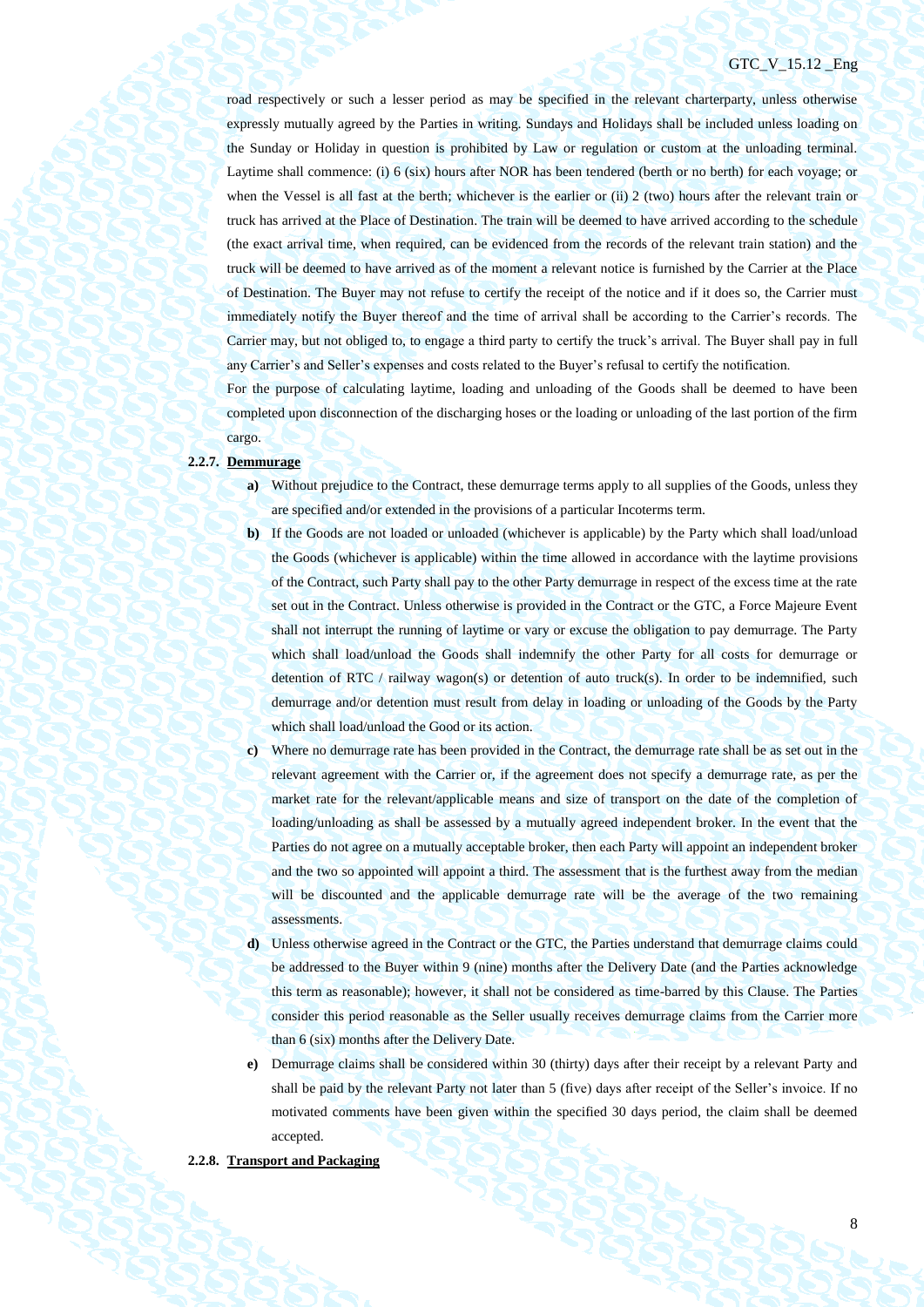- **a)** The Goods may be supplied in Transport. The Transport and Transport Return Date are to be specified in the Contract.
- **b)** Late Transport return. In the event that the Buyer (or the Buyer's authorized representative, or the Buyer's Carrier, etc.) fails to return Transport in Transport Return Date, the Buyer shall reimburse all and any Seller's costs and expenses arising out of or in connection with such late Transport return.
- **c)** The Transport, unless otherwise provided in the Contract, shall be returned at the Buyer's expense and risk at the address specified by the Seller.
- **d)** Defective Transport. In the event that the Buyer (or the Buyer's authorized representative, or the Buyer's Carrier, etc.) returns the Transport defective, unrepaired, and/or affected, and/or unclean, and/or not fully unloaded, and/or in other state unfit for purposes, which the Transport is usually used for (the "Defective Transport"), the Buyer shall reimburse all and any Seller's costs and expenses arising out of or in connection with such Defective Transport.
- **e)** Unless otherwise specified in the Contract or the GTC, the Packaging shall be per good commercial practice, taking into account the type of the Goods, transportation, storage used. The Packaging could be returnable and non-returnable as provided in the Contract.

#### **2.2.9. Documents**

Both Parties shall perform any and all acts and execute and deliver any and all documents as may be necessary and proper under applicable law or under the circumstances in order to accomplish the intents and purposes of the Contract and to carry out its provisions.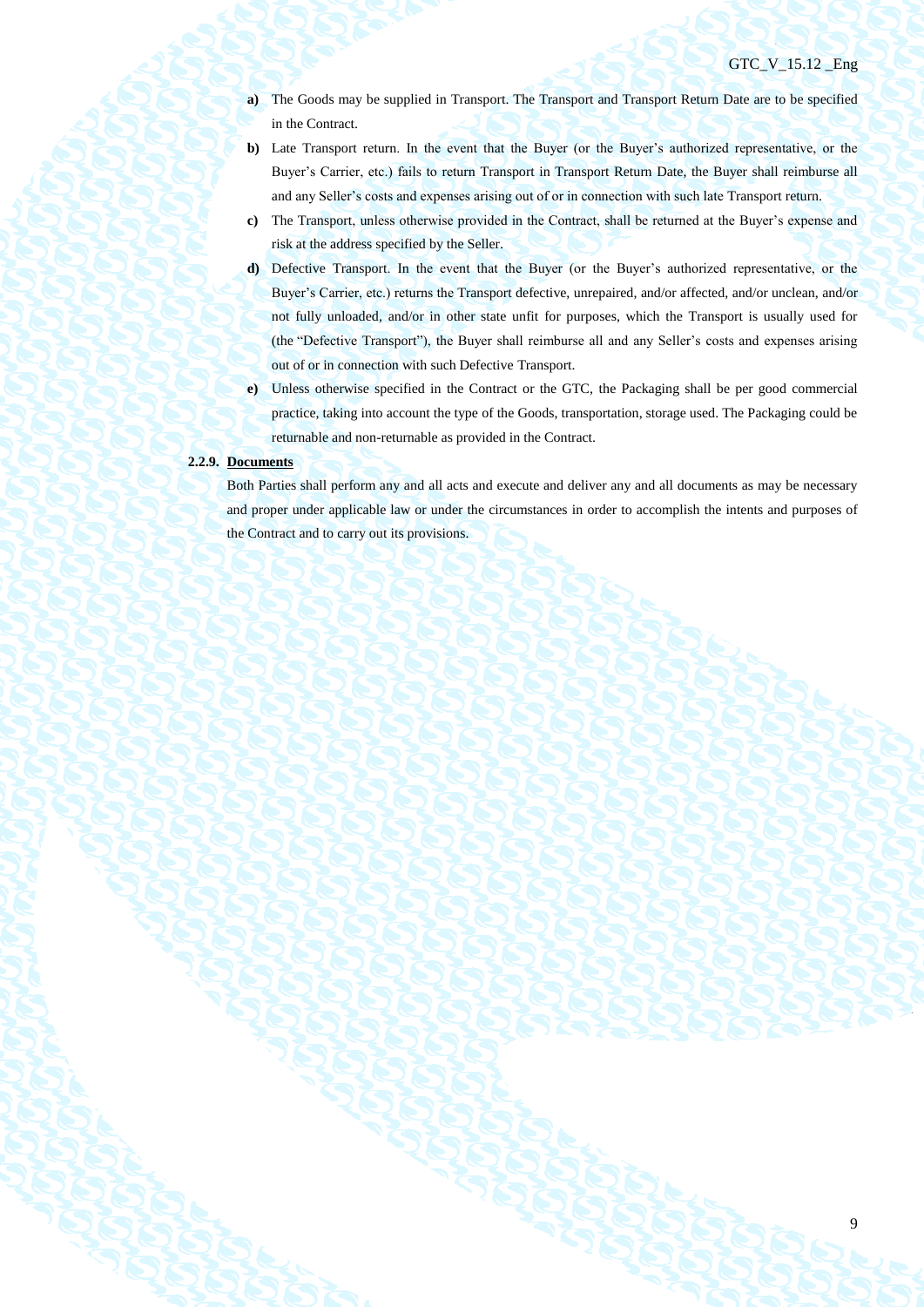# **PARAGRAPH III DELIVERY CONDITIONS**

# **3.1. EXW 3.1.1. Delivery Date** Delivery Date shall mean the moment of the receipt of the Seller's notice to the Buyer, within the agreed shipment period(s), that the Goods are ready for loading. **3.1.2. Delivery Terms**

- a) The loading of the Goods at the Place of Shipment shall be at the Buyer's risk and expense; the Seller may load the Goods at the Buyer's risk and expense if specified in Article I of the Contract.
- b) The Seller shall provide the usual packaging and marking of the Goods, except when the Buyer gave special instructions to the Seller on this matter within reasonable time before shipment. The Seller may charge the Buyer any additional costs in connection with performing such special instructions unless these special requirements are not provided in Clause 2. 1.5 of the Contract and considered in the Goods' Price.

## **3.1.3. Licenses and clearances**

Where necessary, the Seller shall provide the Buyer with reasonable support in acquisition of all appropriate export and import licenses and clearances; provided that the Buyer shall reimburse the Seller's costs and expenses arising out of or in connection with such support.

#### **3.1.4. Taxes prior to delivery**

All taxes, customs and other duties and fees incurred as a result of the conclusion and execution of the Contract which are levied on the Goods prior to delivery or required for the dispatch of the Goods outside the customs territory of the Russian Federation will be paid by the Seller. However, the Buyer shall reimburse the Seller for any related expenses.

## **3.1.5. Taxes after delivery**

Unless otherwise expressly agreed by the Parties in the Contract, all taxes, customs and other duties and fees incurred as a result of or in connection with the conclusion and execution of the Contract if any, after delivery will be paid by the Buyer.

## **3.2. FCA**

## **3.2.1. Delivery Date**

The Delivery Date shall mean the moment when:

- **a)** Seller's auto truck(s), loaded with the Goods, arrive to Place of Destination (or closest possible to the Place of Destination in case the access to the Place of Destination is restricted) and stand ready for unload by Buyer's representative or Carrier.
- **b)** Seller's RTC / railway wagon(s), loaded with the Goods, arrive to Place of Destination (or closest possible to the Place of Destination in case the access to the Place of Destination is restricted) and gives Notice of Arrival ("NOA") to the Carrier or Buyer's representative at the zone of unloading.
- **c)** Seller's Vessel, loaded with the Goods, arrives to Place of Destination (or closest possible to the Place of Destination in case access to the Place of Destination is restricted) and gives Notice of Readiness ("NOR") to the Carrier or the Buyer's representative at the port of unloading.
- **d)** The Goods have been loaded at the Place of Shipment on the means of transport provided by the Carrier nominated by the Buyer – if the delivery is at the Manufacturer or warehouse or storehouse.

### **3.2.2. Delivery Terms**

**a)** Discharging and unloading of the Goods is the Buyer's sole responsibility and shall not prejudice completed delivery of the Goods by the Seller, except for the delivery is at the Manufacturer or warehouse or storehouse in which case the loading of the Goods shall be the Seller's responsibility and risk.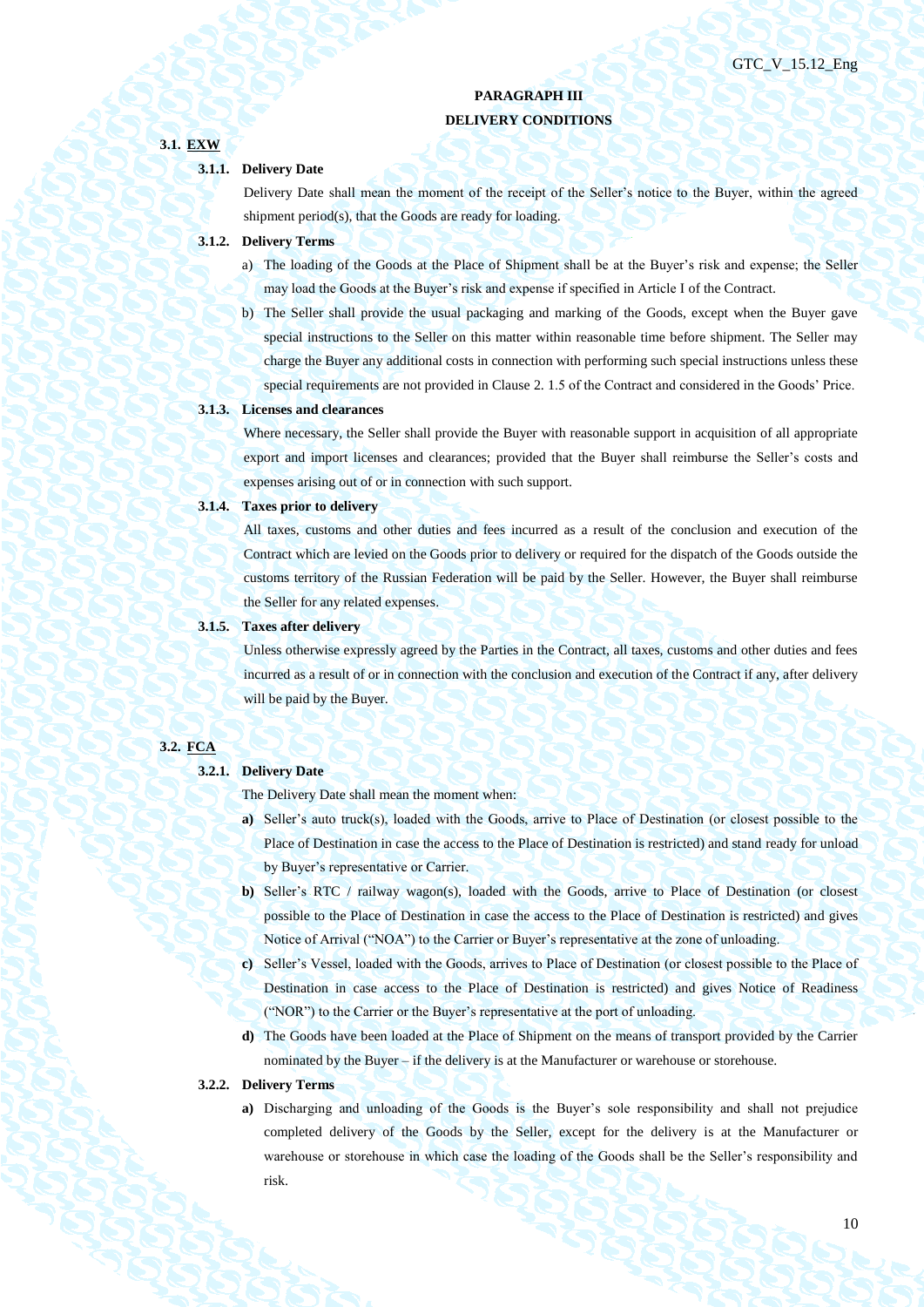**b)** The Buyer provides the Seller with full and timely information about the Place of Destination and the Carrier, including any special location access instructions and all contact information of the Carrier. The named information is to be provided to the Seller via facsimile or by other means agreed upon by the Parties, at least 5 (five) Business Days prior to each scheduled date of shipment of the Goods by the Seller. Such information can be changed by the Buyer with written notification to the Seller and no later than 1 (one) Business Day before each scheduled shipment.

The information must include:

- i. The name of the Carrier (person or entity).
- ii. Documentation testifying Carrier's rights to accept and carry the Goods (should be presented by the Carrier at delivery).
- iii. The identity, location and address of Place of Destination, with instructions for access to the Place of Destination.
- iv. Any other information requested by the Seller.

Should the Buyer fail to timely submit the named information, the Seller is not required to initiate the shipping and delivery of the Goods, which will not constitute a waiver of the Buyer's breach of Contract. Any delays in delivery of the Goods which result from inaccuracies of provided information will be on the account of the Buyer and shall not be viewed as breach of Contract by the Seller.

**c)** If applicable, the Nomination shall be made in accordance with the GTC.

- **d)** Immediately upon the receipt of Seller's Nomination, but not later than one day from the receipt of Seller's Nomination, the Buyer shall provide the Seller with full written instructions regarding the particulars for the Bills of Lading including consignee, contact details and address of the authorized person of the consignee, other information necessary for the delivery and reasonably required by the Seller, number of the copies, addresses, etc. and such other information which may be required by the Place of Shipment, Place of Destination and/or the Seller. The Seller shall have the right to issue its own instructions if the Buyer fails to provide such instructions and/or information required by this Clause. Any delays or time lost caused by any failure of the Buyer to comply with this Clause shall count as laytime or time on demurrage.
- **e)** The Parties shall obtain any licenses, permits and documents which are necessary for successful import and export clearance of the Goods.
- **f)** Export permits shall be timely obtained by the Seller.
- **g)** Import permits shall be timely obtained by the Buyer.
- **h)** All delays for the reason of absence of custom clearance shall be at the expense of the liable Party.

## **3.2.3. Taxes prior to delivery**

All taxes, customs and other duties and fees incurred as a result of the conclusion and execution of the Contract which are levied on the Goods prior to delivery or required for the dispatch of the Goods outside the customs territory of the Russian Federation will be paid by the Seller.

#### **3.2.4. Taxes after delivery**

Unless otherwise expressly agreed by the Parties in the Contract, all taxes, customs and other duties and fees incurred as a result of or in connection with the conclusion and execution of the contract if any, after delivery will be paid by the Buyer.

#### **3.3. FOB**

## **3.3.1. Delivery Date**

**a)** The Delivery Date shall mean the moment when the Goods have been loaded on board of the nominated Vessel by customary means of the loading port at the Place of Destination which date is set in the Bill of Lading.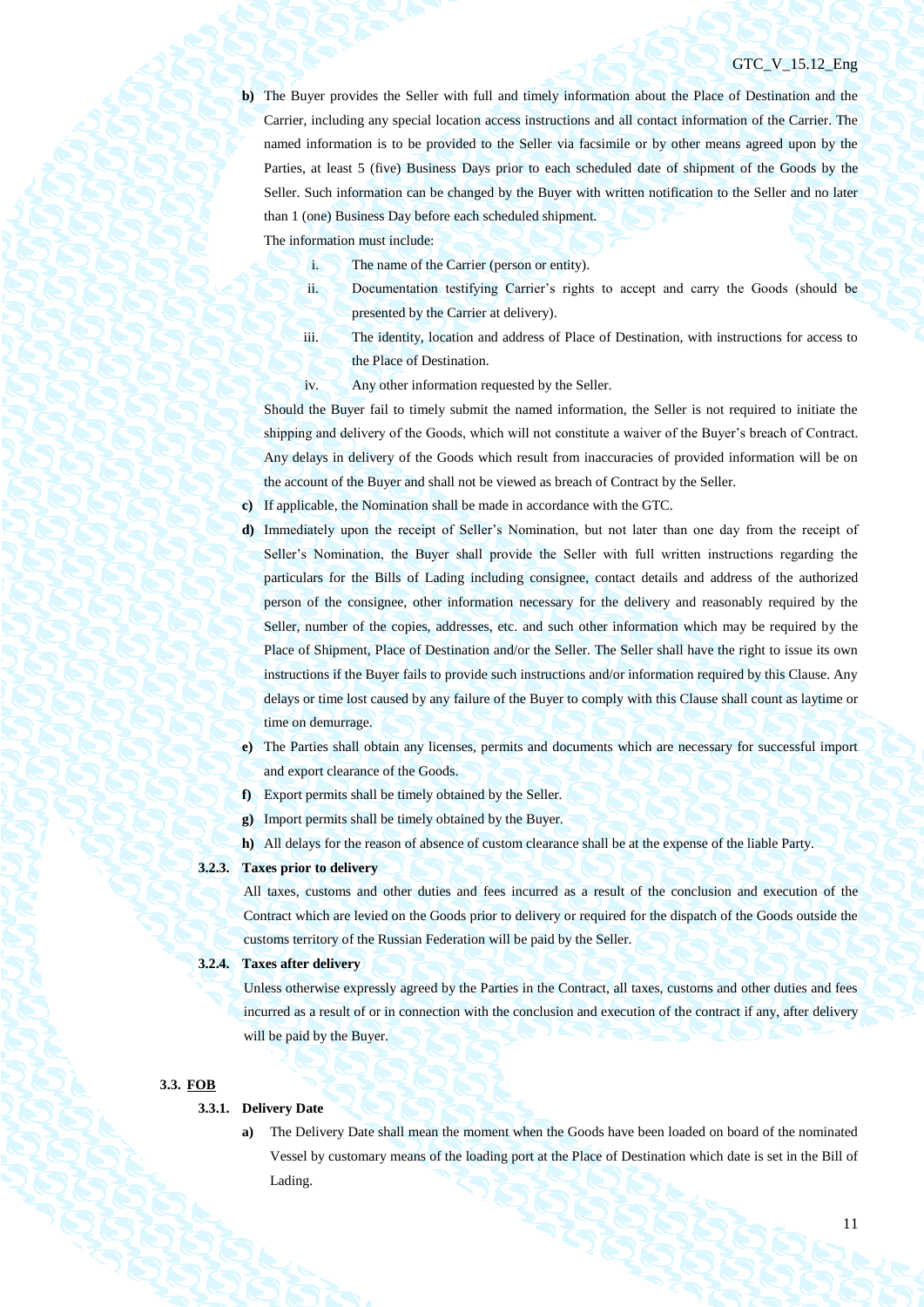**b**) For the liquid Goods the Delivery Date means the moment when the Goods passes the flange connection between the delivery hose and the permanent hose connection of the vessel at the Place of destination.

## **3.3.2. Delivery terms**

- **a)** Discharging and unloading the Goods is the Buyer's sole responsibility and shall not prejudice completed delivery of the Goods by the Seller.
- **b)** The time required by the Vessel to clean the tanks or otherwise prepare the Vessel for the loading of the Goods or start the voyage shall not be included in the laytime.
- **c)** The Buyer provides the Seller with full and timely information about the Vessel and the Place of Destination, including but not limited to the required documents, the mode of operation. The named information is to be provided to the Seller via facsimile or by other means agreed upon by the Parties, at least 5 (five) Business Days prior to each scheduled date of shipment of the Goods by the Seller.

The information must include:

- i. The name of the Place of Destination (loading port).
- ii. The identity of the expected arrival terminal(s) at loading port.
- iii. The name of the Vessel and Vessel's Master contact information.
- iv. Any other information requested by the Seller.
- **d)** Should the Buyer fail to timely submit the named information, the Seller is not required to initiate the shipping and delivery of the Goods, which will not constitute a waiver of the Buyer's breach of Contract. Any delays in delivery of the Goods which result from inaccuracies of provided information will be on the account of the Buyer and shall not be viewed as breach of the Contract by the Seller.

**e)** The Nomination, if applicable, shall be made in accordance with the GTC.

The information on the Vessel to be submitted by the Buyer shall include:

- i. name of vessel, date built, flag;
- ii. position at 10:00 gmt on the date of nomination and ETA loadport;
- iii. deadweight;
- iv. draft;
- v. length and width;
- vi. ballast type;
- vii. type of hull;
- viii. cp speed;
- ix. three previous cargoes;
- x. demurrage rate;
- xi. vessel's approvals;
- xii. ship's agents loadport;
- xiii. details of any other cargo on board and conditions of segregation

The substitution of the nominated Vessel shall be subject to acceptance by the Seller and loading terminal.

## **3.3.3. Notice of Readiness (NOR)**

- **a)** The Buyer shall arrange for the Master of the Vessel loading under the contract to advise telegraphically to Seller's local representative about the following notices within the limits specified:
	- i. At least 72 (seventy-two) hours before arrival to advise ETA.
	- ii. At least 48 (forty-eight) hours before arrival to confirm or amend ETA.
	- iii. At least 24 (twenty-four) hours before arrival to confirm or amend ETA.
	- iv. On arrival to advise the exact time of arrival.
- **b)** Upon arrival of the Vessel at the customary anchorage for the Place of Destination, the Master of the Vessel or his local representative shall give Seller's local representative a written NOR evidencing the Vessel's readiness to load the Goods. Such NOR shall not be given until the Vessel has clean tanks ready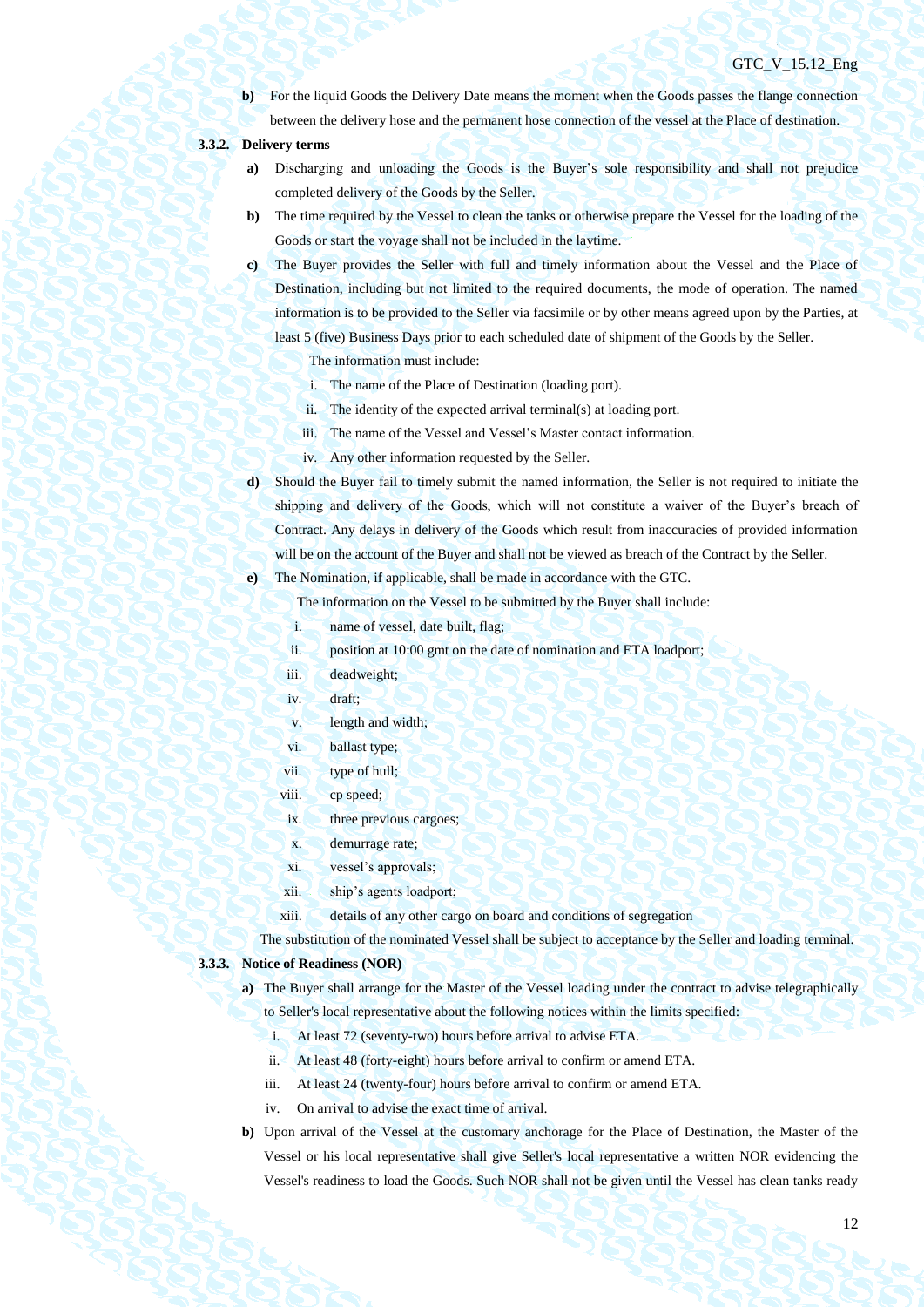for loading and has received all clearances required by Customs and/or other local government authorities.

- **c)** The Buyer shall ensure that the Vessel and its Master shall comply with the rules and regulations at Place of Destination. All damage which may occur to the Vessel, port infrastructure, surroundings and people for the reason of such non-compliance shall be on account of the Buyer alone.
- **d)** If the Vessel tenders NOR at the Place of Destination before the first day of the loading date-range allocated to that Vessel, it can be given a loading berth as soon as possible but without commitment or obligation by the Seller to load immediately and laytime shall begin on commencement of loading or at 06:00 hours a.m. local time on the first day of the loading date-range, whichever occurs first.
- **e)** If the Vessel tenders NOR after the loading date-range as well as if the Vessel is not ready (not suitable) for loading of the Goods, the Seller shall not be obligated to deliver the Goods which should have been loaded on such Vessel unless the Seller specifically agrees to do so, in which case laytime shall begin when vessel is all fast at berth.
- **f)** In case the Vessel has not arrived at the port within the agreed delivery range, as well as if the Vessel is not ready (not suitable) for loading of the goods but the Seller agrees to deliver the Goods, laytime shall commence when vessel is all fast at berth.
- **g)** If the Buyer fails to submit notifications and NOR when due, the Seller shall not be responsible for any eventual demurrage at loading port.
- **h)** The Parties shall obtain any licenses, permits and documents which are necessary for successful import and export clearance of the Goods.
- **i)** Export permits shall be timely obtained by the Seller.
- **j)** Import permits shall be timely obtained by the Buyer.
- **k)** All delays for the reason of absence of custom clearance shall be at the expense of the liable Party.

## **3.3.4. Demurrage**

- **a)** The Seller shall indemnify the Buyer for all costs for Demurrage. In order to be indemnified, such demurrage must result from delay in loading of the Goods by the Seller's fault beyond allowed laytime.
- **b)** The Seller shall pay demurrage for time used for loading in excess of laytime allowed. Seller's liability for demurrage under the contract shall not exceed the actual demurrage which the Buyer is held liable for under the terms of the charter party, as evidenced by the Buyer's documentation to Seller's reasonable satisfaction.
- **c)** The Seller shall not be liable for demurrage for any delay due to fault or failure of the Vessel or its Master or crew, or if loading is suspended for Vessel's own purposes, in which case the the Buyer shall pay all expenses incurred by the Seller as a result thereof.
- **d)** The demurrage rates referred to above shall be reduced by 50% (fifty percent) where demurrage is caused by events such as accidents occurring to equipment affecting the loading at the loading port or fire in or near the loading facilities.
- **e)** The Seller shall be unloaded and released from all liability for payment of demurrage if claims for demurrage have not been presented to the Seller in writing with complete supporting documentation within 60 (sixty) days from the date of the Bill of Lading under which the claim for demurrage arises.

## **3.3.5. Taxes prior to delivery.**

All taxes, customs and other duties and fees incurred as a result of the conclusion and execution of the Contract which are levied on the Goods prior to delivery or required for the dispatch of the Goods outside the customs territory of the Russian Federation will be paid by the Seller.

## **3.3.6. Taxes after delivery.**

Unless otherwise expressly agreed by the Parties in the Contract, all taxes, customs and other duties and fees incurred as a result of or in connection with the conclusion and execution of the contract if any, after delivery will be paid by the Buyer.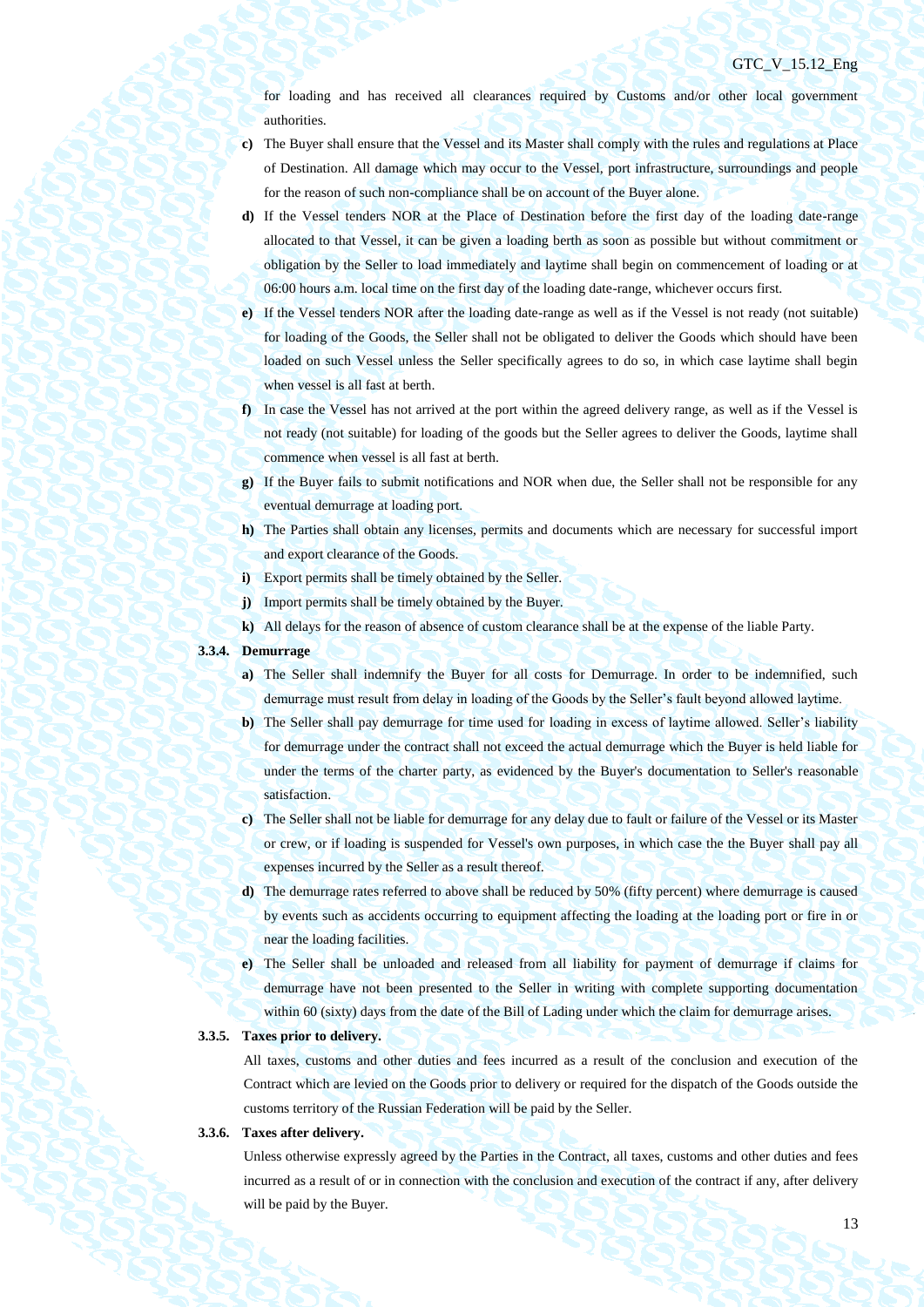#### **3.3.7. Deadfreight.**

Only deadfreight through the Seller's fault will be compensated by the Seller. If the Buyer requires the Seller to compensate for the deadfreight it shall provide the Seller with a relevant claim accompanied by all documents substantiating the Buyer's costs and expenses. Only reasonable deadfreight will be compensated.

# **3.4. CFR**

## **3.4.1. Delivery Date**

- **a)** The Delivery Date shall mean the moment when the Goods have been loaded on board of the nominated Vessel by customary means of the loading port at the Place of Destination which date is set in the Bill of Lading.
- **b)** For the liquid Goods the Delivery Date means the moment when the Goods passes the flange connection between the delivery hose and the permanent hose connection of the vessel at the Place of destination.
- **c)** Discharging and unloading the Goods is the Buyer's sole responsibility and shall not prejudice completed delivery of the Goods by the Seller.

## **3.4.2. Delivery terms**

**a)** The Buyer provides the Seller with full and timely information about the unloading port. The named information along with the Buyer's documentary instructions is to be provided to the Seller via facsimile or by other means agreed upon by the Parties, at least 5 (five) Business Days prior to each scheduled date of shipment of the Goods by the Seller.

The information must include:

- i. The name of the unloading port.
- ii. All instructions regarding customary documentation which may be required at the unloading port.
- iii. The identity of the terminal(s) at unloading port with instruction to enable the Vessel to prepare and submit necessary information to the customs or border authorities.
- iv. Any other information requested by the Seller.

Should the Buyer fail to timely submit the named information, the Seller is not required to initiate the shipping and delivery of the Goods, which will not constitute a waiver of the Buyer's breach of Contract. Any delays in delivery of the Goods which result from inaccuracies of provided information will be on the account of the Buyer and shall not be viewed as breach of Contract by the Seller.

- **b)** If applicable, the Nomination shall be made in accordance with the GTC.
- **c)** Where the Seller expressly or impliedly provides the Buyer with a date or a range of dates within which a nominated Vessel shall arrive at the unloading port these shall be indicative only, made by the Seller as an honest assessment without guarantee. The Seller shall not assume any responsibility for the delivery of the Goods at the unloading port in indicated period.
- **d)** Immediately upon the receipt of Seller's Nomination, but not later than one day from the receipt of Seller's Nomination, the Buyer shall provide the Seller with full written instructions regarding the particulars for the Bills of Lading including consignee, contact details and address of the authorized person of the consignee, other information necessary for the delivery and reasonably required by the Seller, number of the copies, addresses, etc. and such other information which may be required by the Place of Shipment, Place of Destination and/or the Seller. The Seller shall have the right to issue its own instructions if the Buyer fails to provide such instructions and/or information required by this Clause. Any delays or time lost caused by any failure of the Buyer to comply with this Clause shall count as laytime or time on demurrage.

#### **3.4.3. Charterparty Conditions**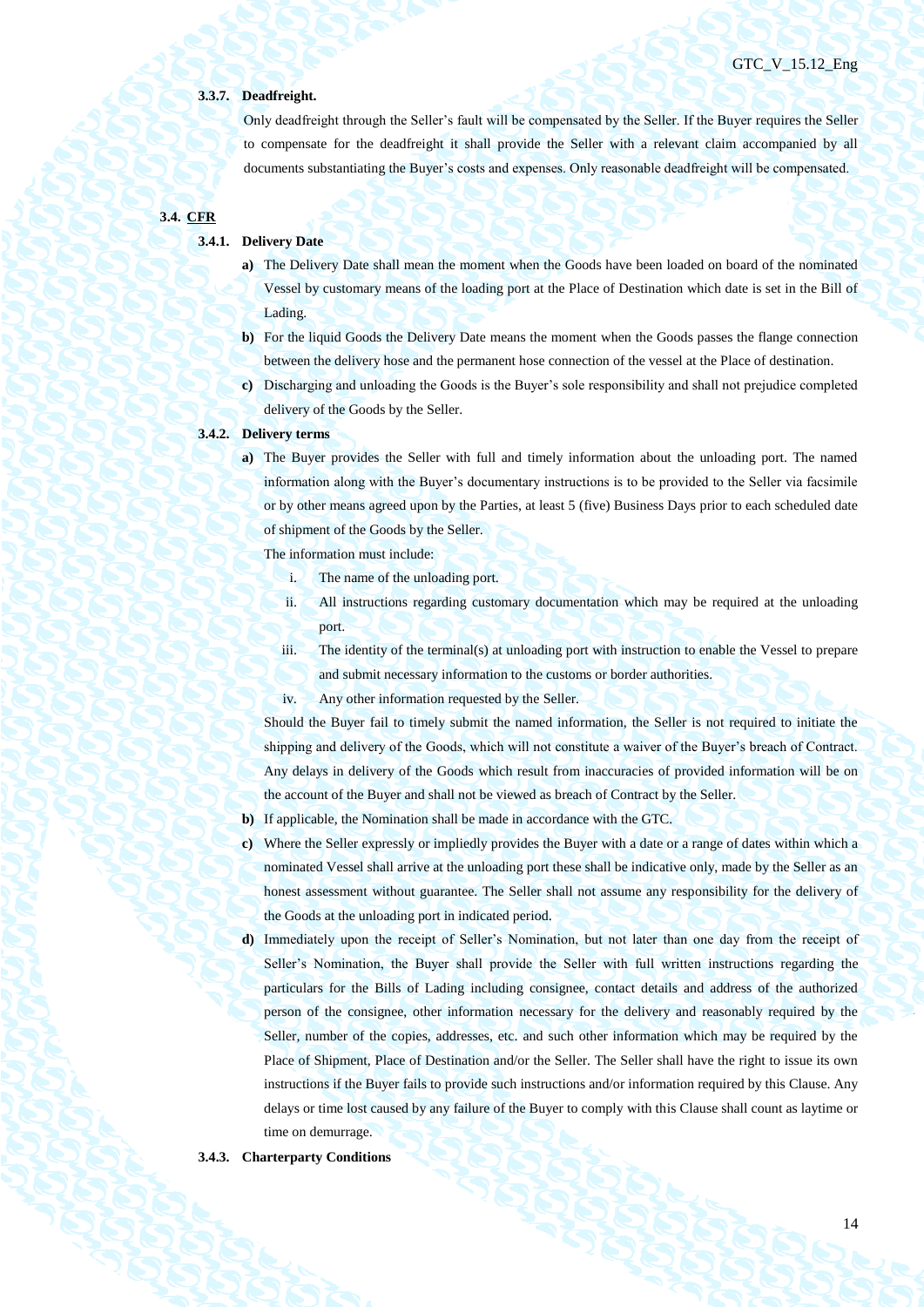The Seller may arrange shipment under the Bills of Lading which incorporate charterparty conditions normally in use for Vessels. Without prejudice to the generality of the foregoing, such conditions shall be deemed to include:

- **i.** the provision that the Goods shall be unloaded from the Vessel at the Buyer's expense; and
- **ii.** the provision that where, at any time after loading, but before the commencement of unloading:
	- importation of the Goods at the Place of Destination is prohibited under the laws of the country in which such the Goods were produced, or by regulations, rules, directives or guidelines applied by the government of that country or any relevant agency thereof; and/or
	- the country, state, territory or region at which the Place of Destination becomes an embargoed country,

the Goods shall be unloaded at an alternative safe port nominated by the Buyer that is not subject to any such prohibition and that is acceptable to the Seller (which acceptance shall not be unreasonably withheld).

In such circumstances, such alternative port of unloading shall be deemed to be the unloading port stipulated under the contract for the shipment in question and all extra expenses (if any) involved in the Vessel's reaching such alternative Place of Destination and/or in the unloading of the shipment thereat shall be for the Buyer's account.

#### **3.4.4. Licenses and clearances.**

- (i) The Parties shall obtain any licenses, permits and documents which are necessary for successful import and export clearance of the Goods.
- (ii) Export permits shall be timely obtained by the Seller.
- (iii) Import permits shall be timely obtained by the Buyer.
- (iv) All delays for the reason of absence of custom clearance shall be at the expense of the liable Party.

## **3.4.5. Taxes prior to delivery.**

All taxes, customs and other duties and fees incurred as a result of the conclusion and execution of the Contract which are levied on the Goods prior to delivery or required for the dispatch of the Goods outside the customs territory of the Russian Federation will be paid by the Seller.

#### **3.4.6. Taxes after delivery.**

Unless otherwise expressly agreed by the Parties in the Contract, all taxes, customs and other duties and fees incurred as a result of or in connection with the conclusion and execution of the contract if any, after delivery will be paid by the Buyer.

## **3.4.7. Customs formalities**

If Goods are exported from the customs territory of the Russian Federation, the Buyer shall ensure the departure of Goods from the territory of the Russian Federation within 180 (one hundred and eighty) calendar days from the date when the customs procedures for export are completed on the territory of the Russian Federation (date of the stamp "Clearance allowed" in CCD).

For the delivery by sea the Buyer shall provide the Seller by e-mail or fax with the certified copies of the following documents with legible notes not later than 14 (fourteen) calendar days from the date of issue of bill in port on the territory of the Russian Federation:

- loading order (for Goods) indicating the port of discharge (POD) with stamp "loading is allowed" in CCD made by Russian Federation frontier customs authority,

- bill of lading indicating in column "POD" the place outside the customs territory of the Russian Federation. In case the Buyer fails to fulfill the obligations under this Clause the Buyer shall pay the Seller liquidated damages amounting to 22,5% of Goods' value, export of which is documentary unsupported in accordance with this Clause.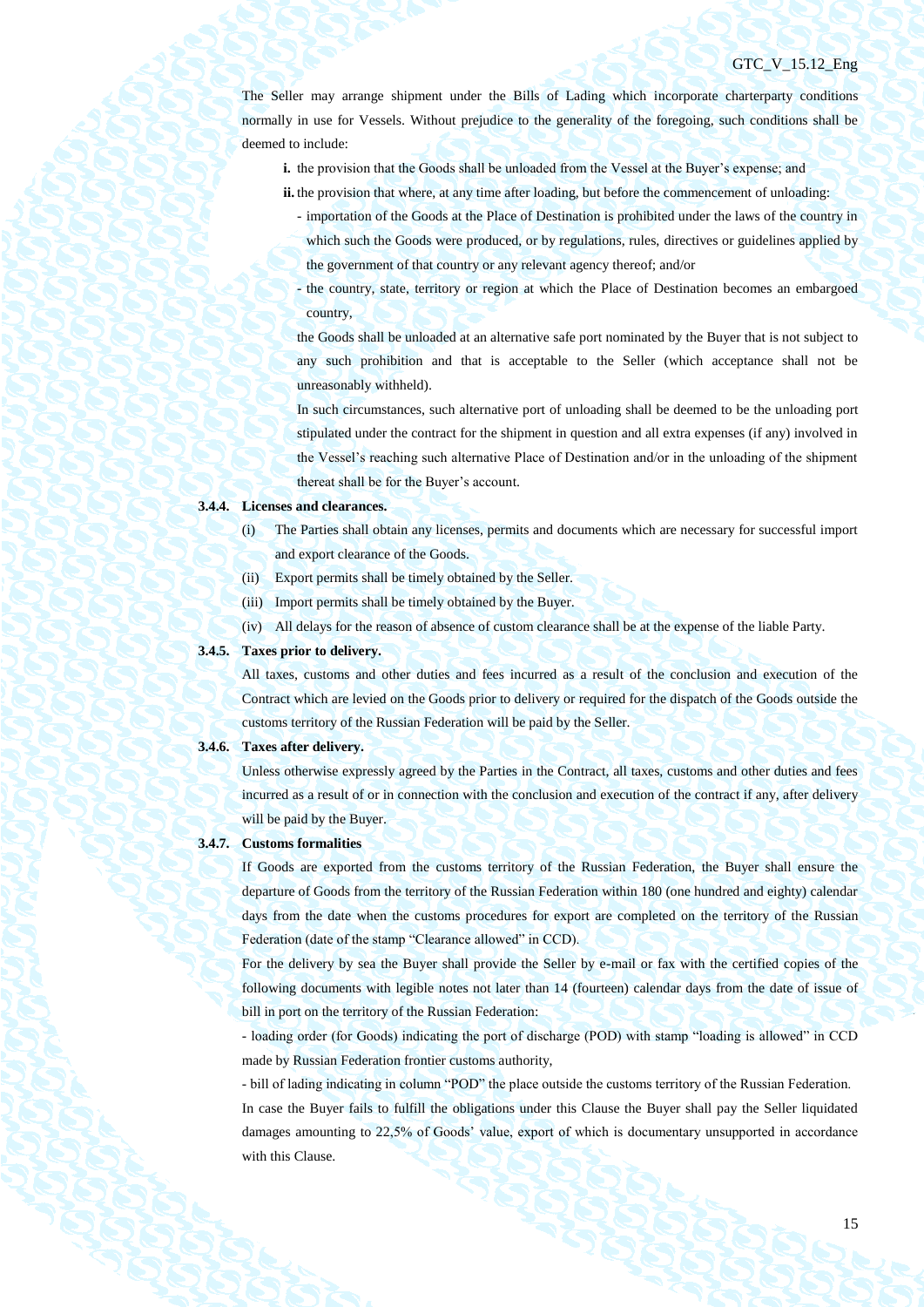The Parties expressly agreed that the above liquidated damages are the genuine pre-estimate of the Seller's losses in the event the railway bills are not provided to the Seller within specified period.

## **3.5. CIF**

## **3.5.1. Delivery Date**

The Delivery Date shall mean the moment when the Goods have been loaded on board of the nominated Vessel by customary means of the loading port at the Place of Shipment which date is set in the Bill of Lading.

For the liquid Goods the Delivery Date means the moment when the Goods passes the flange connection between the delivery hose and the permanent hose connection of the vessel at the Place of Shipment.

## **3.5.2. Delivery terms**

- a) Indicative dates of arrival. Where the Seller expressly or impliedly provides the Buyer with a date or a range of dates within which a nominated Vessel shall arrive at the Place of Destination these shall be indicative only, made by the Seller as an honest assessment without guarantee. The Seller shall not assume any responsibility for the arrival of the Goods at the Place of Destination.
- b) If applicable, the Nomination shall be made in accordance with the GTC.
- c) Where the Seller expressly or impliedly provides the Buyer with a date or a range of dates within which a nominated Vessel shall arrive at the unloading port these shall be indicative only, made by the Seller as an honest assessment without guarantee. The Seller shall not assume any responsibility for the delivery of the Goods at the unloading port in indicated period.
- d) Immediately upon, but not later than one day from the receipt of the Seller's Nomination, the Buyer shall provide the Seller with the following information:
	- full written instructions regarding the particulars for the Bills of Lading (consignee, contact details and address of the authorized person);
		- other information necessary for the delivery and reasonably required by the Seller (number of the copies, addresses, etc.);
	- other information which may be required or by the Place of Shipment, Place of Destination and/or the Seller.
- e) The Seller shall have the right to issue its own instructions if the Buyer fails to provide such instructions and/or information required by this Clause. Any delays or time lost caused by any failure of the Buyer to comply with this Clause shall count as laytime or time on demurrage.

## **3.5.3. Charterparty Conditions**

The Seller may arrange shipment under the Bills of Lading which incorporate charterparty conditions normally in use for Vessels. Without prejudice to the generality of the foregoing, such conditions shall be deemed to include:

**i.** the provision that the Goods shall be unloaded from the Vessel at the Buyer's expense unless the Seller informed the Buyer reasonably in advance that the Seller bears the unloading costs; and

ii. the provision that where, at any time after loading, but before the commencement of unloading:

- importation of the Goods at the Place of Destination is prohibited under the laws of the country in which such the Goods were produced, or by regulations, rules, directives or guidelines applied by the government of that country or any relevant agency thereof; and/or
- the country, state, territory or region at which the Place of Destination becomes an embargoed country,

the Goods shall be unloaded at an alternative safe port nominated by the Buyer that is not subject to any such prohibition and that is acceptable to the Seller (which acceptance shall not be unreasonably withheld).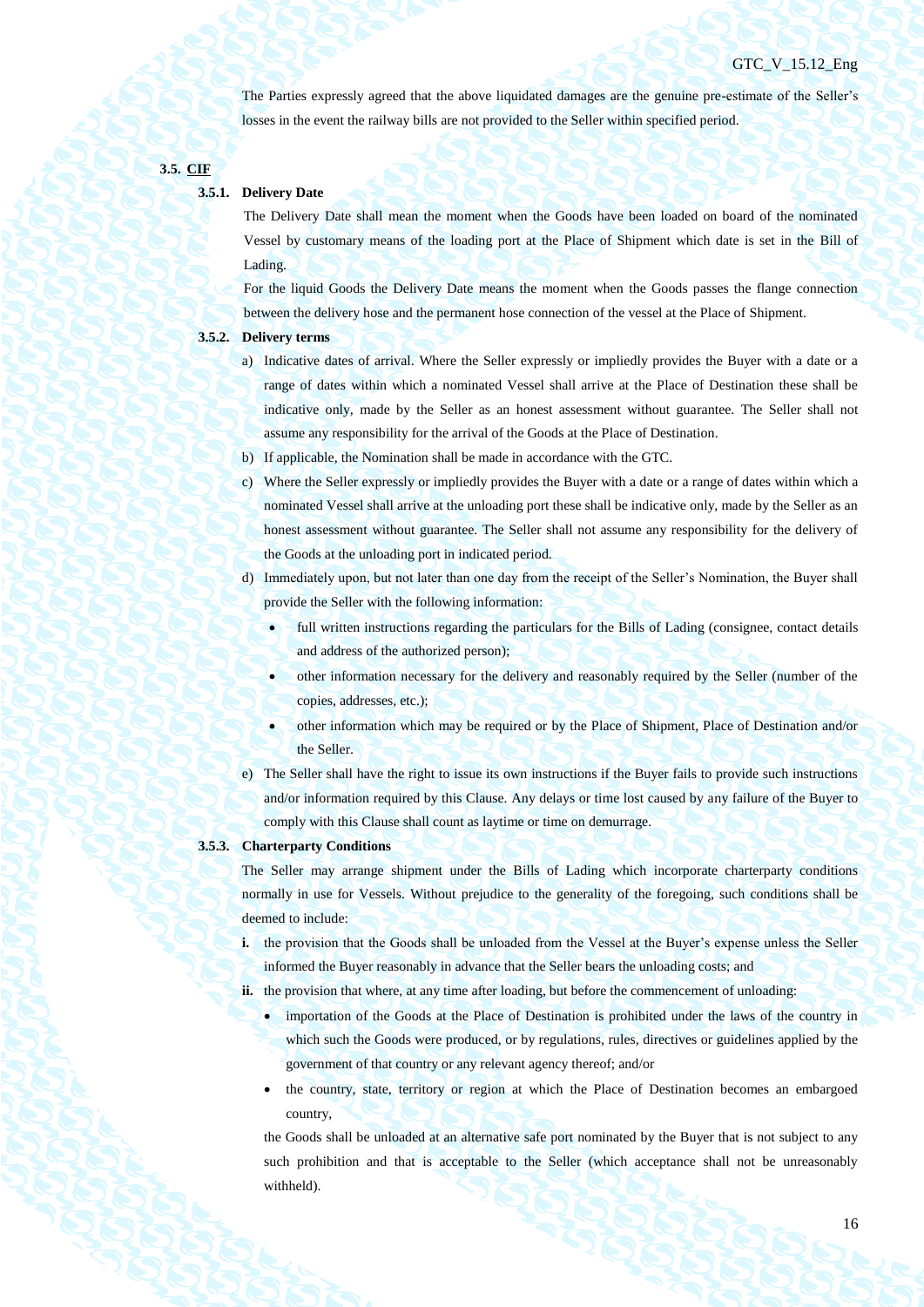In such circumstances, such alternative port of unloading shall be deemed to be the unloading port stipulated under the contract for the shipment in question and all extra expenses (if any) involved in the Vessel's reaching such alternative Place of Destination and/or in the unloading of the shipment thereat shall be for the Buyer's account.

## **3.5.4. Licenses and clearances**

Where necessary, the Seller shall provide the Buyer with reasonable support in acquisition of all appropriate licenses and clearances for the unloading of the Goods; provided that the Buyer shall reimburse the Seller's costs and expenses arising out of or in connection with such support.

#### **3.5.5. Taxes prior to delivery**

All taxes, customs and other duties and fees incurred as a result of the conclusion and execution of the Contract which are levied on the Goods prior to delivery or required for the dispatch of the Goods outside the customs territory of the Russian Federation will be paid by the Seller.

## **3.5.6. Taxes after delivery**

Unless otherwise expressly agreed by the Parties in the Contract, all taxes, customs and other duties and fees incurred as a result of or in connection with the conclusion and execution of the contract if any, after delivery will be paid by the Buyer.

## **3.6. CPT**

#### **3.6.1. Delivery Date**

The Delivery Date shall mean the day when the Goods are loaded

- **i.** in Seller's auto truck(s) to be shipped to the Place of Destination named by the Buyer which day is stated in the stamp on the CMR at the Place of Shipment;
- **ii.** in RTC / railway wagon(s) to be shipped to the Place of Destination named by the Buyer which day is stated in the stamp on the Railway Bill at the Place of Shipment (dispatched railway station);
- **iii.** in Vessel(s) to be shipped to the Place of Destination named by the Buyer which day is stated in the stamp on the Bill of Lading at the Place of Shipment.

## **3.6.2. Delivery terms**

- a) Discharging and unloading the Goods at the Place of Destination is the Buyer's sole responsibility and shall not prejudice completed delivery of the Goods by the Seller.
- b) The Buyer provides the Seller with full and timely information about the Place of Destination, including any special location access instructions. The named information is to be provided to the Seller via facsimile or by other means agreed upon by the Parties, at least 5 (five) Business Days prior to each scheduled date of shipment of the Goods by the Seller.

The information must include:

- **i.** The identity, location and full address of the Place of Destination, with instructions for access to the Place of Destination.
- **ii.** All instructions regarding customary documentation which may be required at the Place of Destination (if any).
- iii. Any other information requested by the Seller.

Should the Buyer fail to timely submit the named information, the Seller is not required to initiate the shipping and delivery of the Goods, which will not constitute a waiver of the Buyer's breach of Contract. Any delays in delivery of the Goods which result from inaccuracies of provided information will be on the account of the Buyer and shall not be viewed as breach of Contract by the Seller.

## **3.6.3. Nomination**

If applicable, the Nomination shall be made in accordance with the GTC.

**3.6.4. Licenses and clearances**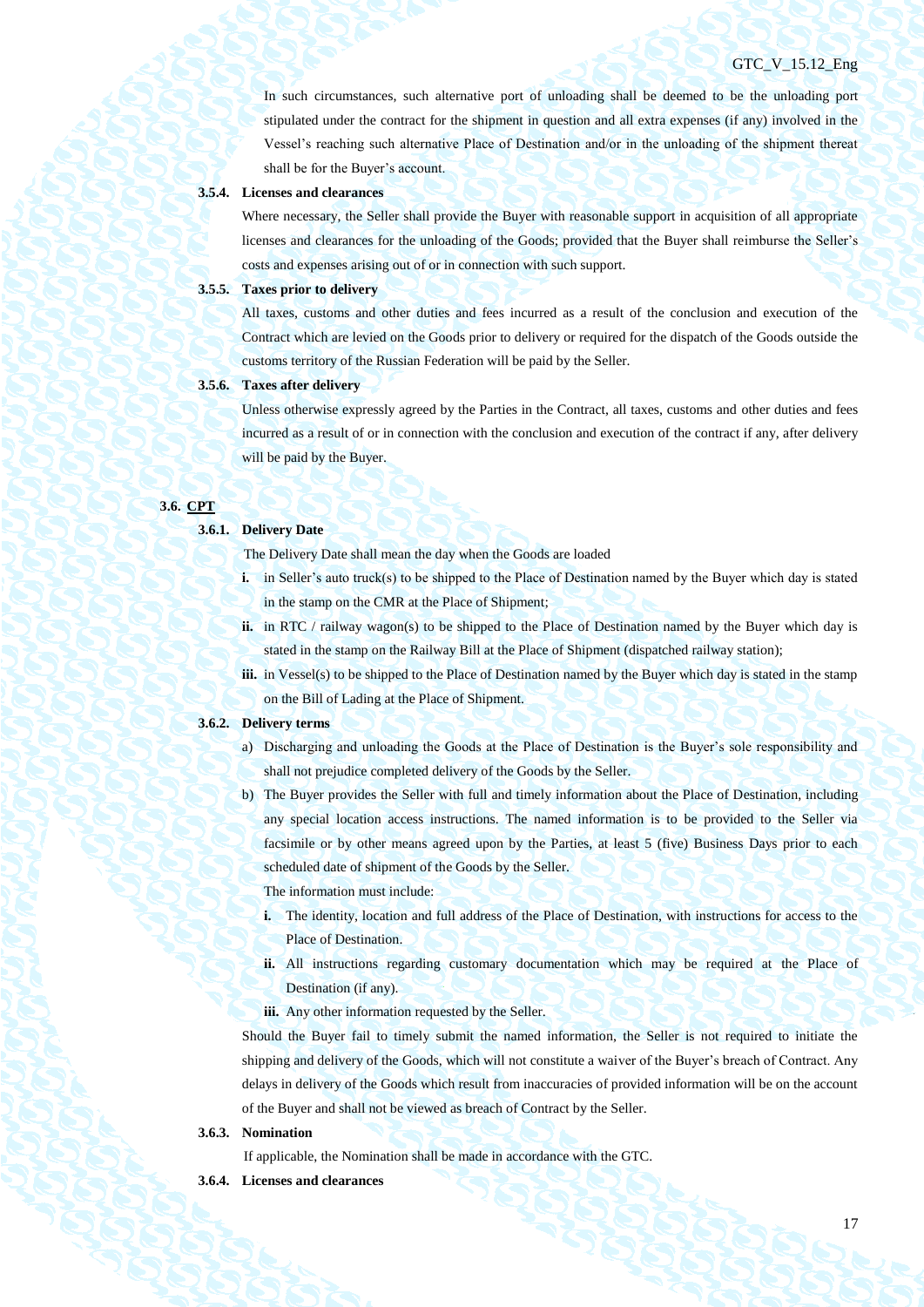- (i) The Parties shall obtain any licenses, permits and documents which are necessary for successful import and export clearance of the Goods.
- (ii) Export permits shall be timely obtained by the Seller.
- (iii) Import permits shall be timely obtained by the Buyer.
- (iv) All delays for the reason of absence of custom clearance shall be at the expense of the liable Party.

## **3.6.5. Taxes prior to delivery**

All taxes, customs and other duties and fees incurred as a result of the conclusion and execution of the Contract which are levied on the Goods prior to delivery or required for the dispatch of the Goods outside the customs territory of the Russian Federation will be paid by the Seller.

## **3.6.6. Taxes after delivery**

Unless otherwise expressly agreed by the Parties in the Contract, all taxes, customs and other duties and fees incurred as a result of or in connection with the conclusion and execution of the contract if any, after delivery will be paid by the Buyer.

#### **3.6.7. Customs formalities**

If Goods are exported from the customs territory of the Russian Federation, the Buyer shall ensure the departure of Goods from the territory of the Russian Federation within 180 (one hundred and eighty) calendar days from the date when the customs procedures for export are completed on the territory of the Russian Federation (date of the stamp "Clearance allowed" in CCD).

For the delivery by sea the Buyer shall provide the Seller by e-mail or fax with the certified copies of the following documents with legible notes not later than 14 (fourteen) calendar days from the date of issue of bill in port on the territory of the Russian Federation:

- loading order (for Goods) indicating the port of discharge (POD) with stamp "loading is allowed" in CCD made by Russian Federation frontier customs authority,

- bill of lading indicating in column "POD" the place outside the customs territory of the Russian Federation. For the delivery by road transport and/or for the delivery by railroad within 7 (seven) days upon request of the Seller the Buyer shall provide the copies of railway bills with legible notes made by the destination railway station and/or CMR with legible notes of border crossing».

In case the Buyer fails to fulfill the obligations under this Clause the Buyer shall pay the Seller liquidated damages amounting to 22,5% of Goods' value, export of which is documentary unsupported in accordance with this Clause.

The Parties expressly agreed that the above liquidated damages are the genuine pre-estimate of the Seller's losses in the event the railway bills are not provided to the Seller within specified period.

## **3.7. DAP**

## **3.7.1. Delivery Date**

- a) Delivery Date shall mean the moment of the Goods arrival at the Place of Destination ready for unloading.
- b) The time of the Goods arrival shall be indicated in the Transport Documents. In the event that Transport Documents do not specify the exact time of the Goods arrival, it is presumed that the Goods are arrived for unload:
	- **i.** for the delivery by sea as of the moment NOR is tendered to the Buyer by the vessel's master upon arrival to unloading port;
	- **ii.** for the delivery by railroad as of the scheduled time of arrival for a relevant train (unless the moment is specified in the Seller's/Carrier's notice to the Buyer); and
	- **iii.** for the delivery by road transport as of the moment of the Goods arrival specified in the Seller's/Carrier's notice to the Buyer.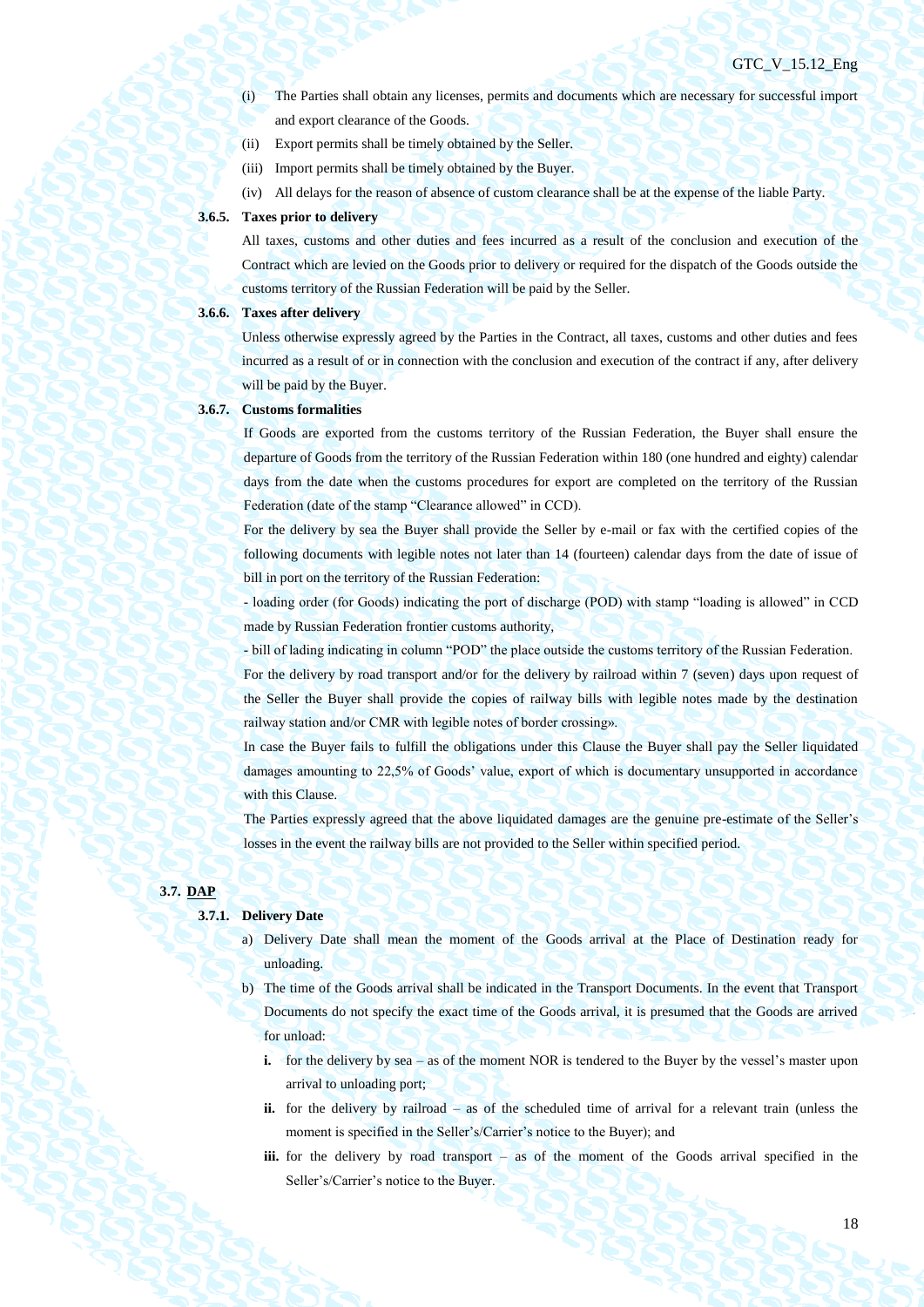19

c) The Buyer may argue the actual time of the Goods arrival within 2 (two) days following a respective delivery, otherwise it is considered that the Buyer has no objections as regards the arrival time.

## **3.7.2. Delivery Terms**

The unload of the Goods at the Place of Destination shall be at the Buyer's risk and expense. If the unload is included in the price of transportation under the agreement with the Carrier, the Seller may nevertheless invoice the Buyer relevant unload expenses, unless such expenses are attributed to the Seller in above.

#### **3.7.3. Licenses and clearances**

Where necessary, the Seller and the Buyer shall provide each other with reasonable support in acquisition of all appropriate export and import licenses and clearances; provided that the other party shall reimburse for the costs and expenses arising out of or in connection with such support.

## **3.7.4. Import Taxes and customs formalities**

All taxes, customs and other duties and fees incurred as a result of the conclusion and execution of the Contract which are levied on the Goods in the country of delivery, as well as any other customs formalities in the country of delivery, will be paid and/or performed by the Buyer. If the Buyer fails to pay or perform the above when due, the risk shall pass to the Buyer before the Delivery Date. If the Buyer delays the fulfillment of its obligations under this Clause for more than 2 (two) days, the Seller is entitled, but not obliged: (i) to make any relevant payments and formalities on its own; or (ii) if the Goods are not released in the country of delivery, to place the Goods at a customs warehouse (in this case the moment of placing the Goods shall be the Delivery Date, any further costs will be at the Buyer's expense). The above Seller's rights shall be without prejudice to the Seller's other rights under the Contract or the applicable Law. In addition, the Buyer shall indemnify the Seller for all costs, losses and damages, including, but not limited to, demurrage and/or detention incurred by the Seller as a result of the Buyer's failure to perform or duly perform obligations under this Clause.

#### **3.8. DDP**

#### **3.8.1. Delivery Date**

- a) Delivery Date shall mean the moment of the Goods arrival at the Place of Destination ready for unload.
- b) The time of the Goods arrival shall be indicated in the Transport Documents. In the event that Transport Documents do not specify the exact time of the Goods arrival, it is presumed that the Goods are arrived for unload:
	- i. for the delivery by sea as of the moment NOR is sent to the Buyer;
	- ii. for the delivery by railroad as of the scheduled tile of arrival for a relevant train (unless the moment is specified in the Seller's/Carrier's notice to the Buyer); and
	- iii. for the delivery by road transport as of the moment of the Goods arrival specified in the Seller's/Carrier's notice to the Buyer.

The Buyer may argue the actual time of the Goods arrival within 2 (two) days following a respective delivery, otherwise it is considered that the Buyer has no objections as regards the arrival time.

#### **3.8.2. Delivery Terms**

- a) The unload of the Goods at the Place of Destination shall be at the Buyer's risk and expense, unless the expense are attributed to the Seller in Article I of the Contract.
- b) If any of licenses, clearances, other customs formalities or Taxes in the country of import could be performed, arranged or paid only by the Buyer or at the Buyer's side, the Buyer shall (i) inform the Seller thereof as a part of shipping information to be submitted to the Seller according to the GTC and (ii) perform, arrange and pay the same in due time. The Seller shall compensate the Buyer for documented direct expenses in relation thereto, provided that the Buyer furnishes the Seller with primary accounting documents substantiating the Buyer's costs such as acts, invoices, reports, etc. If the Buyer fails to perform or duly perform the obligation under this Clause, any adverse consequences to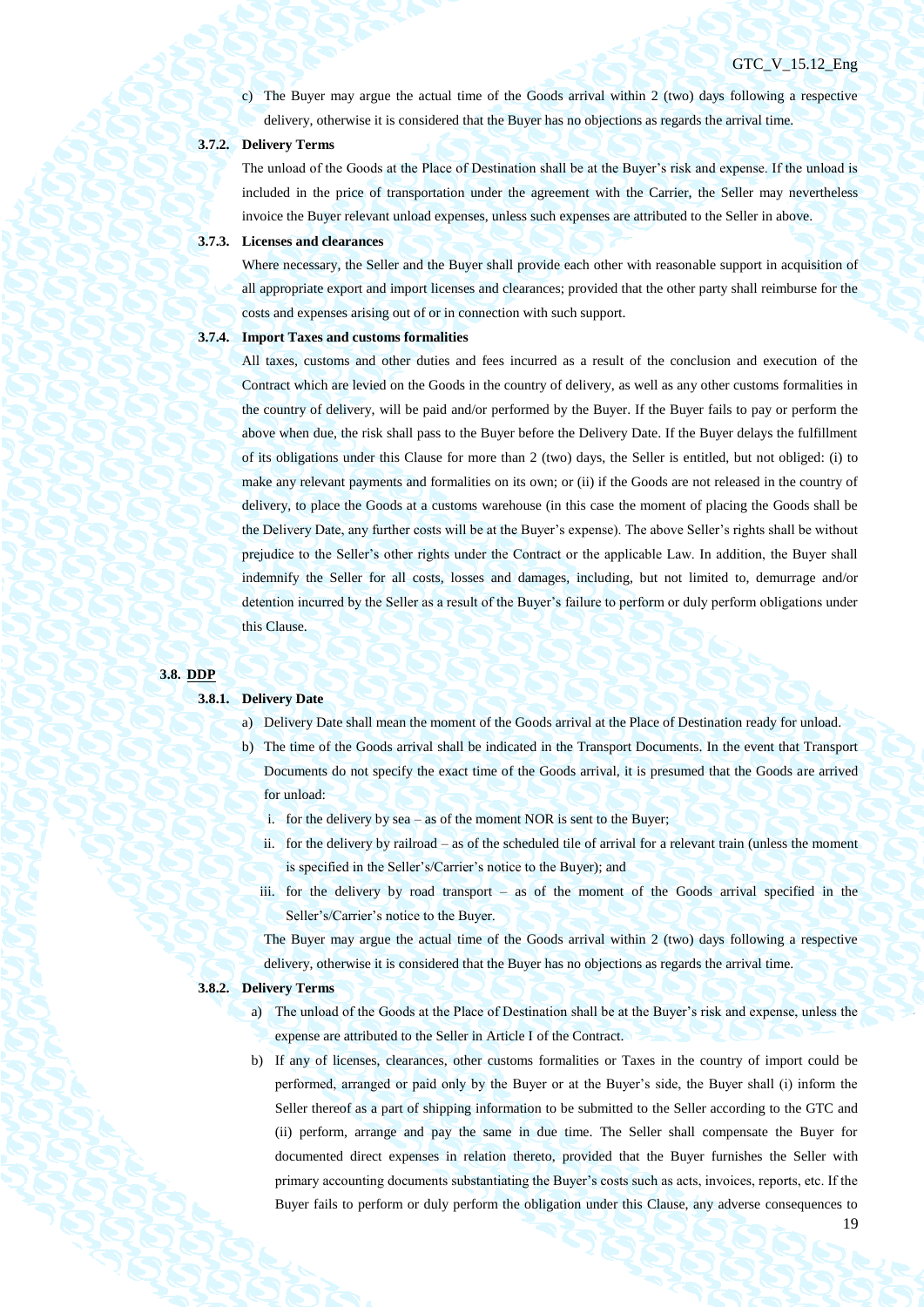the Seller, Carrier and/or the Goods, including (i) delayed delivery and (ii) related penalties, fines, Taxes, costs, expenses will be at the Buyer's cost and risk. The Buyer shall indemnify the Seller for all costs, losses and damages, including, but not limited to, demurrage and/or detention incurred by the Seller as a result thereof.

## **3.8.3. VAT**

- a) Prior to concluding a Contract in case if the Buyer is a company registered in the EU, the Buyer should provide the Seller with its VAT Identification Number.
- b) In case if:
	- (i) the Buyer is a company Registered in EU;
	- (ii) the Buyer wants to receive a VAT-exempt invoice;
	- (iii) the Buyer purchases the Goods from the Seller on the DDP basis at the Place of Destination in a certain country, picks up the Goods itself and moves the Goods out of this certain country;

the Buyer shall within two weeks from the Delivery Date provide the Seller with copies of the Transport Documents, confirming that the Goods have been moved out of the country where they have been purchased.

If the abovementioned Transport Documents (specified in Clause 2.2.2 ) have not been provided on time, the Seller has the right to issue a credit note to the original VAT-exempt invoice and issue a new invoice, increased by the amount of VAT that has to be paid by the Buyer within 7 (seven) days after the date invoice issued.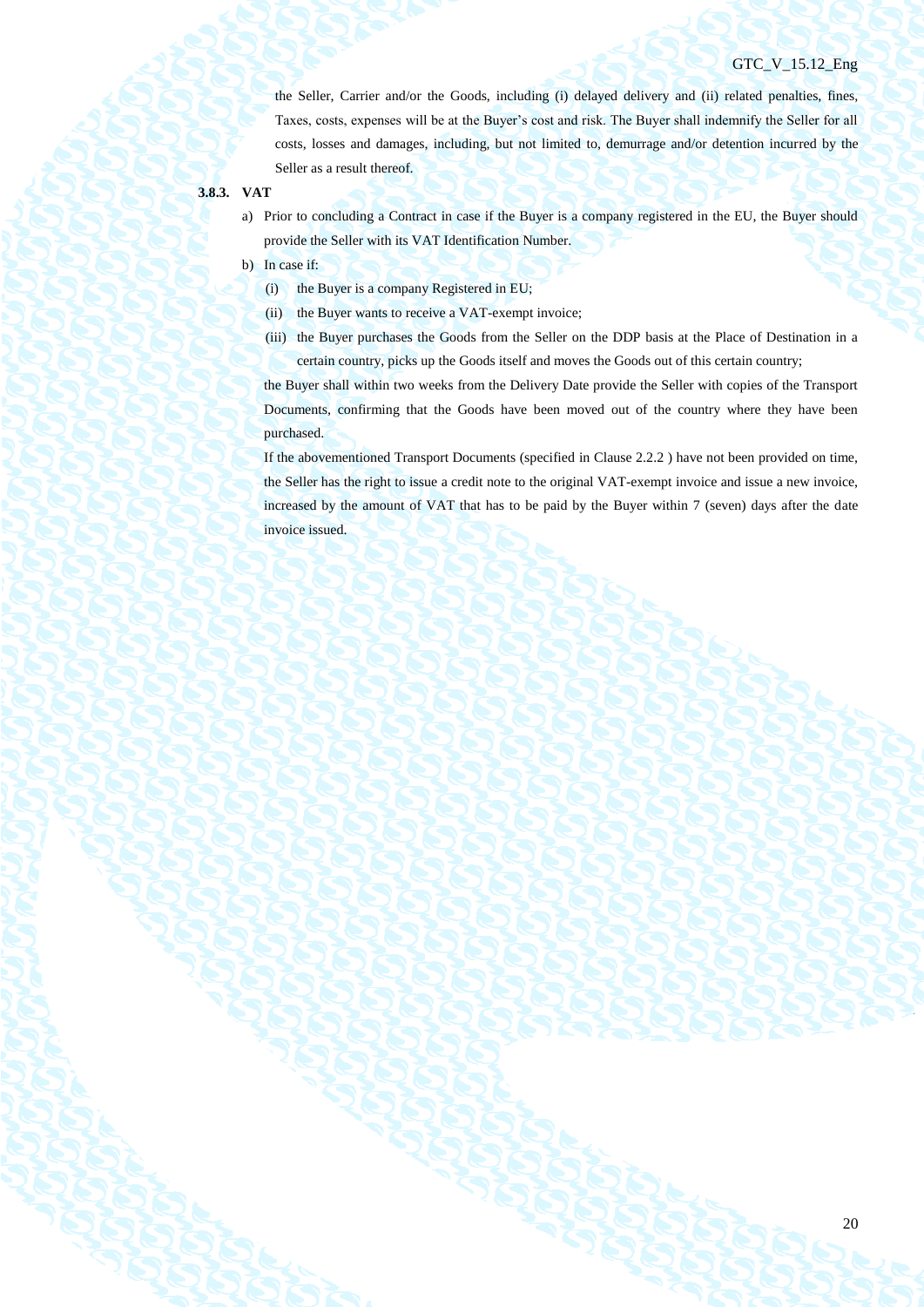# **PARAGRAPH IV SPECIAL CONDITIONS**

#### **TRANSPORT**

## **4.1. Special Conditions of Delivery by Sea**

- **4.1.1.** Where the Seller expressly or impliedly provides the Buyer with a range of dates within an agreed period of delivery or arrival of the Vessel at Place of Destination, delivery may be performed on any of the dates provided.
- **4.1.2.** On the next day after dispatch of the Goods the Seller shall provide the Buyer with all information necessary for unloading of the Goods:
	- a) The Contract reference number.
	- b) The name of arriving Vessel, from which the Goods must be unloaded.
	- c) Description of the Goods and their Bill of Lading quantity.
	- d) Estimated Time of Arrival and date of Bill of Lading.
	- e) Number of copies of Bill of Lading.
	- f) Details of any other cargo on board of the Vessel, if it can have any influence on unloading of the Goods process.
- **4.1.3.** Where the Buyer shall charter the Vessel, the Buyer shall ensure the Vessel's fitness and cleanliness satisfactory for delivery of the Goods in time and without affecting their quality. The cleanliness shall be evidenced by an appropriate certificate issued by Saybolt, SGS or other reliable body; however, it does not preclude the Seller to conduct an inspection of the Vessel and suspend the Goods' loading if there are reasonable doubts in the Vessel's condition. In this case the Parties shall promptly initiate an independent inspection, splitting relevant costs evenly. If the Vessel is found unsatisfactory, the Buyer may either: (i) clean the Vessel or (ii) substitute the Vessel with a satisfactory one or (iii) request to proceed with loading taking all risks related to adverse affect on the Goods. Option (iii) is allowed only upon the Seller's consent. Any related costs and expenses shall be born/compensated (paid in full) by the Buyer to the Seller, including, without limitations, the Seller's costs and expenses related to delay in the delivery of the Goods.

#### <span id="page-20-0"></span>**4.1.4. The Buyer warrants that:**

- a) the unloading port and unloading terminal, indicated as the Place of Destination, shall comply and shall remain fully compliant with the requirements of the ISPS Code;
- b) the Buyer shall provide a safe port and safe berth for the Vessel and the Vessel shall when fully laden be able to safely reach, lie at, unload the Goods at and depart from the unloading terminal, always safely afloat, free from air draft and other physical restrictions and without causing damage to the unloading terminal, rivers, canals, shores, berths, docks, jetties, surroundings, environment and people.
- **4.1.5. The Buyer shall be liable for and shall indemnify the Seller** in respect of any loss or damage, including but not limited to any liability for damage to the Vessel, the berth, terminal, rivers, canals, shores, berths, docks, jetties, surroundings, environment and people, additional freight costs or any deviation costs or any demurrage or detention, or expenses arising out of and in relation to any failure of the Buyer to comply with Claus[e 4.1.4.](#page-20-0) Any costs or expenses arising out of or related to security regulations or measures required at the Place of Destination by the unloading port or facility or any relevant authority in accordance with the ISPS Code, if applicable, including but not limited to, security guards, launch services, tug escorts, port security fees or Taxes and inspections; and any delays caused by any additional or special security measures, inspections or other action required at the Place of Destination by the unloading port or facility or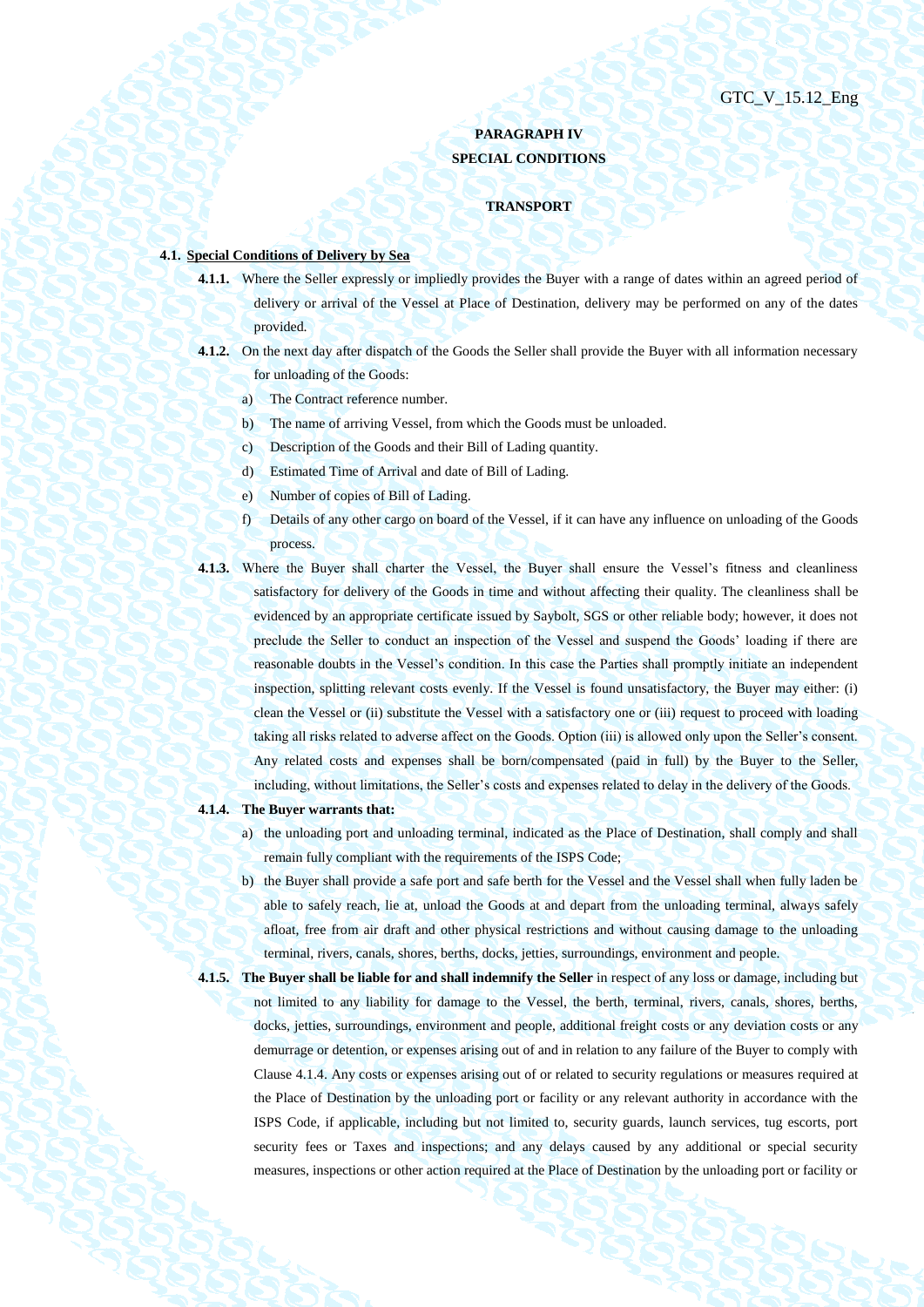any relevant authority as a result of the nominated Vessel's previous ports of call shall all be for the Buyer's account and such time shall count as laytime or time on demurrage.

- **4.1.6. Nomination**
	- **a)** Unless otherwise provided in the Contract, bulk cargo deliveries will require nomination of the Vessel and deliveries of other categories of the Goods will not require nomination.
	- **b)** If the nomination is required, a Party chartering the Vessel shall not later than 5 (five) days prior to the first day of the laytime at loading port, nominate for the other Party's acceptance (and such acceptance not to be unreasonably withheld) the Vessel which is to be loaded with the Goods for each scheduled shipment (the "Nomination").
	- **c)** The Nomination shall include:
		- (i) the Contract reference number;
			- (ii) the name of the Vessel on which the Goods will be loaded;
		- (iii) a description of the Goods and approximate quantity or the Bill of Lading quantity (if available);
			- (iv) ETA of the Vessel;
			- (v) the Vessel(s) loading laytime;
			- (vi) details of any other cargo on board or to be loaded on board if loading a part of cargo;
		- (vii) details of the last 3 (three) cargoes of the Vessel and such cargoes shall be of a nature, which
		- are unlikely to have an adverse effect on the quality of the Goods;
		- (viii) Details of the agent at the Place of Destination (if available).
	- **d)** The acceptance or reasonable rejection of the Vessel shall be advised by the consenting Party as soon as possible, however not later than 12 (twelve) hours upon receipt of such nomination.
	- **e)** Unless otherwise specified herein, the nominating Party may substitute any Vessel named in the Nomination not later than five days prior to the first day of the ETA at the loading port. Such substitution shall always be subject to the requirements that a Vessel of a similar size be provided and that the quantity to be loaded shall not, without prior written consent of the other Party, differ by more than the acceptable deviation from the quantity of the Goods as provided in Clause [4.8.4](#page-36-0) from the quantity specified in the Nomination. Where a Vessel is substituted, the nominating Party shall send to other Party a revised Nomination in the form set out above.

## **4.1.7. NOR**

Upon arrival of the Vessel at the Place of Destination (the unloading port or customary anchorage or area or such other place as the Vessel may be ordered to await unload) or other closest possible point to the Place of Destination, the Vessel shall tender its notice of readiness (NOR).The Buyer is obliged to ensure his timely presence at Place of Destination at the date of delivery for unloading of the Goods.

The Buyer's (or the Buyer's representative / agent's) absence at the Place of Destination shall not prejudice the fact that the Seller had successfully performed delivery of the Goods for the purpose of the contract.

## **4.1.8. Charterparty Conditions**

The Seller may arrange shipment under Bills of Lading which incorporate charterparty conditions normally in use for Vessels. Without prejudice to the generality of the foregoing, such conditions shall be deemed to include the provision that where, at any time after loading but before the commencement of unload:

- a) Importation of the Goods at the unloading port is prohibited under the laws of the country in which such Goods were produced, or by regulations, rules, directives or guidelines applied by the government of that country or any relevant agency thereof; and/or
- b) The country, state, territory or region at which the Place of Destination becomes an embargoed country,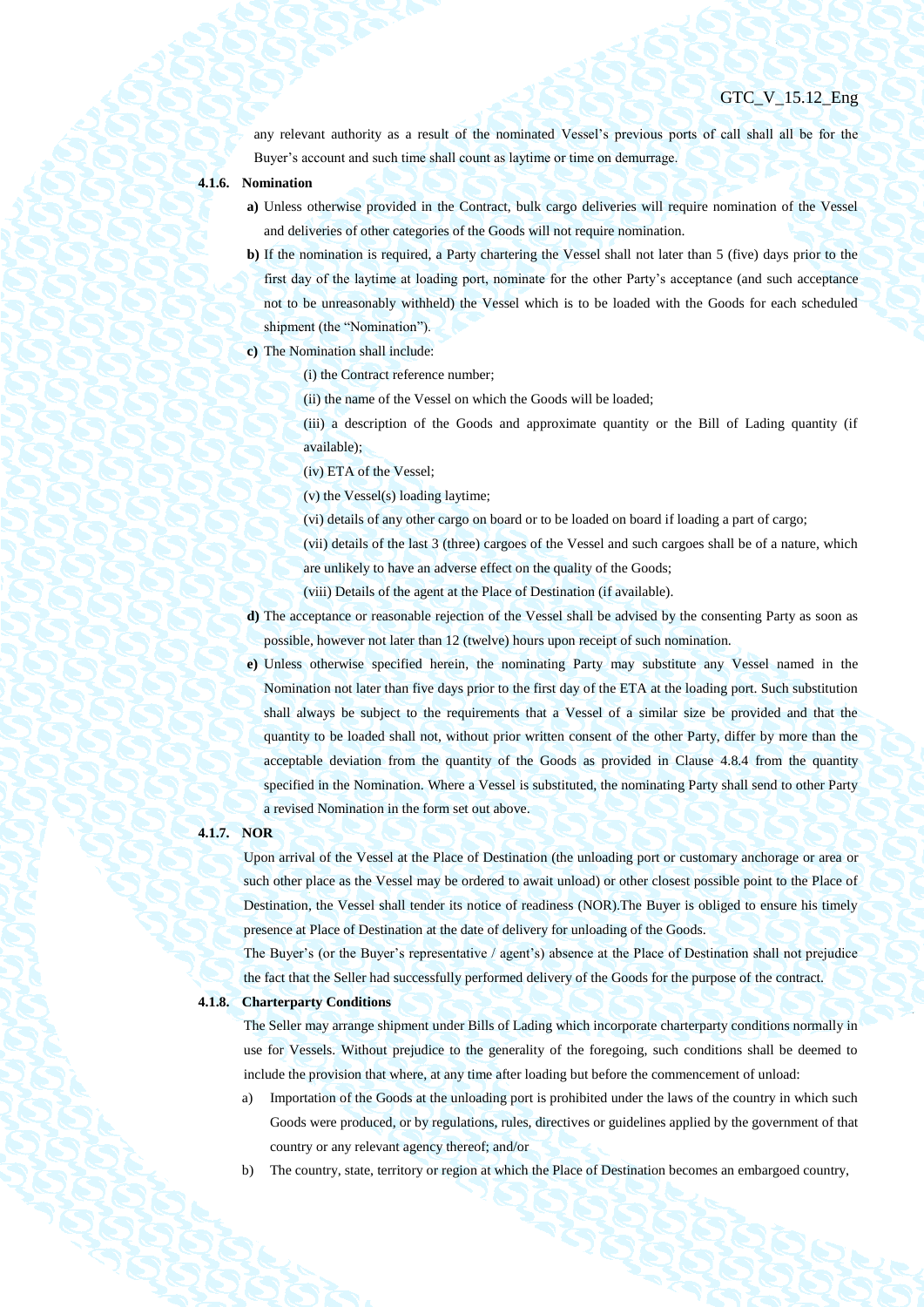the shipment shall be unloaded at an alternative safe port nominated by the Buyer that is not subject to any such prohibition and that is acceptable to the Seller (which acceptance shall not be unreasonably withheld). In such circumstances, such alternative port of unloading shall be deemed to be the Place of Destination stipulated under the contract for the shipment in question and all extra expenses (if any) involved in the Vessel's reaching such alternative Place of Destination shall be for the Buyer's account.

## **4.1.9. The Buyer's Right to Require**

Where the Buyer, by written instruction to the Seller, requests that the Vessel:

- a) co-mingle different grades of the Goods belonging to the Buyer; and/or
- b) otherwise breach the Vessel's natural segregation; and/or
- c) dope the Goods by introducing additives after loading; and/or
- d) add dye to the Goods after loading; and/or
- e) perform on board blending of the Goods; and/or
- f) carry additives/dye in drums on deck; and/or
- g) carry out such other cargo operation as the Buyer may reasonably require and always providing that the Vessel is capable of performing such operations and that such operations are within the scope of the charterparty conditions or otherwise agreed by the Vessel's owners;

then the Buyer shall indemnify and hold the Seller harmless against any liability, loss, damage, delay or expense that the Seller may sustain by reason of complying with the Buyer's request. The indemnity given by the Buyer to the Seller shall be no less in scope than the indemnity required by the Vessel's owners to comply with the Buyer's request.

#### **4.1.10. The Seller's Right to Refuse**

The Seller reserves the right to refuse at any time:

- a) to direct any Vessel to undertake or to complete the voyage to the Place of Destination if such Vessel is required in the performance of the Contract, in the Seller's opinion, to risk its safety or to risk ice damage, or to transit or to proceed or to remain in waters where there is war (whether declared or not), terrorism, piracy or threat thereof; or
- b) to direct the Vessel to undertake the voyage to the intended Place of Destination if such Vessel is required in the performance of the Contract to transit waters, which in the Seller's reasonable opinion, would involve abnormal delay; or
- c) to undertake any activity in furtherance of the voyage which in the opinion of the Vessel's master could place the Vessel, its cargo or crew at risk.

If the Seller agrees to direct the Vessel to undertake or to complete a voyage as referred to in this Clause, the Buyer undertakes to reimburse the Seller, in addition to the Total Goods Value payable under the Contract, for all costs incurred by the Seller in respect of any additional, freight, demurrage, insurance premium and any other sums that the Seller may be required to pay to the Vessel's owner including but not limited to any sums in respect of any amounts deductible under such owners' insurance and any other costs and/or expenses incurred by the Seller.

## **4.1.11. Ice Clause**

- a) In case of ice at the Place of Destination or on the voyage to the Place of Destination which directly prevents or hinders safe navigation, the Vessel may only follow a path cut by ice breakers, provided that the master considers such navigation safe. Under no circumstances will the Vessel be obliged to force a path through the ice. If required, the Buyer shall, at its own expense, place icebreakers at the Vessel's disposal.
- b) The Buyer shall reimburse the Seller for: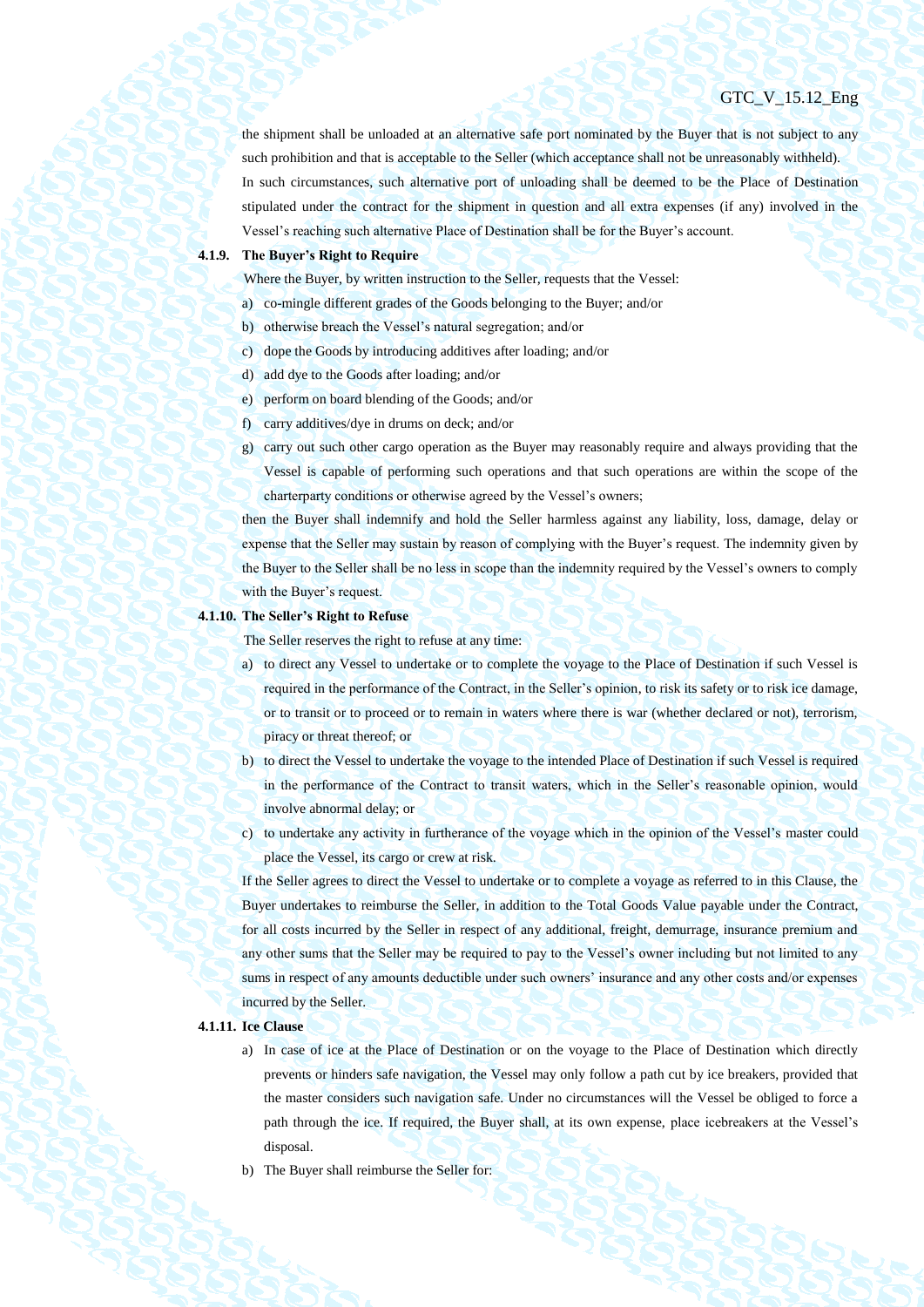- i. Any additional insurance premium incurred;
- ii. The cost of any ice damage incurred less any sum which is recovered under the applicable insurance policy or policies; and
- iii. Any charter hire paid by the Seller for the period of repair necessitated by ice damage, including hire paid by the Seller for the Vessel's deviation to the repair yard.
- c) In the event that the Place of Destination is inaccessible due to ice, or in the event that the master deems the Vessel to be at risk of being unable to leave the Place of Destination due to ice, the Vessel will proceed to the nearest ice-free position and request revised orders. Immediately upon receipt of such request, the Buyer shall nominate an alternate ice-free and accessible port or facilities for receiving the Goods, provided that if the Place of Destination is a loading port then such an alternative ice-free and accessible port or facilities shall be agreed with the Seller. Any additional freight, expenses, demurrage and/or dues incurred as a result of such revised orders shall be for the account of the Buyer.

## **4.2. Special Conditions of Delivery by RTC/railway wagon(s)**

- **4.2.1.** Where the Seller expressly or impliedly provides the Buyer with a range of dates within an agreed period of delivery or arrival of RTC / railway wagon(s) loaded with the Goods, delivery may be performed on any of the dates provided.
- **4.2.2.** No later than 3 (three) Business Days after shipment of the Goods by RTC / railway wagon(s) the Seller shall provide by electronic post or facsimile to the Buyer all information necessary for unloading of the Goods:
	- (a) The Contract reference number.
	- (b) Railway Bill reference number(s).
	- (c) RTC / railway wagon(s) identification number(s).
	- (d) Description of the Goods and their Railway Bill quantity.
- **4.2.3.** The Buyer at his own option can provide the Seller with written instructions regarding information necessary for efficient unloading of the Goods by the Carrier or the Buyer's representative. In case such information is provided, the Seller or his representatives / employees undertake to honestly follow the instructions where applicable, to partially assist in efficient unloading of the Goods by the Carrier or the Buyer's representative. Such assistance is not a duty, but an option of the Seller.
- **4.2.4. The Buyer warrants** that the railway zone at Place of Destination shall be safe and well suited for delivery of the Goods. The Buyer shall be liable for and shall indemnify the Seller in respect of any loss or damage, including but not limited to any liability for damage to the RTC  $/$  railway wagon(s), surroundings, environment and people, additional costs or expenses arising out of and in relation to any failure of the Buyer to nominate a safe railway zone at Place of Destination.

## **4.2.5. Notice of Arrival**

- a) The railway station administration using available contact information of the Buyer presents the Notice of Arrival of the Goods to the Place of Destination station ("NOA") to the Buyer in accordance with customary rules at the railway station. Such NOA corresponds to performed delivery of the Goods by the Seller.
- b) The Buyer is obliged to ensure Carrier's timely presence at Place of Destination at the date of delivery for unloading of the Goods.
- c) Carrier's absence at the Place of Destination shall not prejudice the fact that Seller had successfully performed delivery of the Goods for the purpose of the contract.

## **4.2.6. Laytime**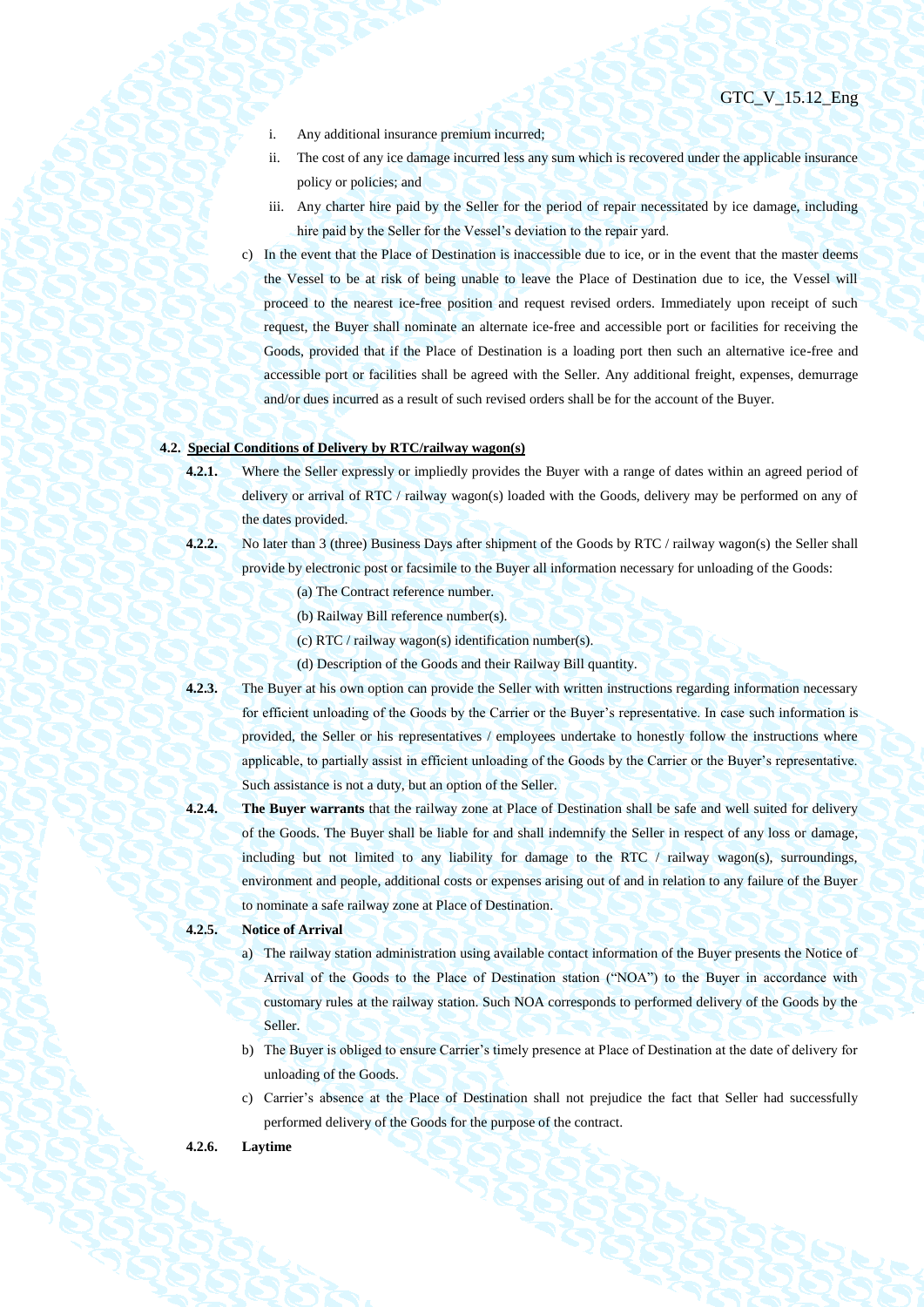- a) Laytime per each RTC / railway wagon(s) shall be as set out in the Contract. In the event the laytime is not set out in the Contract, then such laytime shall be 24 (twenty four) hours starting on and including the date of arrival to the station as stated on the Railway Bills and shall run until the completion of unloading. For every day of delay the Buyer shall cover the rate amounting to the railcar owner's tariff (as of the date of this version of the GTC – 40,00 (forty) USD per wagon per day, and as may be amended from time to time) in accordance with invoices provided by the Seller, or such other period as may be customary at the Place of Destination, unless otherwise expressly mutually agreed by the Parties in writing. Sundays and Holidays shall be included (SHINC) unless loading on the Sunday or Holiday in question is prohibited by law or regulation or custom at the unload railway zone.
- b) Laytime shall commence 2 (two) hours after NOA has been tendered; or when the RTC / railway wagon stands ready at the station / railway unloading zone; whichever is the earlier. For the purpose of calculating of unloading time, unloading shall be deemed to have been completed upon disconnection of the discharging hoses or loading/loading of the last potion of the Goods of the last railway wagon cargo.
- c) If the train has not released the railroad track within the laytime period or promptly thereafter through no fault of the Seller (e.g. if the Buyer is to unload the Goods and has failed to unload them when due) and this resulted in additional costs, expenses or losses of the Seller, then the Buyer shall pay in full the Seller for such costs, expenses or losses within 5 (five) Business Days after the relevant claim of the Seller.

## **4.2.7. Railway Transportation Contract Conditions**

- a) The Seller may arrange shipment with respect to a standard railway transportation contract. Without prejudice to the generality of the foregoing, such conditions shall be deemed to include the provision that where, at any time after loading but before the commencement of unloading;
- b) Importation of the Goods at the unloading railway zone is prohibited under the laws of the country in which such Goods were produced, or by regulations, rules, directives or guidelines applied by the government of that country or any relevant agency thereof; and/or
- c) The country, state, territory or region at which the Place of Destination is located becomes an restricted zone, the Goods shall be unloaded at an alternative railway zone nominated by the Buyer that is not subject to any such prohibition and that is acceptable to the Seller (which acceptance shall not be unreasonably withheld).
- d) In such circumstances, such alternative railway unloading zone shall be deemed to be the Place of Destination stipulated under the contract for the shipment in question and all extra expenses (if any) involved in the RTC's / railway wagon(s) reaching such alternative Destination Place shall be for the Buyer's account.

## **4.2.8. Buyer's Right to Require**

The Buyer has the right to require extra services in relation to the Goods at the Place of Destination which shall not be viewed as included in the Total Goods Value. The Parties shall decide on a possibility of provision of such services by mutual written agreement no later than 3 (three) days before Estimated Time of Arrival of the RTC / railway wagon(s). Where the Buyer, by written instruction to the Seller, requests that such services should be provided, then the Buyer shall indemnify and hold the Seller harmless against any liability, loss, damage, delay or expense that the Seller may sustain by reason of complying with the Buyer's request. The indemnity given by the Buyer to the Seller shall be no less in scope than the indemnity required by RTC / railway wagon(s) owners to comply with the Buyer's request.

#### **4.2.9. Damage to RTC and Wagons**

a) It is presumed that RTC and railway wagons arrive at the Place of Destination for unloading in good condition, unless the Buyer has promptly (but not later than 3 (three) hours after the RTC and railway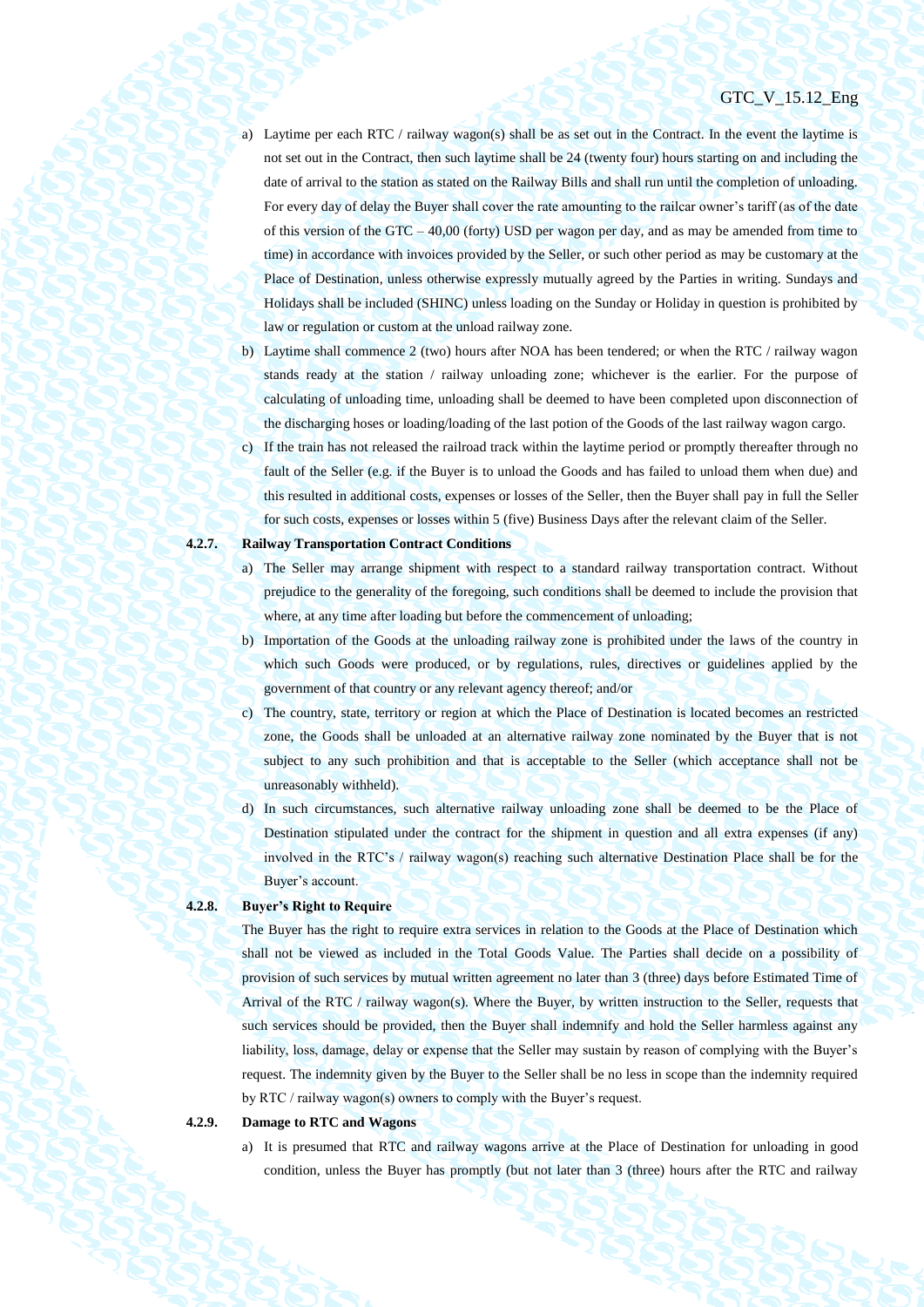wagons arrival) informed of the defects. If the defects will be revealed after that the Buyer shall pay repair costs or expenses of the Carrier or the Seller within 5 (five) Business days upon the Seller's or Carrier's respective invoice.

- b) Within 3 (three) Business days prior to the beginning of dispatches, the Buyer shall provide the Seller with the instruction for filling in the shipping documents for the Goods dispatch, including the delivery period, reference to the number and date of the relevant Contract, quantity of the Goods, full name and address of the consignee, railway code of the consignee, name of the destination station's railway roads, railway station confirmation to accept the Goods.
- c) Under the Buyer's applications the Seller shall arrange for plans (the "Plans") for transportation of the Goods by railways. The procedure and dates for issuance of the Plans shall be regulated by the applicable local laws and regulation.
- d) Should, through the fault of either of the Parties, the Plans no be fulfilled, the Party at fault will be held liable for all damages or fines imposed by the railway(s).
- e) In case of impossibility to unload the Goods due to the technical reasons during periods indicated in the Clauses "Laytime" the Buyer shall notify the Seller on such effect (by telegram, fax, mail or email) within 24 (twenty-four) hours from the moment the rail tank-car arrival to the station of destination.
- f) In case of rail tank-car damage caused within the time period of its disposal of the Buyer or the Buyer's counterparties, the Buyer shall immediately inform the Seller about the occurrence of such event and recover losses incurred due to rail tank-car damage within 60 (sixty) days from the date of the Seller's demand. In case a rail tank-car is lost within the time period of its disposal by the Buyer or the Buyer's counterparties, the Buyer shall pay to the Seller the amount that covers market value of a rail tank-car of identical model and year of manufacture including costs incurred for putting it into operation. A rail tankcar is considered lost if it is not returned to Seller within 120 (one hundred and twenty) days from the date of the Goods dispatch.
- g) In case of readdressing the Goods by the Buyer or impossibility to accept the Goods, the Buyer shall notify the Seller of these changes in writing not later than 3 (three) Business Days before the planned date of dispatch. All the expenses of the Seller (including fines and penalties), caused by the Buyers' actions, shall be paid by the Buyer. The Parties shall undertake their best efforts to mitigate losses.
- h) Redirection of the rail tank-cars by the Buyer (or the Buyer's consignee) without Seller's permission is prohibited. The Seller is entitled to charge the Buyer (the Buyer's consignee) at the rate at least 35 (thirty five) USD (unless otherwise stated in the customary rules of the respective railroad station) for each day of usage of each rail tank-car for improper fulfilment of this provision. The Buyer ensures that the rail tank-cars are unloaded to a level of 0.7 (one tenth of seven per cent) bar. The Buyer and/or consignee shall return the empty rail tank cars in acceptable technical and commercial condition and complete cargo documents with seal to the shipper's initial loading station or any other station as per Seller's instructions. i) The Buyer shall reimburse Seller for the documented costs and expenses caused by the incorrect filling of the shipping documents for the empty rail tank-car return, resulted in the rail tank-car arrival to improper railway stations. In case the documents for the rail-tank cars return are filled in accordance with the Seller's instruction, the Buyer shall not be responsible for their return emptied to improper railway stations.
- j) Instructions for empty rail tank-cars to be advised to the Buyer by the Seller in writing not later than the arrival of full rail tank-cars to the Place of Destination (the date of the Goods' delivery). Otherwise the Buyer shall not be held liable for possible costs which may arise due to absence of the instructions and/or incorrect filling-in the return railway bills for return of empty rail tank-cars.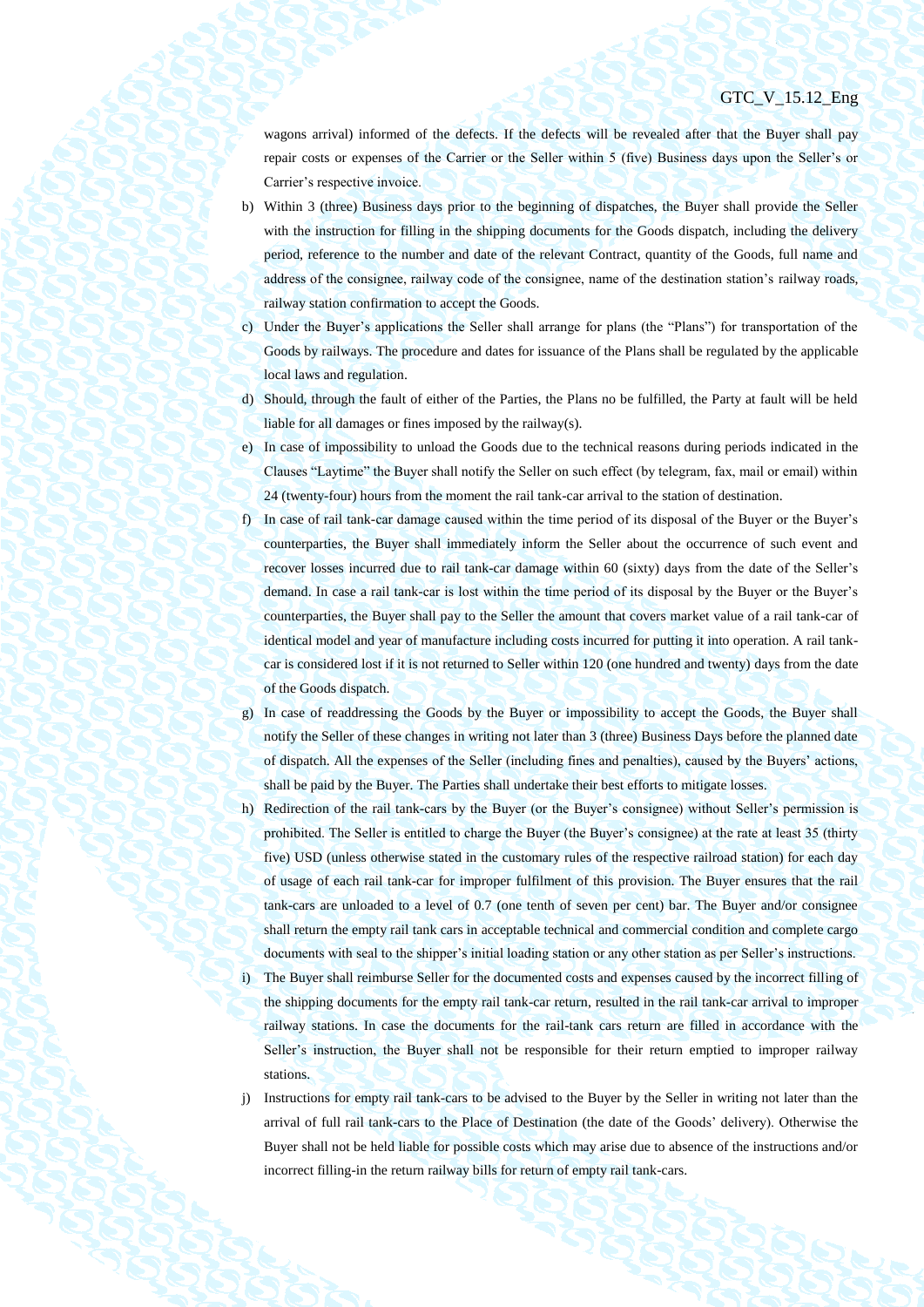- k) After a rail tank-car (a specialized rail tank-car for transportation of liquefied petroleum gases under excessive pressure) is unloaded, the Buyer shall install plugs at corner and control valves to seal the neck bonnet and to fix it by all bolts. The removal of the bonnet from the neck flange is not allowed. The Seller is entitled to charge the Buyer with incurred losses for the plugs at corner and control valves of the rail tank-car not installed at the place of unloading.
- l) Subject to the condition that the Place of Destination is within the Russian Federation territory the Buyer shall provide Seller by e-mail or fax with the certified copies of railway bills with legible notes made at the Place of Destination at the border crossing points within 30 (thirty) days from the date when the customs procedures for export are completed on the territory of the Russian Federation (date of the stamp "Clearance Allowed" in the cargo customs declaration (CCD)) failing which the Buyer shall pay the Seller liquidated damages amounting to 22,5% of Goods' value, export of which is documentary unsupported, at the latest the 180th (one hundred eightieth) day from the date of export customs clearance completion on the territory of the Russian Federation (date of the stamp "Clearance allowed" in the Cargo Customs Declaration (CCD)). The Parties agreed that the above liquidated damages are the genuine preestimate of the Seller's losses in the event the railway bills are not provided to the Seller within specified period.

## **4.3. Special Conditions of Delivery by Auto Truck(s)**

- 
- **4.3.1.** Where the Seller expressly or impliedly provides the Buyer with a range of dates within an agreed period of delivery of arrival of auto truck(s) loaded with the Goods, any of the provided dates can result in delivery.
- **4.3.2.** No later than 1 (one) day after shipment of the Goods by auto truck(s) the Seller shall provide by electronic post or facsimile to the Buyer all information necessary for unloading of the Goods:
	- (a) The Contract reference number.
	- (b) CMR consignment note reference number(s).
	- (c) Auto truck identification number(s).
	- (d) Description of the Goods and their CMR consignment note quantity.
	- (e) Estimated Time of Arrival of auto truck(s).
	- (f) Number of issued CMR consignment notes.
- **4.3.3.** The Seller has the right to substitute any of identified auto truck(s) and provide the Buyer with new information not later than 2 (two) days before Estimated Time of Arrival of auto truck(s). Such substitution shall always be subject to the requirements that auto truck(s) shall be of a similar size be provided and that the quantity to be loaded shall not, without prior written consent of the Buyer, differ by more than 5 (five)% from the quantity specified in the present Contact.
- **4.3.4.** The Buyer at his own option can provide the Seller with written instructions regarding information necessary for efficient unloading of the Goods by the Buyer. In case such information is provided, the Seller, his Carrier or his representatives / employees undertake to honestly follow the instructions where applicable, to partially assist in efficient unloading of the Goods by the Buyer. Such assistance is not a duty but an option of the Seller.
- **4.3.5. The Buyer warrants** that the Place of Destination shall be safe and well suited for delivery of the Goods. The Buyer shall be liable for and shall indemnify the Seller in respect of any loss or damage, including but not limited to any liability for damage to auto truck(s), surroundings, environment and people, additional costs or expenses arising out of and in relation to any failure of the Buyer to nominate a safe Place of Destination.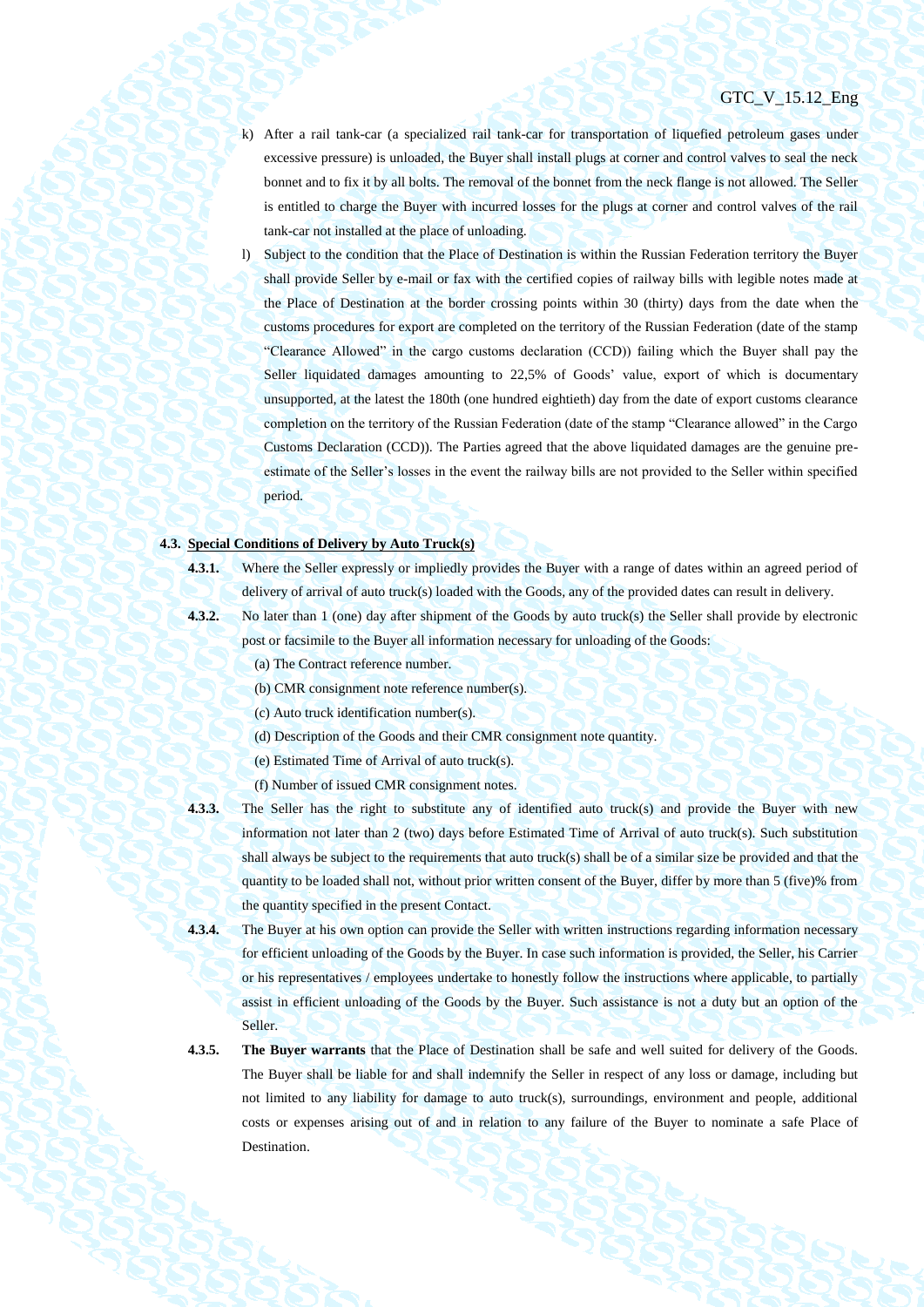**4.3.6. The Buyer is obliged** to ensure his timely presence at Place of Destination at the Delivery Date for unloading of the Goods. Buyer's absence at the Place of Destination shall not prejudice the fact that the Seller had successfully performed Delivery of the Goods for the purpose of the contract.

- 
- **4.3.7. Time for Unloading**
	- a) The time allowed to the Buyer for the unloading of the quantity of the Goods deliverable under the Contract by each auto truck shall be as set out in Article I of the Contract.
	- b) Unloading time shall commence 2 (two) hours after the arrival of each auto truck to the Place of Destination. For the purpose of calculating unloading time, unloading shall be deemed to have been completed upon removal of last item of the Goods from last auto truck's cargo space.

- **4.3.8. Carriage of the Goods by Road Contract Conditions**
	- a) The Seller may arrange transportation with respect to a standard carriage of the Goods by road contract. Without prejudice to the generality of the foregoing, such contract shall be deemed to include the provision that where, at any time after loading but before the commencement of unloading;
		- (i) Importation of the Goods at the Place of Destination is prohibited under the laws of the country in which such Goods were produced, or by regulations, rules, directives or guidelines applied by the government of that country or any relevant agency thereof; and/or
		- (ii) The country, state, territory or region at which the Place of Destination is located becomes a restricted zone,

the Goods shall be unloaded at an alternative location nominated by the Buyer that is not subject to any such prohibition and that is acceptable to the Seller (which acceptance shall not be unreasonably withheld).

b) In such circumstances, such alternative railway unloading zone shall be deemed to be the Place of Destination stipulated under the contract for the shipment in question and all extra expenses (if any) involved in the auto truck's reaching such alternative Place of Destination shall be for the Buyer's account.

#### **4.3.9. Buyer's right to require**

The Buyer has the right to require extra services in relation to the Goods at Place of Destination which shall not be viewed as included in the Total Goods Value. The Parties shall decide on a possibility of provision of such services by mutual written agreement no later than 3 (three) days before Estimated Time of Arrival of the auto truck(s). Where the Buyer, by written instruction to the Seller, requests that such services should be provided, then the Buyer shall indemnify and hold the Seller harmless against any liability, loss, damage, delay or expense that the Seller may sustain by reason of complying with the Buyer's request. The indemnity given by the Buyer to the Seller shall be no less in scope than the indemnity required by auto trucks' owner to comply with the Buyer's request.

## <span id="page-27-0"></span>**4.4. Special Conditions of Delivery in Shipping Containers**

- **4.4.1.** The period of free use and payment for excess use of containers in port of unloading shall be according to the applicable rules of the forwarder's agent/container owner or customary at the Place of Destination.
- **4.4.2.** In the event a container is damaged while it is in possession of the Buyer or the Buyer's counterparties, the Buyer shall promptly inform the Seller thereof and within 30 (thirty) days after the Seller's request pay to the Seller the documented repair full costs, including, without limitations, expenses on transportation of the container to the place of repair and surveyor's services. If the owner of the container (or the forwarder agent, if authorized) decides that the repair of the container is impossible or not reasonable as a result of the incurred damage, the container is considered to be lost. In that case the Buyer shall pay the Seller the amount that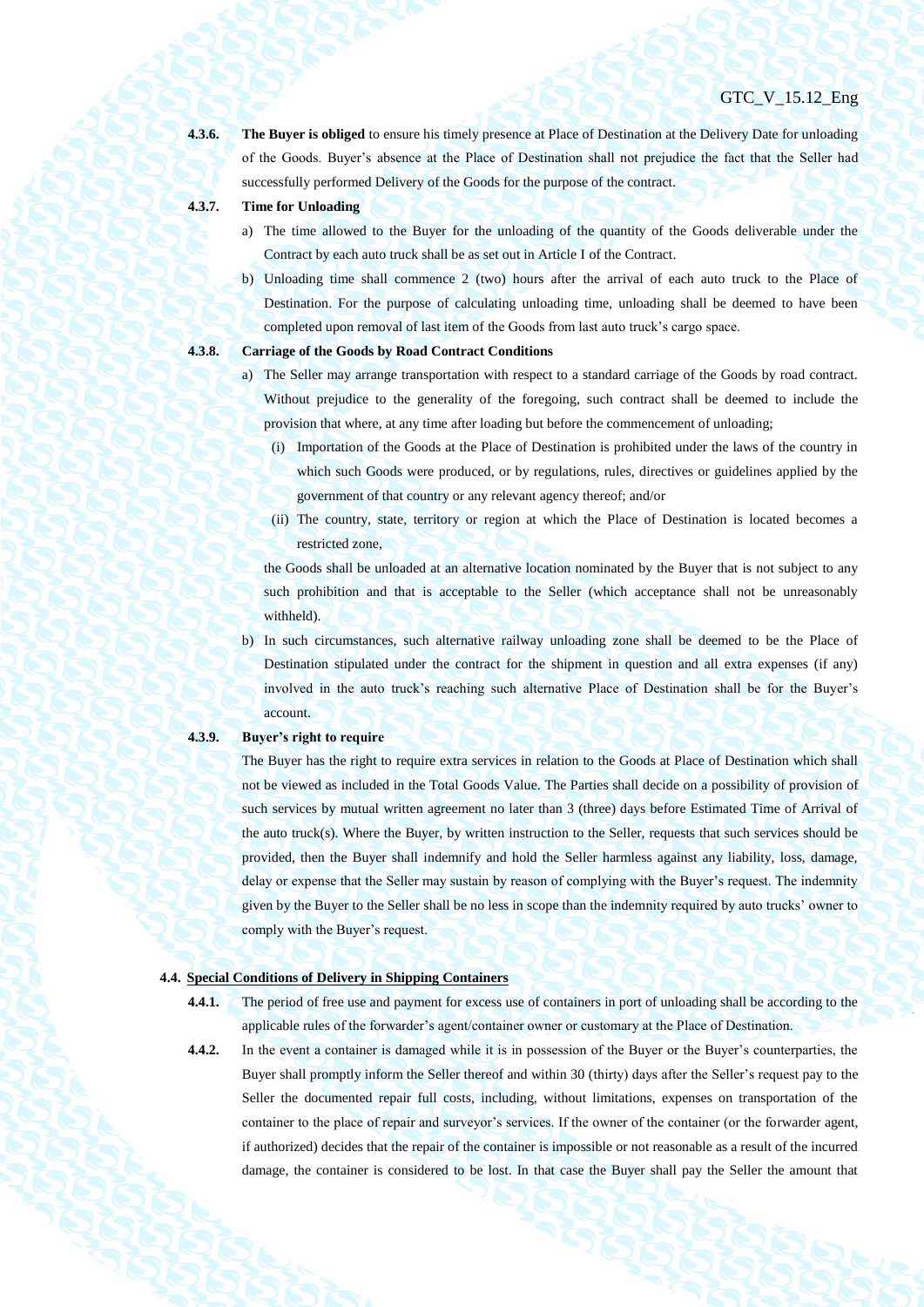covers value of the corresponding size and type of container, but in any case not less than the cost of the container set by the owner.

**4.4.3.** The assessment of damage to the container during its possession by the Buyer shall be done by the Seller or an expert engaged by the Seller or by the owner or by the expert engaged by the owner. The expert costs are born by the Seller or the owner. Upon the results of the assessment the expert shall prepare an act based on which the owner of the container shall resolve on the feasibility of the container's repair. The expert costs shall be paid in full by the Buyer to the Seller.

- **4.4.4.** The Buyer shall return the container in accordance with the Seller written instructions as soon as possible following the completion of the shipment and in any event within the free use period stated in the customary rules at the Place of Destination. The container is to be freed from all particles of the cargo and material used for the Goods separation.
- 

**4.4.5.** Should the Buyer fail to return the empty and clean container to the forwarder (or the forwarding agent) within the free use period, such container is considered to be lost. In that case the Buyer shall pay the Seller the amount that covers value of the corresponding size and type of container, but in any case not less than the cost of the container set by the owner.

- **4.4.6.** Should the Buyer fail to return the container within the free use period, the Seller is entitled at its own discretion: (i) to claim the cost of the lost container; or (ii) extend the return period and charge 35 (thirty five) USD per each day of use beyond the free use period or such a bigger rate as may applicable to the forwarder's agent/container owner or customary at the Place of Destination. In the event the container is lost or deemed to be lost (as described in this Clause [4.4\)](#page-27-0), the charge for the use beyond the free use period shall be calculated until the payment of the cost of the lost container.
- **4.4.7.** The Buyer shall provide the Seller with full written instructions regarding the particulars for the Bills of Lading including consignee, contact details and address of the authorized person of the consignee, other information necessary for the delivery and reasonably required by the Seller, number of the copies, addresses, etc. and such other information which may be required by the Place of Shipment, Place of Destination and/or the Seller. The Seller shall have the right to issue its own instructions if the Buyer fails to provide such instructions and/or information required by this Clause.

## **PAYMENT**

## **4.5. Payment Conditions**

**4.5.1. Price**. The Price for the Goods shall be paid by the Buyer according to the Contract.

- **4.5.2. Time of payment.** Time for payment, including but not limited to, Prepayment conditions or payment via Letter of Credit conditions, shall be of the essence.
- **4.5.3. Bank details.** Bank details of the Seller shall be indicated in the invoice. The Buyer shall effect the payment in accordance with the Article I of the Contract by telegraphic transfer and, unless otherwise follows from the context or specifically provided in the Contract or the GTC, with indicating the number and the date of the Contract/Amendment and the number and the date of the invoice issued by the Seller in the payment reference (the purpose of payment).
- **4.5.4. SWIFT confirmation.** The Buyer shall provide the Seller with a copy of SWIFT confirmation within 1 (one) Business Day after the payment has been effected.
- **4.5.5. VAT.** Unless otherwise expressly defined in the Contract the Price is exclusive of any VAT and the Seller shall have the right to invoice the Buyer for any such VAT in so far as such taxes are not for the account of the Seller according to the Contract.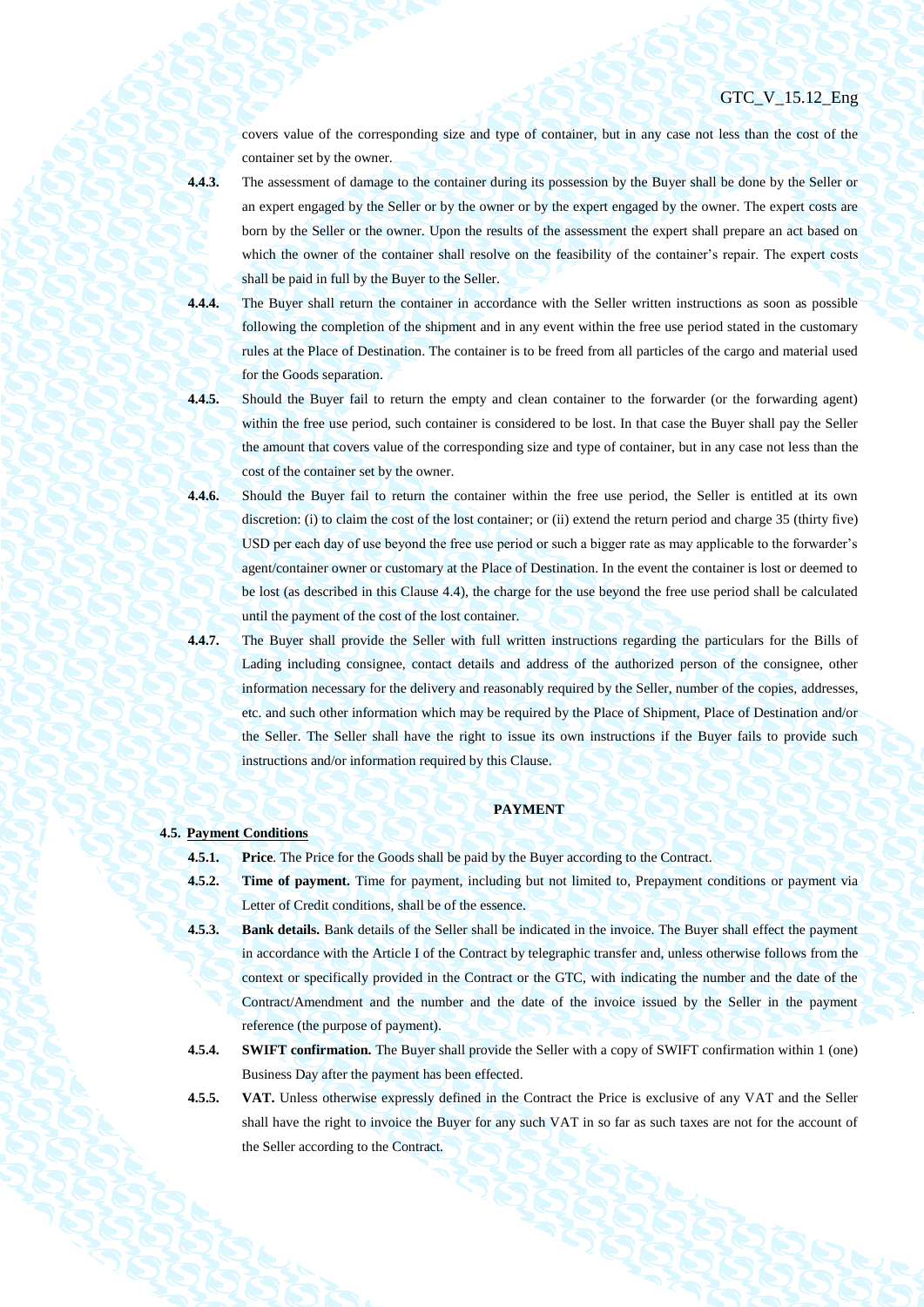**4.5.6. The date of payment.** The date of payment is considered the date of crediting of the Seller's bank account for 100% (one hundred per cent) of the amount specified in the Seller's invoice.

**4.5.7. Withholdings.** Unless otherwise expressly agreed to the contrary in the Contract, all payments due or payable to the Seller under the Contract shall be paid in full, regardless of whether the Buyer is required to withhold or to apply any Taxes on payments made under the Contract. If the Buyer is required to withhold or to apply any Taxes on payments made under the Contract, then Buyer shall gross up such payments so that the Seller receives after the deduction of Tax, the full sum due and payable under the Contract as if no such Taxes had been deducted, regardless of any withholdings or application of any Taxes on payments made under the Contract. The Total Goods Value and all other amounts payable by the Buyer to the Seller under the Contract shall be payable without the right to any discount, deduction, set-off, lien, claim or counter-claim.

**4.5.8. Interest.** If the Total Goods Value or any other amounts due by the Buyer to the Seller under the Contract are not paid when due, interest shall be accrued and shall be paid on all amounts outstanding until payment in full is received into the Seller's bank account as described in Clause 4.10.2.

- **4.5.9. Banking expenses.** All expenses at the Seller's bank and at the Seller's correspondent bank shall be for the account of the Seller. All expenses outside the Seller's bank and at the Seller's correspondent bank shall be for the account of the Buyer.
- <span id="page-29-0"></span>**4.5.10. Verification Act.** On a quarterly basis the Verification Act should be fully executed by both Parties. The Seller shall send by fax or by email to the Buyer the Verification Act signed by the Seller once in a quarter. Within 2 (two) days from the date of receipt of the Verification Act signed by the Seller the Buyer shall check the Goods delivered quantity, amount paid for the Goods, and provide the Seller with its motivated objections (if any). The Seller shall consider such motivated objections within 7 (seven) days and put the corrections into the Verification Act or negotiate with the Buyer on the amicable basis the content of the Verification Act which should be executed by both Parties. Without prejudice to the above, the Verification Act shall be executed upon any Party request if any.

## <span id="page-29-1"></span>**4.6. Payment terms**

#### **4.6.1. Letter of Credit**

#### **a) Issuance of the Letter of Credit**

The Buyer shall issue Letter of Credit within 5 (five) Business Days from the Longstop date in strict accordance with the terms and conditions set out in this Clause.

#### **b) Validity period of the Letter of Credit**

The validity period for the Letter of Credit shall cover the payment period envisaged in the Contract plus 30 (thirty) days, provided, however, that the minimal validity period could not be less than 90 (ninety) days. The foregoing is saved that the Buyer shall extend respectively the validity of the Letter of Credit in case of Force Majeure Event.

#### **c) Documents**

The documents to be provided by the Seller pursuant to the requirements of a Letter of Credit shall be the following:

- i. Seller's invoice (fax or email copy);
- ii. Transport Document (fax or email copy).

Documents prepared in Russian language are acceptable.

Minor mistakes and misprints in the documents are acceptable.

## **d) Letter of Credit Conditions**

The payment for the Goods shall be effected by the Buyer as follows: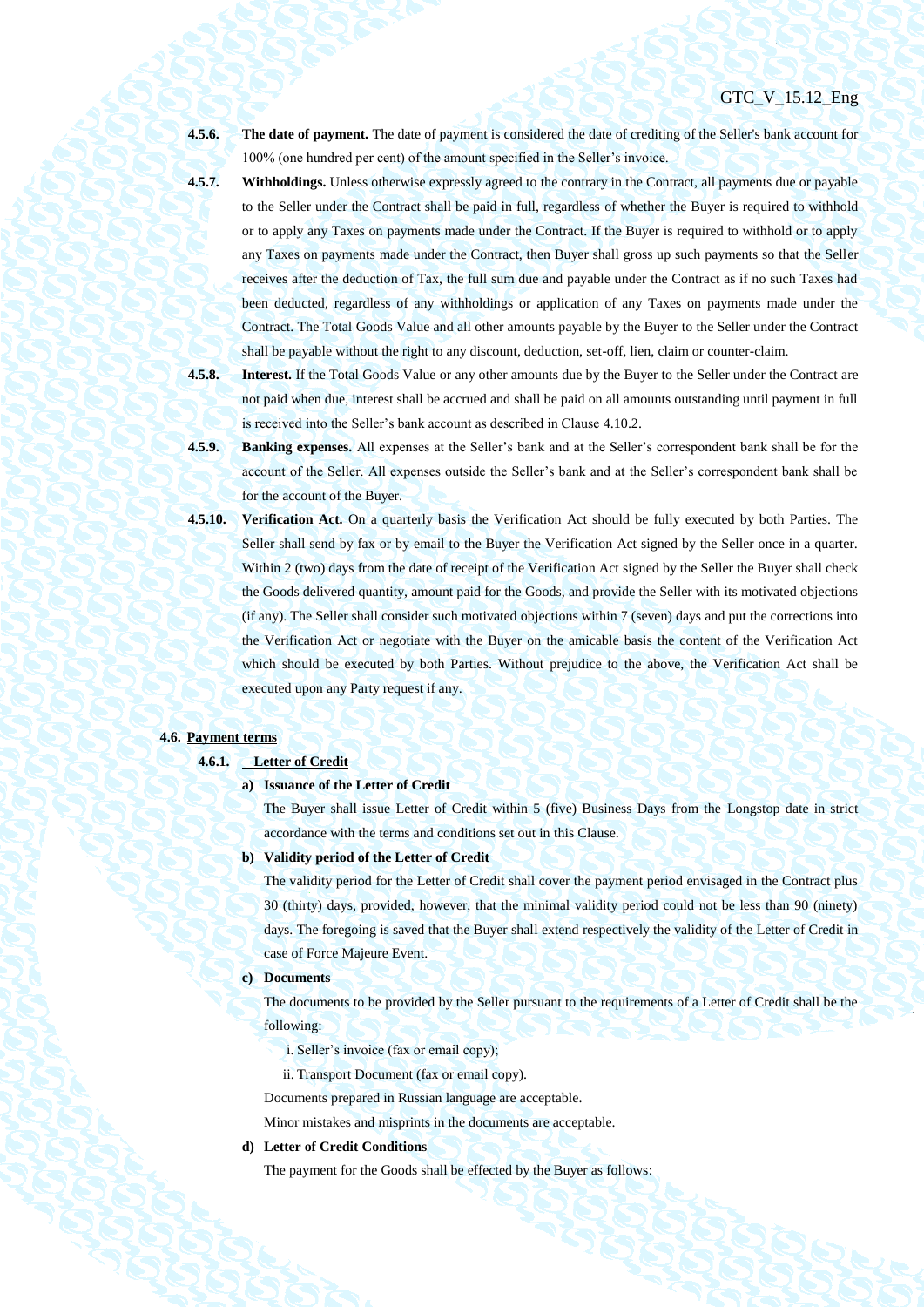- **i.** The Buyer shall issue in favor of the Seller an irrevocable and divisible Letter of Credit payable at sight in strict accordance with the terms and from a bank and in a form confirmed in writing by the Sellers but in any case prior to the Goods dispatch.
- **ii.** The Buyer shall provide the Seller with the draft of such irrevocable Letter of Credit for the preliminary Seller's written approval.
- **iii.** Expenses in connection with the opening, amendment and utilization of the Letter of Credit shall be paid by the Buyer.
- **iv.** The Letter of Credit shall be issued in the amount of 110% (one hundred and ten per cent) of the Price multiplied by the shipment quantity of the Goods to be delivered.

## <span id="page-30-0"></span>**4.6.2. Prepayment (advance payment)**

The payment for the Goods shall be effected by the Buyer as follows:

- a) The Buyer shall pay 100% (one hundred per cent) of the amount specified in the Seller's proforma invoice in advance within 5 (five) Business Days after the date of the Seller's proforma invoice but in any case at least 3 (three) Business Days prior to the Goods dispatch by the Manufacturer.
- b) The Buyer shall effect the payment in accordance with the contract by telegraphic transfer and without deduction into the Seller's bank account and the Buyer shall indicate the number and the date of the Contract/Amendment and proforma invoice number in the payment reference (the purpose of payment).
- c) In case of the amount paid by the Buyer as the Prepayment for the Goods is less than the amount due to be paid for the Actual Contract Quantity or the Actual Monthly Quantity (as the case may be) the Buyer shall effect the payment of such outstanding balance within 5 (Five) days of an appropriate Seller's invoice.
- d) In case of the amount paid by the Buyer as the Prepayment for the Goods exceeds the amount due to be paid for the Actual Contract Quantity or the Actual Monthly Quantity (as the case may be) the Parties shall mutually agree if (i) such difference between the amounts will be applied to the further deliveries if applicable or (ii) the Seller shall return such difference between the amounts within 5 (Five) days of an appropriate Verification Act is executed by the Parties.

#### **4.6.3. Post payment**

- a) The Buyer shall pay 100% (one hundred per cent) of the amount specified in the Seller's invoice not later than date specified in the Contract.
- b) Partial payments shall be allowed.

## **4.6.4. DaP ("Documents against Payment")**

The present payment terms are governed in accordance with the ICC Uniform Rules for Bank-to-Bank Reimbursements Under Documentary Credits (URR 525).

The payment for the Goods shall be effected by the Buyer as follows:

The Buyer shall pay the Goods via Documents against payment at sight (hereinafter referred to as "D/P at sight" or "DaP at sight" or "DP at sight") in accordance with the conditions specified below.

The payment for the Goods shall be effected by the Buyer as follows:

a) Within ten (10) Business days after the date when the documents stating the right of disposal of the Goods were issued the Seller shall (i) transfer the originals of such documents to the Seller's Bank and (ii) send the copy of such documents to the Buyer.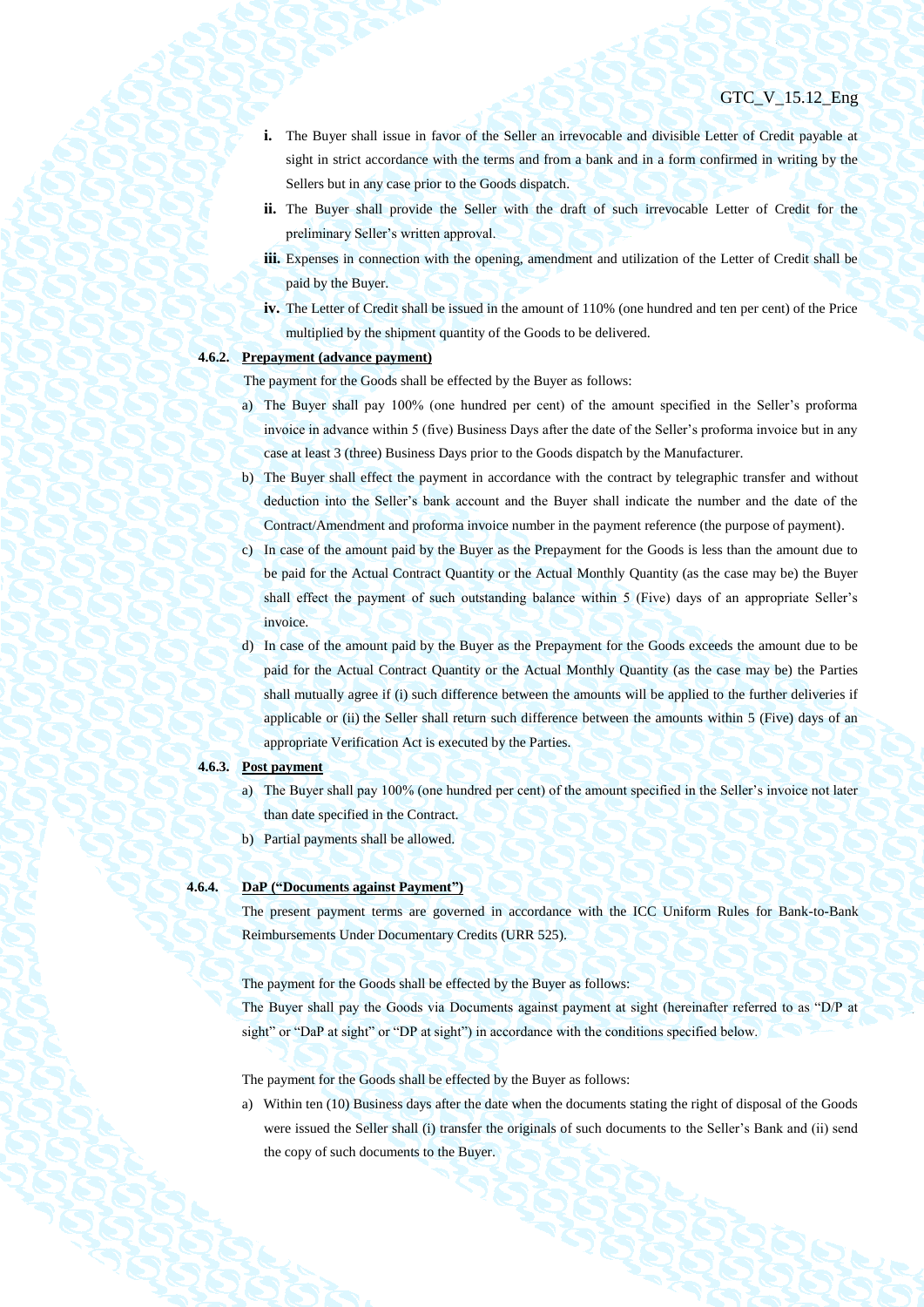The Parties expressly have acknowledged and agreed that the following documents are considered as the documents stating the right of disposal of the Goods:

- i. Commercial invoice;
- ii. Delivery order;
- iii. Packing list issued by the Seller.

The Parties may mutually agree in writing in the Contract other documents stating the right of disposal of the Goods depend on the reasonable requirement of the respective authority.

- b) Upon receipt of the documents stating the right of disposal of the Goods the Seller's Bank shall transfer the originals of such documents to to the Buyer's Bank; provided that such Buyer's Bank was expressly preliminary approved by the Seller in writing.
- c) The Buyer shall confirm the Buyer's Bank his consent for payment for the original documents stating the right of disposal of the Goods and shall pay 100% (one hundred per cent) amount specified in the copy of the commercial invoice provided by the Seller via e-mail or mail or fax or any other type of transfer within 5 (five) Business days from the date of receipt of such documents by the Buyer's Bank.
- d) The Buyer shall (i) ensure the availability of the total amount to be paid pursuant to Sub clause "c" of this Clause on the date of confirmation to the Buyer's Bank of his consent for payment for the documents stating the right of disposal of the Goods and (ii) effect this payment by telegraphic transfer and without deduction into the Seller's bank account, and the Buyer shall indicate the number and the date of the Contract and invoice number in the payment reference (the purpose of payments).
- e) In case the Buyer doesn't pay for the Goods within 5 (five) Business days from the date of receipt of the documents stating the right of disposal of the Goods by the Buyer's Bank, the Delivery order provided by the Seller shall become invalid and the Seller shall have the disposal rights for the Goods in accordance with the Clause 4.10.5. of the GTC.
- f) From the date of receipt of the Buyer's consent for payment for the documents stating the right of disposal of the Goods the Buyer`s Bank shall transfer the originals of the documents stating the right of disposal of the Goods to the Buyer.

## **4.6.5. CAD ("Cash against documents")**

The present payment terms are governed in accordance with the ICC Uniform Rules for Bank-to-Bank Reimbursements Under Documentary Credits (URR 525).

The Buyer shall pay the Goods via Cash against documents at sight (hereinafter referred to as "CAD at sight") in accordance with the conditions specified below.

Pursuant to payment terms via CAD at sight the Buyer shall pay for the Goods in advance in the amount specified in the Contract.

The payment for the Goods shall be effected by the Buyer as follows:

a) Within ten (10) Business days after the date when the documents stating the right of disposal of the Goods were issued the Seller shall (i) transfer the originals of such documents to the Seller's Bank and (ii) send the copy of such documents to the Buyer.

The Parties expressly have acknowledged and agreed that the following documents are considered as the documents stating the right of disposal of the Goods: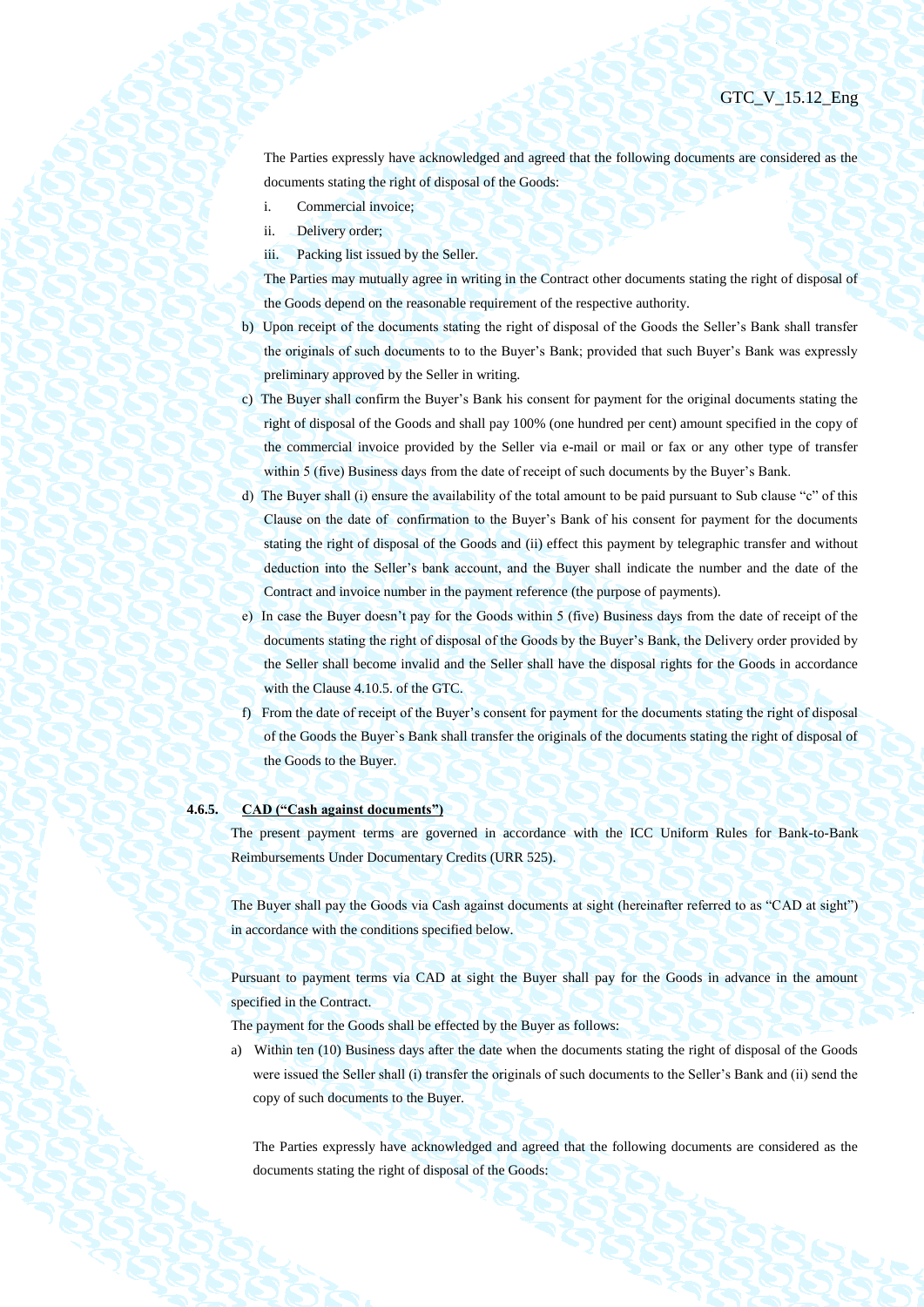- Commercial invoice:
- ii. Bill of lading for delivery by sea, or Railway bill – for delivery by railroad, or CMR – for delivery by road;
- iii. Packing list issued by the Seller.

The Parties may mutually agree in writing in the Contract other documents stating the right of disposal of the Goods depends on the reasonable requirement of the respective authority.

- b) Upon receipt of the documents stating the right of disposal of the Goods the Seller's Bank shall transfer the originals of such documents to to the Buyer's Bank; provided that such Buyer's Bank was expressly preliminary approved by the Seller in writing.
- c) The Buyer shall pay 5-15% (five-fifteen per cent) (as it is stipulated in the Contract) of the amount specified in the Seller's commercial invoice in advance within 5 (five) Business Days after the date of the Seller's commercial invoice.
- d) The Buyer shall confirm the Buyer's Bank his consent for payment for the original documents stating the right of disposal of the Goods and shall pay the remaining amount specified in the Seller's commercial invoice at the rate of 85-95% (eighty five – ninety five per cent) (depending on the amount of advance payment) within 14 (fourteen) days from the moment of arrival of the Goods to the Place of Destination. Without prejudice to other provisions of the GTC the advance payment for the Goods paid by the Buyer in accordance with this Clause is considered as the Seller's compensation for storage of the Goods before its actual transfer to the Buyer. In case the Buyer doesn't pay the remaining amount for the Goods within 14 (fourteen) days from the moment of arrival of the Goods to the Place of Destination, the Seller shall be entitled to retain the advance payment for the Goods paid by the Buyer in accordance with this clause for compensation of the Seller's expenses for storage of the Goods.
- e) The Buyer shall (i) effect the payments specified in Sub clauses "c" and "d" of this Clause and (ii) ensure the availability of the total amount to be paid pursuant to Sub clause "d" of this Clause on the date of confirmation to the Buyer's Bank of his consent for payment for the documents and effect this payment in accordance with the Contract by telegraphic transfer and without deduction into the Seller's bank account and the Buyer shall indicate the number and the date of the Contract/Amendment and commercial invoice number in the payment reference (the purpose of payments).
- f) From the date of receipt of the Buyer's consent for payment for the documents stating the right of disposal of the Goods the Buyer`s Bank shall transfer the originals of such documents to the Buyer.
- g) The Parties expressly have acknowledged and agreed that in case of payment for the Goods via CAD at sight the risk and title to the Goods shall transfer from the Seller to the Buyer at the date of receipt by the Buyer of the originals of the documents stating the right of disposal of the Goods.

## **4.7. Security of the Buyer's Payment Obligations**

## **4.7.1. Parent company guarantee**

The Buyer shall provide the Seller with the Buyer's parent company guarantee securing the performance of all the Buyer's obligations under the Contract. The guarantee shall be provided within 10 (ten) Business Days after a relevant Seller's request and shall be in writing, in the form satisfactory for the Seller and issued for the term of the Contract plus 6 (six) months. In the absence of the Buyer's parent company, the guarantee may be issued by an Affiliate(s) or other third party(ies) as agreed with the Seller.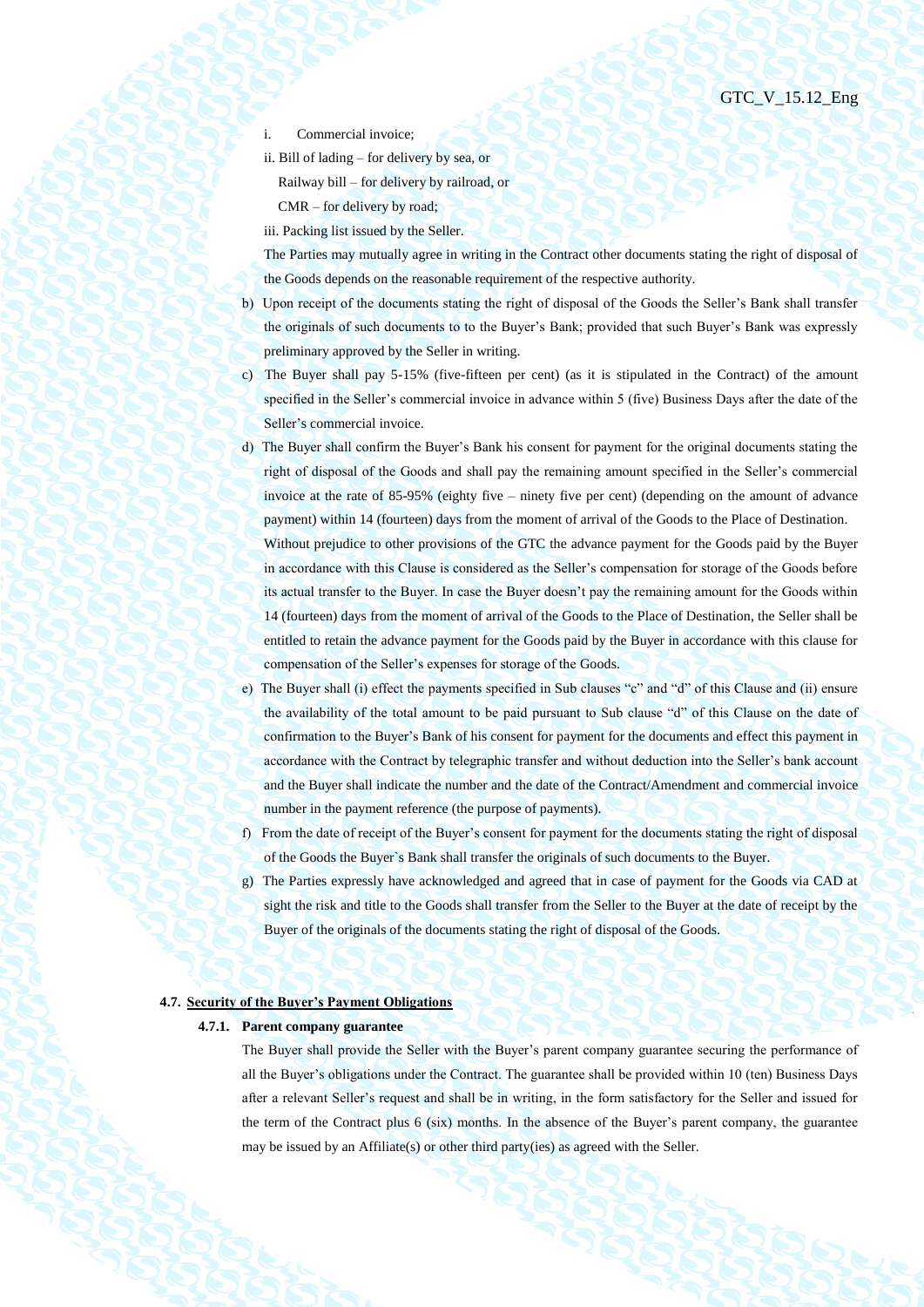The Seller is not obliged to supply the Goods until the requested guarantee is duly furnished and the Buyer shall pay to the Seller any and all related costs in connection with such delay. If the Buyer delays the provision of the guarantee for more than 10 (ten) Business Days, the Seller is entitled to terminate the Contract.

## **4.7.2. Defective Performance of Obligations**

In the event the Buyer fails to perform or delays the performance of any obligations hereunder at least 2 (two) times during any consecutive 6 (six) months or delays any of the obligations at least once for more than for 1 (one) month, then the Seller shall be entitled by written notice to the Buyer: (i) change the payment terms of the Goods to Prepayment (Clause [4.6.2\)](#page-30-0) and/or (ii) request from the Buyer additional reasonable means of security of obligations, which the Buyer must provide within 15 (fifteen) Business Days following the relevant request. The change shall come into force with the next dispatch of the Goods after the notification. The Seller is entitled to suspend delivery of the Goods until the Goods are paid (as provided in Clause [4.6.2\)](#page-30-0) and/or additional security of obligations is provided. In addition to the foregoing should the Buyer fails to perform any of its payment obligations (including interest payment) for more than for three (3) days the Seller shall be entitled to suspend the shipment of the Goods till the moment when all obligations are fulfilled by the Buyer in full. Such suspension shall not constitute a delay for the purposes of liquidated damages.

# **4.7.3. Stand-by Letter of Credit**

**a) Issuance of the Stand-by Letter of Credit**

The Buyer shall issue the Stand-by Letter of Credit within 5 (five) Business Days from the Longstop date in strict accordance with the terms and conditions set out in Article I of the Contract.

**b) The validity period for the Stand-by Letter of Credit**

The validity period for the Stand-by Letter of Credit is 90 (ninety) days.

**c) Documents**

The documents to be provided by the Seller pursuant to the requirements of a Stand-by Letter of Credit shall be the following:

(i) Seller`s invoice (fax or email copy);

(ii) Transport Document (fax or email copy).

#### **d) Stand-By Letter of Credit procedure**

The Buyer shall effect the payment 100% (one hundred per cent) of the amount specified in the Seller's invoice within the term specified in the Contract.

In case of the Buyer's failure to effect the payment on the due date in accordance with the Contract the payment should be done by the aforesaid Stand-By Letter of Credit against the presentation by the Seller to the Seller's bank specified in the Seller's invoice of the following documents:

- (a) the Seller's (Beneficiary) letter with the following statements (telex, fax or email acceptable):
	- the Seller has delivered the Goods in conformity with the Contract and that the invoice has been sent to the Buyer; and
	- the payment in accordance with the Seller's invoice for delivery of the Goods is properly due to the Seller, and such payment has not been made to the Seller by the Buyer within the terms of the Contract;
- (b) copy of the Seller's invoice (telex, fax or email acceptable);
- (c) Transport Documents (telex, fax or email acceptable).

## **e) Stand-by Letter of Credit Conditions**

The payment for the Goods shall be effected by the Buyer as follows: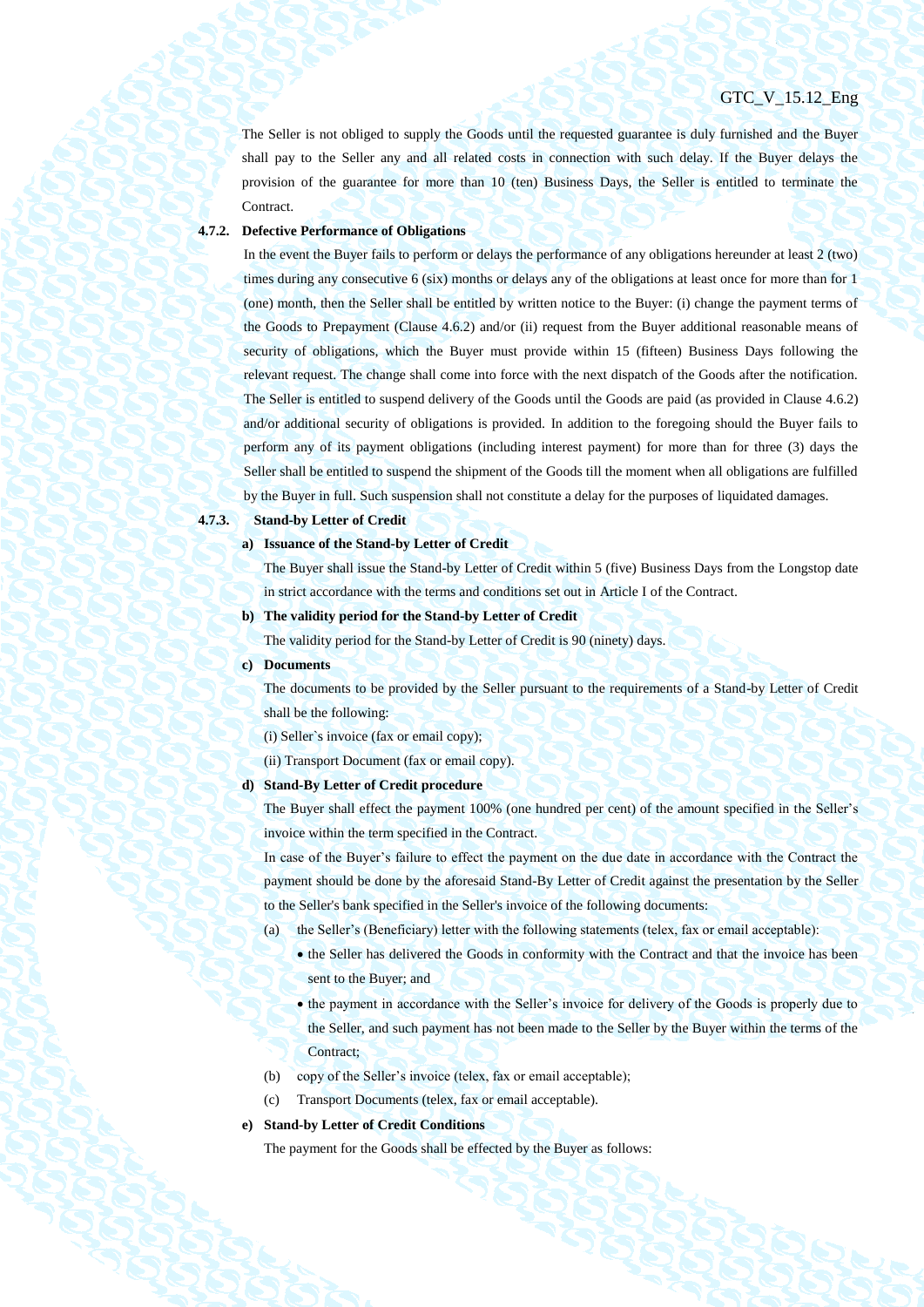- **i.** The Buyer shall issue in favor of the Seller an irrevocable Stand-By Letter of Credit payable in strict accordance with the terms and from a bank and in a form confirmed in writing by the Sellers but in any case prior to the Goods dispatch.
- **ii.** The Stand-By Letter of Credit shall be issued in the amount of 110 % (one hundred and five per cent) of the Planned Contract Quantity or the Planned Monthly Quantity as the case may be and shall be valid for a period specified in Article I of the Contract, save that the Buyer shall extend respectively the validity of the Stand-by Letter of Credit in case of Force Majeure Event.
- **iii.** The Buyer shall provide the Seller with the draft of such a Stand-By Letter of Credit for the preliminary Seller's written approval.
- **iv.** Expenses in connection with the opening, amendment and utilization of the Stand-By Letter of Credit shall be paid by the Buyer.
- **v.** Any and all costs, loss or damage incurred by the Seller as a result of the Buyer's failure to comply with this Claus[e 4.6](#page-29-1) shall be for the Buyer's account.

## **4.7.4. Reissue of the Guarantee**

If the guarantee, including but not limited to bank guarantee, of a parent company or of any other third party(ies) specified in the Clause 4.7.1. hereof and/or the Letter of Credit, and/or the Stand-by Letter of Credit, which were provided by the Buyer to the Seller in accordance herewith, (hereinafter referred to as the "Guarantee", collectively - the "Guarantees") ceases or threatens to cease to be effective and/or valid due to bankruptcy, insolvency, reorganization, liquidation, revocation of a licence or similar proceedings in respect of bank, parent company or any other third party(ies) specified in the Clause 4.7.1. hereof, and/or for any other reason, not related to the Seller, prior to the term herein stipulated, the Buyer shall reissue such Guarantee on the terms and conditions and in accordance with proceedings hereof, promptly but not later than 10 (ten) days from the occurrence of any event indicated in this Clause. Where the Buyer fails to reissue the Guarantee within the specified term, the Seller is entitled upon written notification of the Buyer to suspend performance of all and any obligations hereunder until the new Guarantee is provided, and/or cancel and/or resell or otherwise dispose of the Goods to any third party. The Seller shall be not liable for such suspense of the obligation's(s') performance, and/or cancellation, and/or resale and any other disposal of the Goods. The Buyer shall not be entitled for any claims in connection with such acts of the Seller notwithstanding anything to the contrary herein and in the applicable law.

In any case the Buyer shall reimburse to the Seller within 7 (seven) days from receipt of the written demand all and any costs, charges, expenses and losses, including related to storage, transport, resale and disposal of the Goods, demurrage, incurred by the Seller in connection with non-performance or improper performance of obligation for the Guarantee's/Guarantees' reissue by the Buyer.

## **4.8. Quality and Quantity of the Goods**

## **4.8.1. Quality**

Save where the Buyer requires a quality inspection pursuant to Clause [4.8.3,](#page-35-0) the quality of the Goods shall be confirmed by a Certificate of Quality issued by the Seller or by the Manufacturer of the Goods as the case may be.

## **4.8.2. Quantity**

- a) The Planned Contract Quantity and/or the Planned Monthly Quantity specified (as the case may be) in the Contract, unless otherwise agreed by the Parties in the Contract, shall be subject to a tolerance of +/-10% (plus/minus ten per cent) in the Seller's option.
- b) The Actual Contract Quantity and/or the Actual Monthly Quantity delivered under the Contract shall be equal to the quantity stated in respective Transport Document.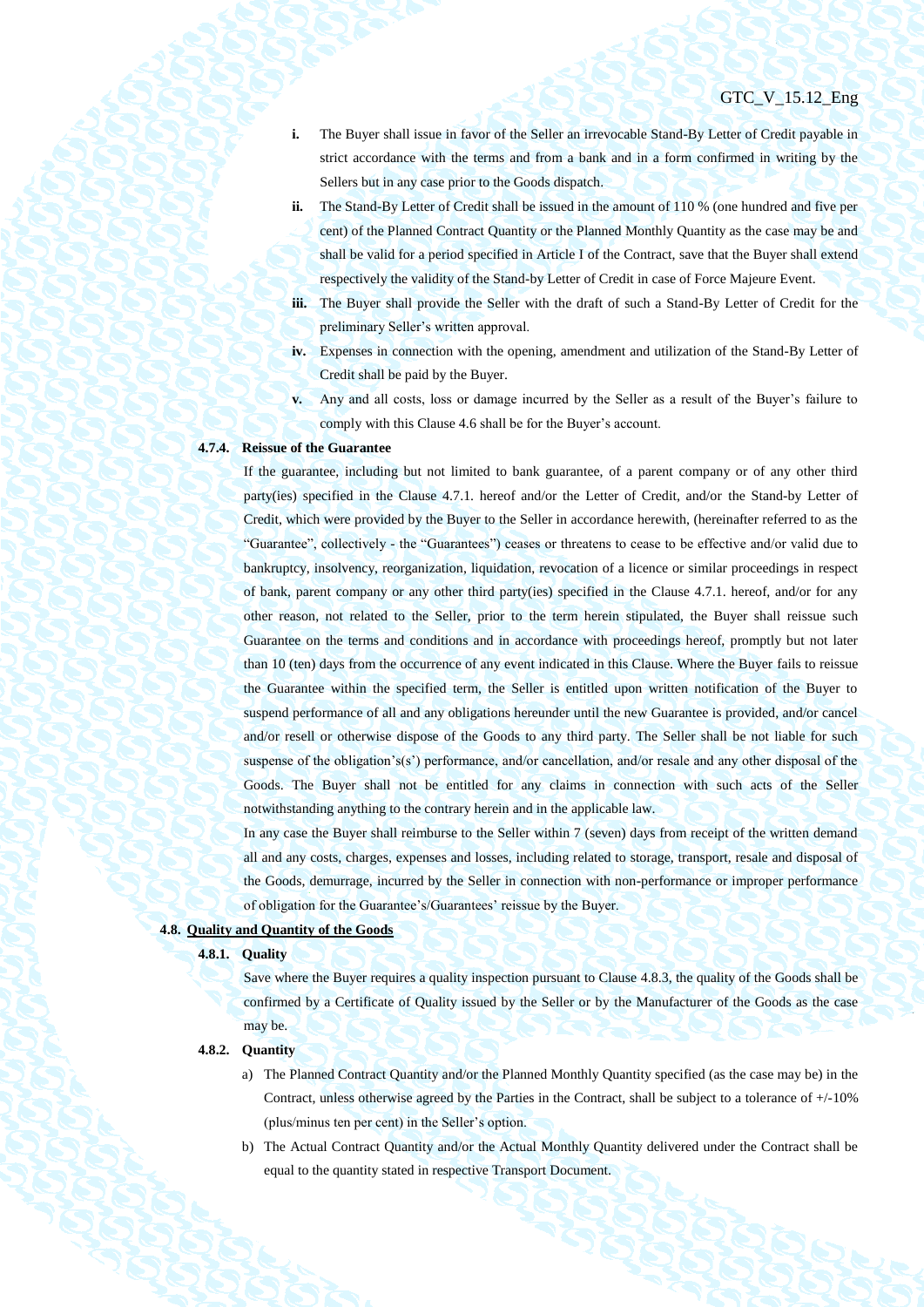- c) The Actual Contract Quantity shall be the basis for determining the Total Goods Value.
- d) The Actual Contract Quantity or the Actual Monthly Quantity (as the case may be) may deviate by not more than 10% (ten per cent) of the Planned Contract Quantity or the Planned Monthly Quantity respectively without any right for the Buyer to claim that the Seller will have to meet the Planned Contract Quantity or the Planned Monthly Quantity specified in the Contract, and/or take back any surplus quantities to the Planned Contract Quantity or the Planned Monthly Quantity specified in the Contract as the case may be.
- e) In the event that the Seller is not able to supply the Planned Monthly Quantity or the Planned Contract Quantity of the Goods within specified period because of the reduction of the Manufacture production capacity, provided that the Seller informed the Buyer of this reasonably in advance, the Parties shall mutually agree delivery terms for the outstanding quantity of the Goods, and the Seller's suggestions shall be taken into account; provided, however, that it is agreed and acknowledged by both Parties that the Seller will not be obliged and is not expected and may not be required to supply in excess of the production capacity of the Manufacture. The Parties acknowledge that the remedy provided in this Clause will be the sole remedy that the Buyer will have in the event the Seller is not able to supply the Planned Monthly Quantity or the Planned Contract Quantity of Goods during the relevant period.
- f) In the event that the Buyer orders less Goods than the Planned Monthly Quantity or the Planned Contract Quantity for a relevant period, the Seller at its own discretion may either: (i) agree to supply the outstanding quantity of the Goods in the next period (the supply schedule shall be decided by the Seller, however, the Buyer's suggestions may be taken into account); or (ii) request the payment of 10% (ten per cent) of the Price of the outstanding quantity of the Goods as liquidated damages of the Seller (the Parties agree that the above amount is genuine pre-estimate of liquidated damages the Seller will suffer if the Seller supplies the Goods less than the Planned Monthly Quantity or the Planned Contract Quantity. Without prejudice to the above, however, if the amount of actual damages exceeds the above amount, the right of the Seller to claim the actual amount of damages shall not be limited). The Seller shall notify the Buyer the option it chooses to proceed in writing, however, the failure to notify will not evidence the waiver of the Seller's rights described above. The Parties acknowledge that the remedy provided in this Clause will be the sole remedy the Seller will have in the event the Buyer fails to order the Planned Monthly Quantity or the Planned Contract Quantity of the Goods during the relevant period.

## <span id="page-35-1"></span><span id="page-35-0"></span>**4.8.3. Quality and Quantity Inspection**

- a) Unless otherwise agreed by the Parties in the Contract, quality and quantity inspection is to be determined at the Place of Shipment (applicable for EXW, FCA, CPT, CIF, FOB, CFR) or the Place of Destination (applicable for DAP, DDP) (as may be applicable in accordance with the Contract or the GTC) by an Inspector such as SGS or similar internationally recognized inspection company mutually agreed between the Parties and in accordance with the standard practice (i) at the place of the inspection or (ii) of the Inspector if there is no standard practice at the place of inspection, unless the Contract or the GTC provides otherwise.
- <span id="page-35-2"></span>b) The quantity Inspection of the liquid Goods shall be as per the quantity in vacuum (unless the Contract explicitly applies measurement in air or the other method of measurements). The Bill of Loading quantity of the Goods shall be stated based on the Inspection.

Inspection of the other categories of the Goods is to be made upon the Buyers request, the Seller shall be notified of the Inspection at least 7 (seven) days in advance and the Buyer shall provide the Seller's representative opportunity to present in order to observe the Inspection.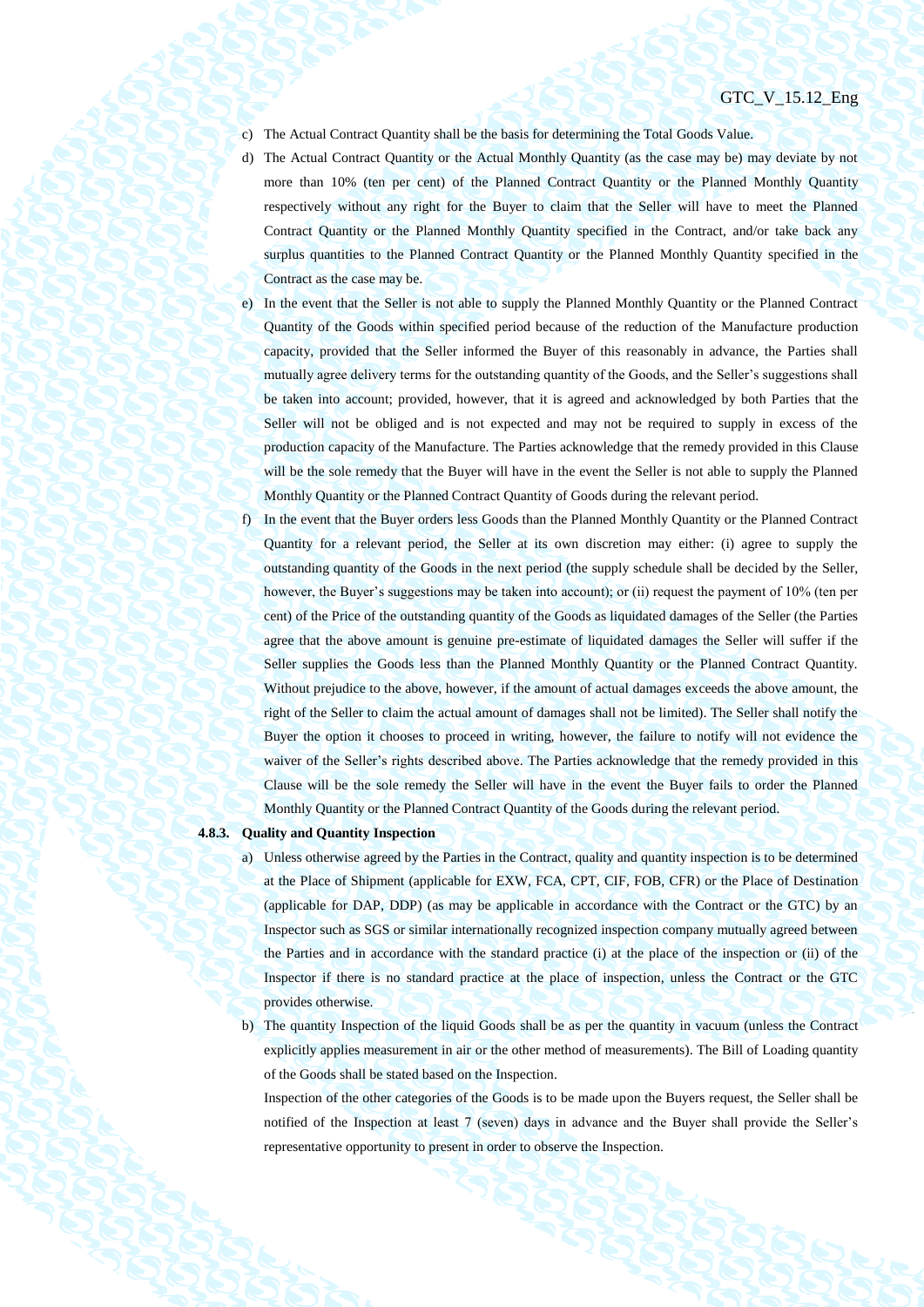c) In the event of determination by the quantity Inspection that the quantity of the Goods does not conform with the quantity stated in the Transport Document for more than 0.5 % (zero point five per cent) (**the "Permitted Deviation"**) the Goods shall be accepted by the value defined by the quantity Inspection with issuance of the respective off-loading acts signed by an Inspector.

The Parties acknowledge and agree that in no event shall the Seller be considered to be in breach of its obligations in respect of delivery the Goods in the quantity provided by the Contract and the Buyer shall not be entitled to claim any losses, or liquidated damages, or any other claims concerning any quantity deviation below the Permitted Deviation.

All claims concerning quantity deviation in excess of 0.5 % (zero point five per cent) shall be submitted by the Buyer according to Clause 4.9.

- d) The inspection results shall be documented in the Inspector's Report and shall be conclusive and binding on the Parties for invoicing purposes, for quality purposes and/or for quantity purposes and shall be final and binding for both Parties, except in case of fraud or manifest error.
- e) In the event that (i) the quality of the Goods does not conform with the contractual Specification or (ii) the quantity of the Goods does not conform the conditions of the Contract, the Parties shall discuss the Buyer's remedies for such non-conforming the Goods. The remedies may include, for example, a price adjustment for the Goods. The outcome of the Parties' discussion shall be documented in a written Amendment.
- f) The costs of the inspection (as per terms of Clauses [a\)](#page-35-1) an[d b\)\)](#page-35-2) shall be equally shared between the Seller and the Buyer (and the terminal, if the terminal participates in the inspection). Any other inspections and related services, if required by the Buyer, shall be paid solely by the Buyer; provided, however, that only results of the inspections as provided in Clauses [a\)](#page-35-1) and [b\)](#page-35-2) will have the final and binding effect on the Parties.
- g) The Inspector shall issue his report to the Seller and the Buyer as soon as practicable. The Inspector shall retain samples taken for at least 90 (ninety) days from the date of inspection.

#### <span id="page-36-0"></span>**4.8.4. Deviation from the Planned Amount of the Goods**

- a) In case the Actual Contract Quantity or the Actual Monthly Quantity (as the case may be) is in excess of 100% (one hundred per cent) but less than or equal to 110% (one hundred and ten per cent) of the Planned Contract Quantity or the Planned Monthly Quantity respectively the Buyer shall effect the payment of such outstanding balance within 5 (Five) Days of an appropriate Seller's invoice.
- b) In case the Actual Contract Quantity or the Actual Monthly Quantity (as the case may be) is less than 100% (one hundred per cent) but in excess of or equal to 90% (ninety per cent) of the Planned Contract Quantity or the Planned Monthly Quantity respectively, the Seller at its own decision has the option to either: (i) meet the Planned Contract Quantity or the Planned Monthly Quantity (as the case may be) in further deliveries, or (ii) repay to the Buyer (pay back, return) the Prepayment paid by the Buyer for the Goods not delivered within 3 (three) Days after the execution of the respective Verification Act (option (ii) is not applicable to post payment of the Goods); or (iii) apply such amount of the Prepayment paid by the Buyer for the Goods not delivered to the further deliveries of the Goods (if applicable). In either event the conditions set forth in this Clause shall be the Buyer's sole and exclusive remedy for such short delivery, howsoever caused, always excepting fraud, and the Seller shall have no other liability to the Buyer whatsoever.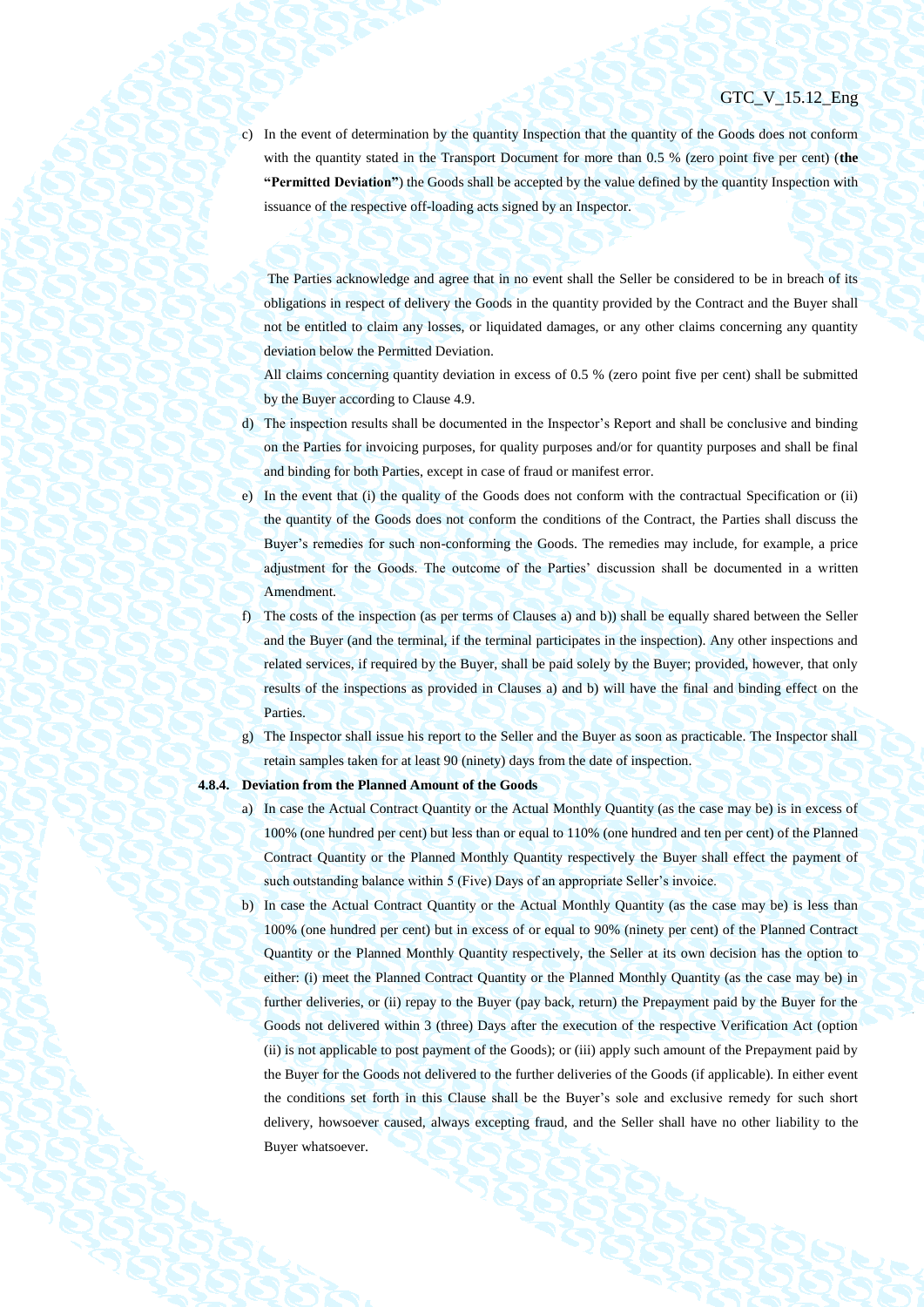- c) In the event that the Actual Contract Quantity or the Actual Monthly Quantity (as the case may be) is in excess of 110% (one hundred and ten per cent) of the Planned Contract Quantity or the Planned Monthly Quantity respectively, the Buyer at its own option shall have the right to either: (i) return any quantity in excess of 110% (one hundred and ten per cent) of the Planned Contract Quantity or the Planned Monthly Quantity respectively to the Seller at the Seller's expense, or (ii) to retain any Goods quantity in excess of 110% (one hundred and ten per cent) of the Planned Contract Quantity or the Planned Monthly Quantity respectively upon its agreement to pay the Price for the entire quantity taken provided that any of such Buyer's decisions shall be made within 1 (one) day after Delivery Date of the respective Goods. The payment for such Goods shall be made by the Buyer within 5 (five) days after the Seller's invoice date.
- d) In the event that the Actual Contract Quantity or the Actual Monthly Quantity (as the case may be) is less than 90% (ninety per cent) of the Planned Contract Quantity or the Planned Monthly Quantity respectively, the Buyer has the right to require the Seller to pay to the Buyer direct losses incurred by the Buyer in connection with the event where Actual Contract Quantity or the Actual Monthly Quantity (as the case may be) is less than 90% (ninety per cent) of the Planned Contract Quantity or the Planned Monthly Quantity respectively, provided that such direct losses are evidenced by the sufficient documents; such payment shall be made within 7 (seven) days after the execution of the respective Verification Act by the Parties. It is expressly mutually agreed and acknowledged by the Parties that in any case maximum amount of the direct losses may not exceed 10% (ten per cent) of the price of the Goods which were not delivered. Subject to all other conditions of the GTC, where the Seller is exempt from any liability (responsibility), in either event the Buyer's rights set forth in this clause shall be the Buyer's sole and exclusive remedy for such short delivery, howsoever caused, always excepting fraud, and the Seller shall have no other liability to the Buyer whatsoever.
- e) In the event that the Actual Contract Quantity or the Actual Monthly Quantity (as the case may be) is in excess of 110% (one hundred and ten per cent) of the Planned Contract Quantity or the Planned Monthly Quantity respectively and the Buyer fails to state its intention to return excess the Goods within the period specified above, the Buyer will be deemed irrevocably to have retained the excess the Goods and will accordingly pay for the excess the Goods retained within 5 (five) days after the Seller's invoice.
- f) In the event that the Actual Contract Quantity or the Actual Monthly Quantity (as the case may be) is less than 90% (ninety per cent) of the Planned Contract Quantity or the Planned Monthly Quantity respectively and the Buyer fails to state request to compensate within 10 (ten) days after the Delivery Date, the Buyer will be deemed irrevocably agreed with the Seller's obligation to meet the Planned Contract Quantity or the Planned Monthly Quantity respectively (as the case may be) in further deliveries.

# **4.9. Claims**

- <span id="page-37-0"></span>**4.9.1.** Claims if any on quality and/or quantity of the Goods to be provided by the Buyer to the Seller within 30 (thirty) days after the Delivery Date, unless other terms are not specified by the Parties in the relevant clauses of the GTC. If the Buyer falls to make a claim within the agreed period of 30 (thirty) days after the Delivery Date such claim will automatically be considered as time barred, null and void, and such delivered the Goods shall be deemed accepted by the Buyer and in accordance with all terms and conditions of the GTC and further claims in respect of the quality and/or quantity of the Goods are not permitted and may not be enforced.
- **4.9.2.** The Buyer shall not be entitled to use a claim in relation to a particular shipment of Goods as a basis for the refusal to accept other shipments of the Goods delivered under the Contract, or the Goods delivered pursuant to any other Contract agreed between the Parties.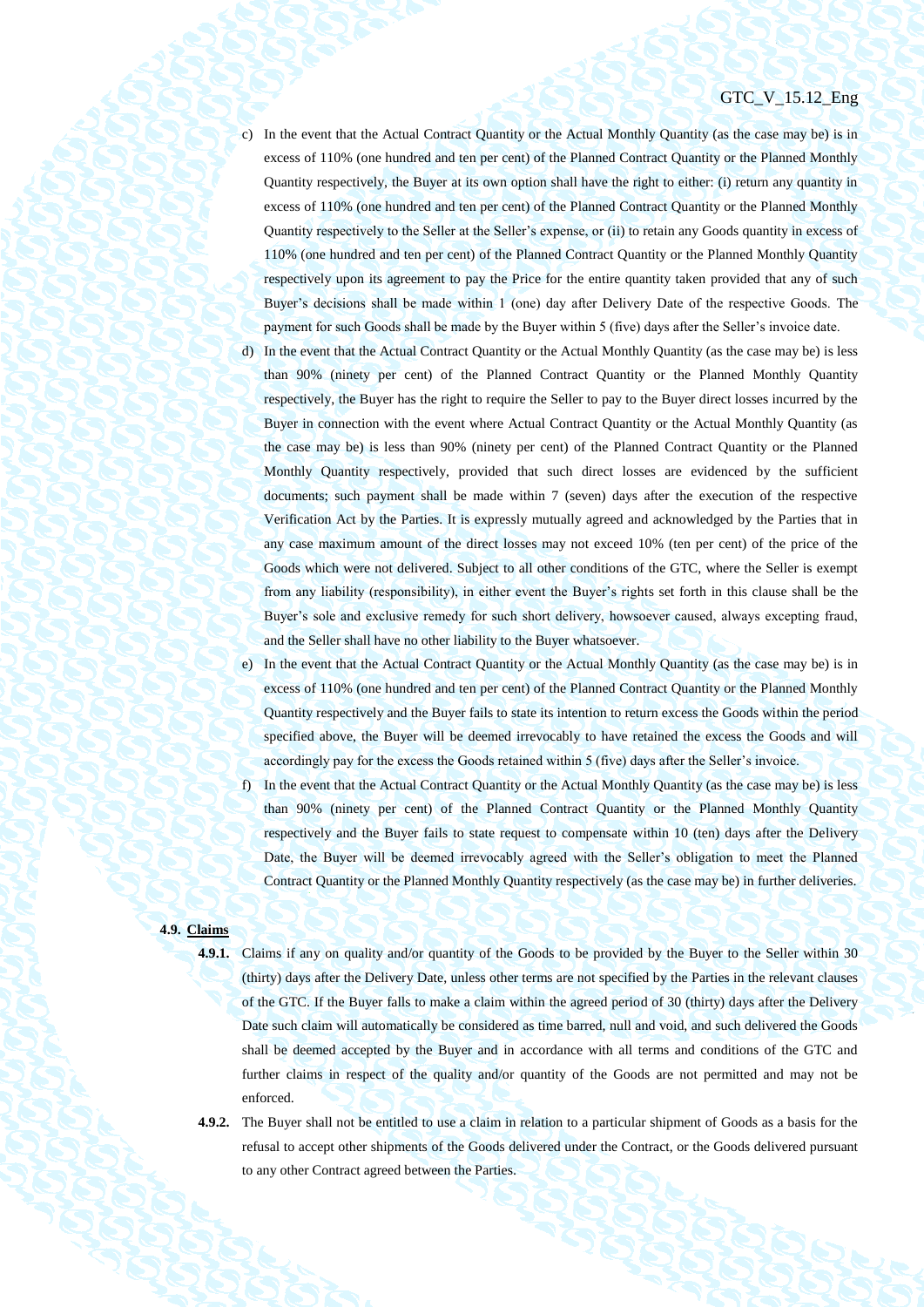**4.9.3.** Unless otherwise specified in the Contract and/or the GTC any cause of action and/or claim that Buyer may have against Seller under the Contract shall be brought within one (1) year after the cause of action and/or claim accrues, failing which the Buyer shall be deemed to have waived its rights relating thereto.

# **4.10. Responsibilities of the Parties**

**4.10.1. Delivery liquidated damages.** For each full Week that the Seller delivers the Goods late commencing 30 (thirty) days after the latest date of delivery/shipment (whichever provided by the Contract) specified in Article I of the Contract, the Buyer shall be entitled to demand liquidated damages from the Seller for such delivery delay in the amount equal to 0.1% (one tenth of one per cent) of the price for the late delivered Goods per day, up to a maximum of 10% (ten per cent) of the price for the late delivered Goods.

The Parties acknowledge and agree that in no event shall the Seller be considered to be in breach under the Contract due to any late delivery and the Buyer shall not be entitled to liquidated damages until the Seller is at least more than 30 (thirty) days late under the terms and conditions specified in the Contract. The Seller shall not be liable to the Buyer in liquidated damages for delay caused by a Force Majeure Event, failure or default on the part of the Buyer, or where the Seller is entitled to delay delivery pursuant to the terms of the Contract. The Parties acknowledge and agree that in no event shall the Seller be considered to be in breach under the Contract due to any late delivery or non-delivery of the Goods and the Buyer shall not be entitled to claim any losses, or liquidated damages, or any other claims in case of the planned Manufacture production capacity

repair; provided that the Seller shall notify the Buyer of such repair not later than one week prior to the month when the repair is planned. The Parties acknowledge and agree that Seller's notification of the repair is enough and sufficient evidence and confirmation of the planned repair.

THE LIQUIDATED DAMAGES SET FORTH HEREUNDER TOGETHER WITH THE RIGHT OF TERMINATION SET OUT IN CLAUSE [4.19.3](#page-44-0) SHALL BE THE BUYER'S SOLE AND EXCLUSIVE REMEDIES FOR ANY LATE DELIVERY OF ANY GOODS OR PART THEREOF AND THE SELLER SHALL HAVE NO FURTHER LIABILITY WHATSOEVER, WHETHER IN CONTRACT, TORT (INCLUDING NEGLIGENCE OR STRICT LIABILITY).

**4.10.2. Interest for late payment**. In case the Buyer fails to comply with the terms of the payment set out in the Contract the Buyer shall pay to the Seller interest at the lesser of (i) one month LIBOR plus 4% (four per cent) per annum of the outstanding amount or (ii) the maximum allowed by applicable Law.

**4.10.3. Suspension**. If the conditions or terms of payment are breached by the Buyer the Seller may, at the Seller's option, either suspend delivery of the Goods to the Buyer or unilaterally terminate the Contract. Such suspension shall not constitute a delay for the purposes of liquidated damages.

**4.10.4. Late acceptance**. In the event that the Buyer fails or refuses to accept delivery of the Goods or any part thereof pending laytime (i.e. have not commenced the accepting and unloading/loading of the Goods as the case may be; or furnished the Seller with explanation of delay and further instructions as regards the Goods satisfactory for the Seller); provided that such Goods have been delivered in accordance with the terms of the Contract, without prejudice to the Seller's other rights under the Contract or the applicable Law, the Seller is entitled to pass the Goods to a proximate logistic company or keeper at the Buyers risk and expense of which the Buyer shall be notified within reasonable time. The Seller is entitled to exercise its right hereunder irrespective of whether the title to the Goods has passed to the Buyer under the Contract or not. The quantities of the Goods passed confirmed by such a logistic company or keeper shall be deemed as due confirmation of the quantities of the Goods delivered by the Seller; the term for quality claims for the Goods specified in Clause [4.9](#page-37-0) shall commence as of the expiration of the laytime. The Seller shall be entitled to claim without limitation all and any transport and/or insurance cancellation costs, storage costs, additional transport costs,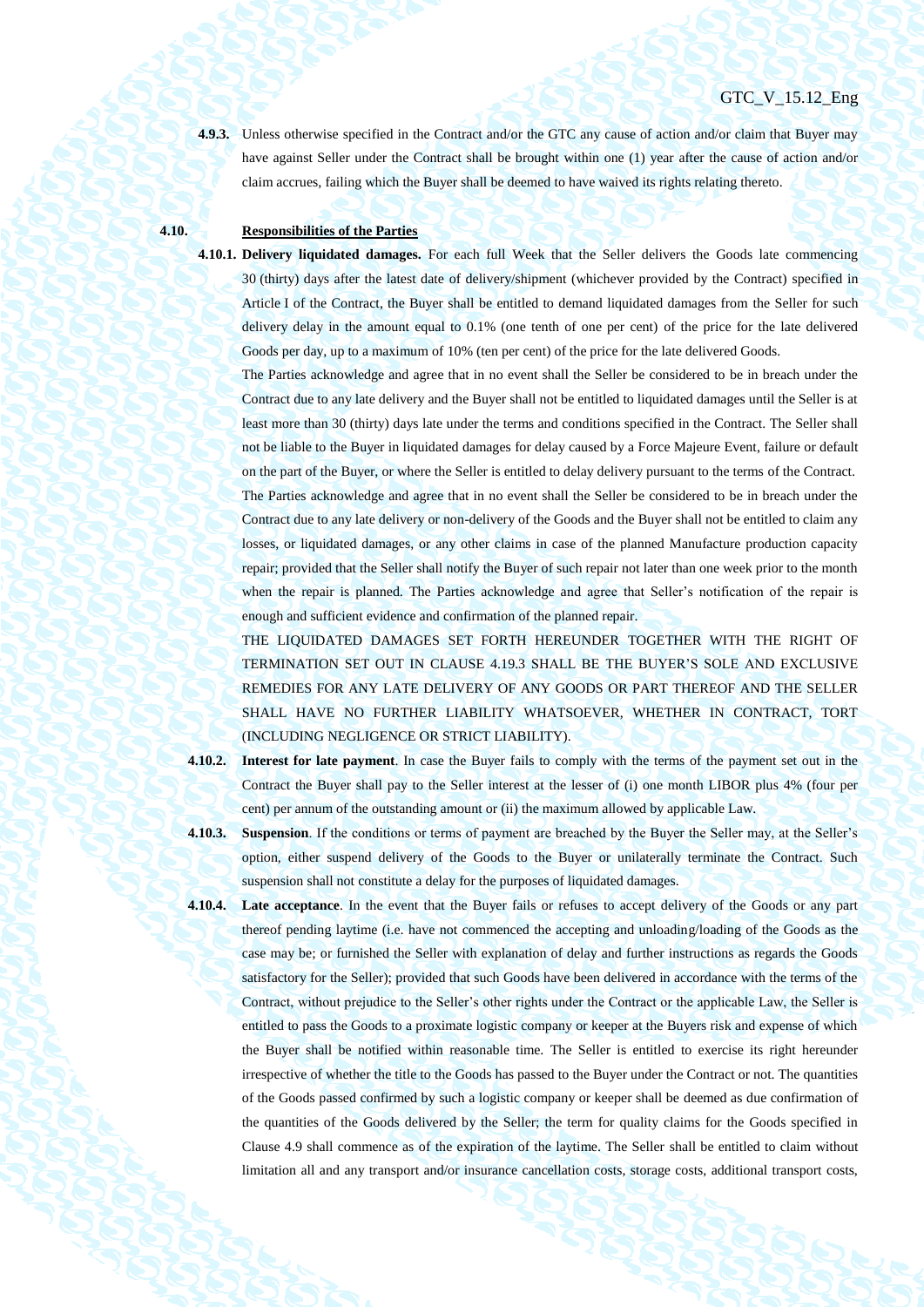# GTC V 15.12 Eng

customs duties, demurrage and other similar or related costs and all expenses arising out of or in connection with such late acceptance from the Buyer till the moment when the Goods are taken by the Buyer.

**4.10.5. The Seller's disposal rights**. In the event that the Buyer (or the Buyer's authorized representative, or the

Buyer's Carrier, etc.) fails or refuses to accept delivery of the Goods or any part thereof within 5 (five) days of the due date mutually agreed by the Parties, entirely without prejudice to the Seller's other rights under the Contract or the applicable Law, the Seller shall at its sole discretion be entitled to sell the quantity of the Goods which were not taken by the Buyer. The Seller is entitled to exercise its right hereunder irrespective of whether the title to the Goods has passed to the Buyer under the Contract or not. The Selleris also entitled either (i) to demand the Buyer to reimburse all Seller's costs of sale including, without limitation, storage costs, additional transport costs, customs duties, and other similar or related reasonable costs and expenses together with any difference in the price obtained for the Goods when compared to the Price of the Goods set out in the Contract; or (ii) to deduct the amount of the received advance payment (applicable to the prepayment or CAD) for the damages incurred by the Seller as a result of such refusal; after calculating the damages the remaining part of the advance payment shall be either returned to the Buyer or offset against further deliveries. The Seller is entitled to exercise its right hereunder irrespective if the title to the Goods has passed to the Buyer under the Contract or not.

## **4.11. Limitations of Liability**

**4.11.1. UNDER NO CIRCUMSTANCES SHALL EITHER PARTY BE LIABLE WHETHER IN THE CONTRACT, IN TORT (INCLUDING GROSS NEGLIGENCE), UNDER ANY WARRANTY OR OTHERWISE, FOR ANY INDIRECT, SPECIAL, INCIDENTAL OR CONSEQUENTIAL DAMAGES OR FOR EXEMPLARY OR PUNITIVE LOSSES OR DAMAGES, OR ANY LOSS OF PROFITS (SAVE IN RELATION TO SELLER'S LOSS OF PROFIT ARISING FROM THE BUYER'S FAILURE OR REFUSAL TO TAKE OR ACCEPT DELIVERY OF THE GOODS OR ANY PART THEREOF CONTRARY TO THE TERMS OF THE CONTRACT) OR REVENUES, OR ANY COST OF LABOR, RESULTING FROM OR ARISING OUT OF OR IN CONNECTION WITH THE GOODS OR SELLER'S PERFORMANCE UNDER, OR BREACH OF, THE CONTRACT, EVEN IF THE PARTIES HAVE BEEN ADVISED OF THE POSSIBILITY OF SUCH DAMAGES. EACH PARTY SHALL UNDERTAKE ITS BEST EFFORTS TO MITIGATE ITS LOSSES.**

**4.11.2. FOR THE AVOIDANCE OF DOUBT, EITHER PARTY MAY SEEK TO RECOVER FROM THE DEFAULTING PARTY ANY ACTUAL DIRECT DAMAGES INCURRED AS A RESULT OF THE DEFAULTING PARTY'S BREACH OF CONTRACT (INCLUDING, BUT NOT LIMITED TO, REASONABLE ATTORNEYS' FEES AND COSTS); PROVIDED, HOWEVER, THAT NOTWITHSTANDING ANYTHING CONTAINED HEREIN, TO THE FULL EXTENT**  PERMITTED BY APPLICABLE LAW, IN NO EVENT SHALL THE SELLER'S LIABILITY IN **CONNECTION WITH THE GOODS OR THE CONTRACT EXCEED THE TOTAL GOODS VALUE (INCLUDING, BUT NOT LIMITED TO TRANSPORTATION COSTS, STORAGE COSTS, ETC.) PAID TO THE SELLER BY THE BUYER FOR THE GOODS.**

**4.11.3. UNDER NO CIRCUMSTANCES SHALL THE SELLER BE LIABLE FOR THE BUYER'S LOSS OF PROFIT, NON RECEIPT OF REVENUE, BUSINESS INTERRUPTIONS, THE SUSPENSION OF COMMERCIAL ACTIVITIES, OR FOR ANY INDIRECT LOSS IRRESPECTIVE OF ITS CHARACTER AND REASON.**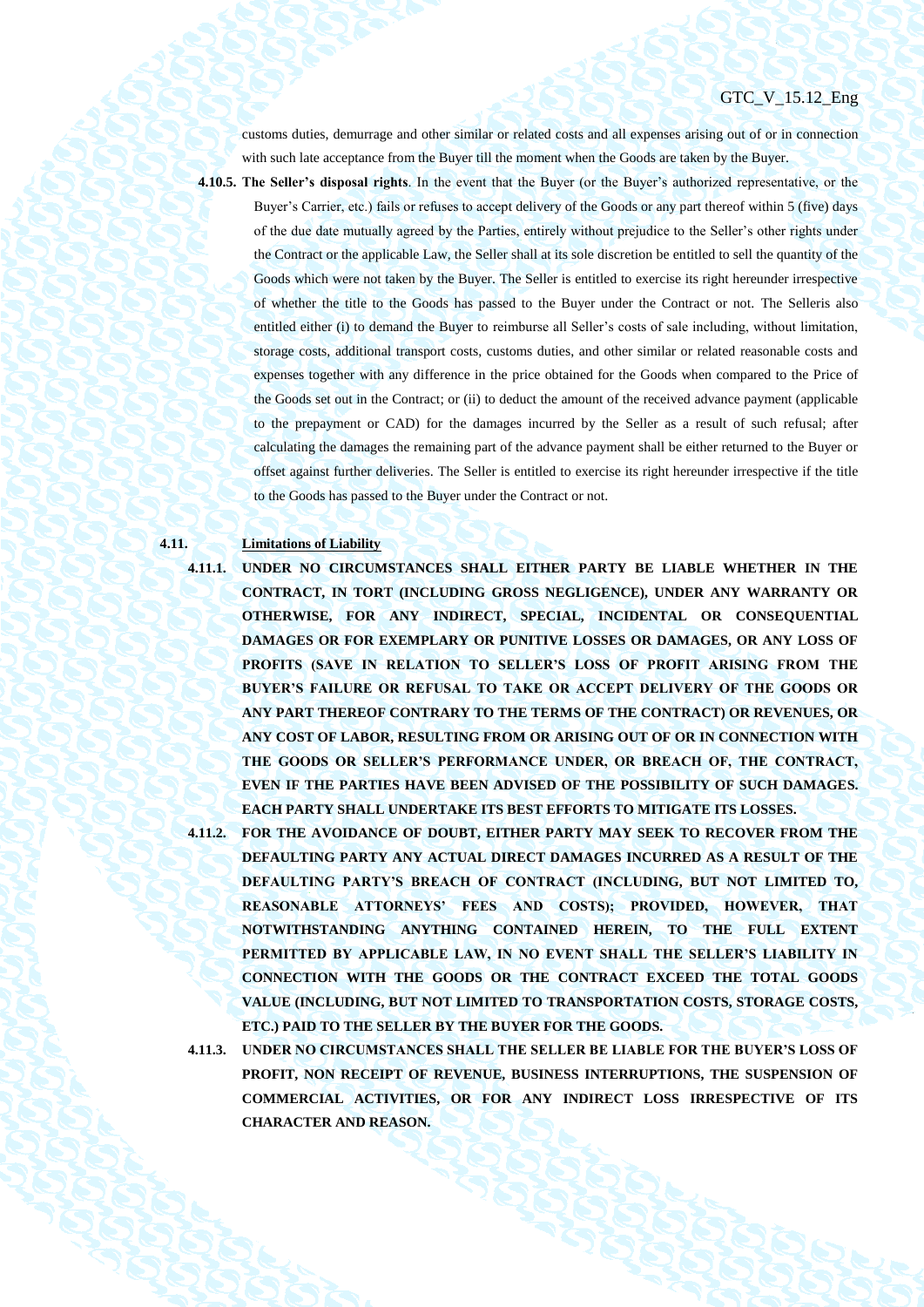- **4.11.4. BOTH PARTIES ACKNOWLEDGE AND AGREE THAT THE EXCLUSIVE REMEDIES AND LIMITATIONS OF LIABILITIES SET FORTH HEREIN WERE BARGAINED FOR ON AN EQUAL FOOTING AND ARE CONDITIONS OF THE CONTRACT.**
- **4.11.5. NOTHING IN THE CONTRACT SHALL LIMIT OR EXCLUDE THE LIABILITY OF EITHER PARTY FOR DEATH OR PERSONAL INJURY RESULTING FROM ITS NEGLIGENCE OR FOR FRAUDULENT MISREPRESENTATION.**
- **4.11.6. Adverse Weather.** The Parties shall not be liable for delay caused by adverse weather. Notwithstanding the customary rules at the Place of Destination the Parties agree to evenly split losses caused by the adverse weather conditions and beyond the insurance coverage or other compensation from third parties.

## **4.12. Health, Safety and Environment**

- <span id="page-40-0"></span>
	- **4.12.1.** The Goods supplied by the Seller in the condition in which it is sold is considered not to constitute a hazard to health or safety, provided that it is handled, used and stored in accordance with normally accepted safe Business practices applicable to the Goods. The Buyer shall, for its own protection, consult the producer's Material Safety Data Sheet (MSDS) (if any), relevant codes of practice and factory inspectorates with regard to adequate hygiene, safety and environmental standards and enforcement thereof, with respect to handling, processing and storing of the Goods, their by-products and wastes of any sort.
	- **4.12.2.** The Buyer warrants to the Seller that it is aware of and understands the information in the MSDS for the Goods and it will adopt appropriate procedures to ensure that all persons or agents authorised by the Buyer to carry out any of the rights, duties or obligations of the Buyer under the Contract and all of the Buyer's other officers, employees, contractors and agents who are involved in the loading, transportation, delivery, handling or use of the Goods sold and delivered to the Buyer under the Contract are aware of, and comply with the information provided in the relevant Material Safety Data Sheet.
- **4.12.3.** The Buyer accepts the inherent risks associated with the Goods as set out in Clause [4.12](#page-40-0) hereof and shall accordingly have no claim of any kind against the Seller directly or indirectly arising from damage to any property as a result of direct or indirect exposure to the Goods.
- **4.12.4.** The Seller shall not be liable for any cost, loss or damage resulting from the receipt of the Goods in noncompliant storage facilities. The Buyer shall indemnify the Seller against any claim which any third party might have or bring against the Seller in this respect.
- **4.12.5.** Any advice given by the Seller concerning storage, transport, use or application of the Goods delivered shall be on a without prejudice basis and the Seller shall not be liable for any loss, damage or expense resulting from observance of such advice.

# <span id="page-40-1"></span>**4.13. REACH**

**4.13.1.** Notwithstanding any other provision to the contrary in the Contract, in providing the Buyer with a Chemical Abstract Service Index number and/or Existing Commercial Chemical Substances Number and/or any other health, safety and environmental information relating to the Goods pursuant to this Clause [4.13,](#page-40-1) regardless of their source, the Seller provides no warranty or representation as to the accuracy or completeness of such identification number(s) or information relating to it and needed by the Buyer and/or reasonably requested by the Buyer to comply with the requirements of REACH, hence the Seller accepts no liability for loss, damage, delay or expense incurred by the Buyer for whatever reason arising from its reliance on the accuracy of the identification numbers or other information hereunder provided and /or the existence of a valid (pre-) registration of the Goods to be imported into the EU/EEA.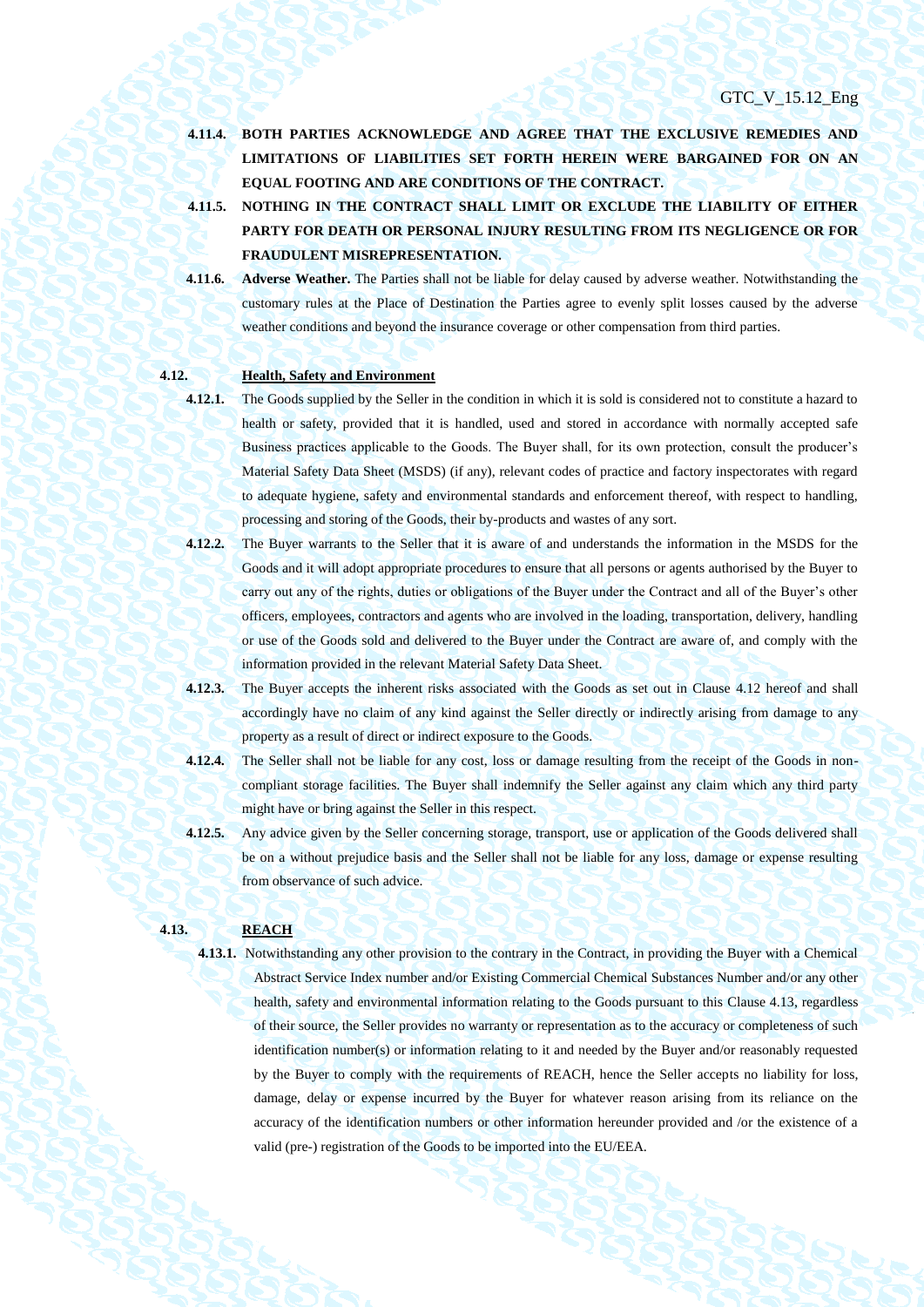# **4.14. Restraint of Trade**

**4.14.1.** The Buyer shall not sell or deliver or unload the Goods to a country or a resident of a country in contravention of any statutory regulation or direction of the country in which the Goods is produced.

**4.14.2.** The Buyer undertakes that the Goods delivered under the Contract shall not be exported, sold or supplied by it to any country, state, territory or region or to any natural or legal person of such country, state, territory or region against which there are sanctions imposed by the United Nations Security Council, European Union, United Kingdom or United States on the export, sale or supply of such Goods to such location or person.

## **4.15. Sanctions**

- **4.15.1.** Notwithstanding anything to the contrary elsewhere in the Contract neither Party shall be obliged to perform any obligation otherwise required by the contract (including without limitation an obligation to (a) perform, deliver, accept, sell, purchase, pay or receive monies to, from, or through a person or entity, or (b) engage in any other acts) if this would be in violation of, inconsistent with, or expose such party to punitive measure under, any laws, regulations, decrees, ordinances, orders, demands, requests, rules or requirements of the European Union, any EU member state, the United Nations or the United States of America applicable to the parties relating to trade sanctions, foreign trade controls, export controls, non-proliferation, anti-terrorism and similar laws (the "Trade Restrictions").
- **4.15.2.** Where any performance by a Party would be in violation of, inconsistent with, or expose such party to the Sanctions, such Party (the "Affected Party") shall, as soon as reasonably practicable give written notice to the other Party of its inability to perform. Once such notice has been given the Affected Party shall be entitled:
	- i. to immediately suspend the affected obligation (whether payment or performance) until such time as the Affected Party may lawfully discharge such obligation; and/or
	- ii. where the inability to discharge the obligation continues (or is reasonably expected to continue) until the end of the contractual time for discharge thereof, to a full release from the affected obligation, provided that notwithstanding the foregoing, where the relevant obligation relates to payment for the Goods which have already been delivered under the Contract, the affected payment obligation shall either (i) remain suspended until such time as the Affected Party may lawfully resume payment, or (ii) be canceled by the Seller, provided that the Parties will have the opportunity to carry into execution the return of such Goods to the Seller, unless otherwise will be agreed by the Parties in writing; and/or
	- iii. where the obligation affected is acceptance of the Vessel, to require the nominating Party to nominate an alternative Vessel;

in each case without any liability whatsoever (including but not limited to any damages for breach of Contract, penalties, costs, fees and expenses).

**4.15.3.** Nothing in this Section shall be taken to limit or prevent the operation, where available under the governing law of the Contract, of any doctrine analogous to the English Common Law doctrine of frustration.

## **4.16. Anti-Trust**

Each Party hereby warrants to the other party that, as at the date of the Contract and on each subsequent occasion it performs obligations under the Contract, it has not engaged in any Anti-competitive Behaviour in relation to the potential or actual terms and conditions of contract to be agreed or as agreed in relation to the Goods, including but not limited to the amount paid for the Goods, any level of volume discount or any other credit terms.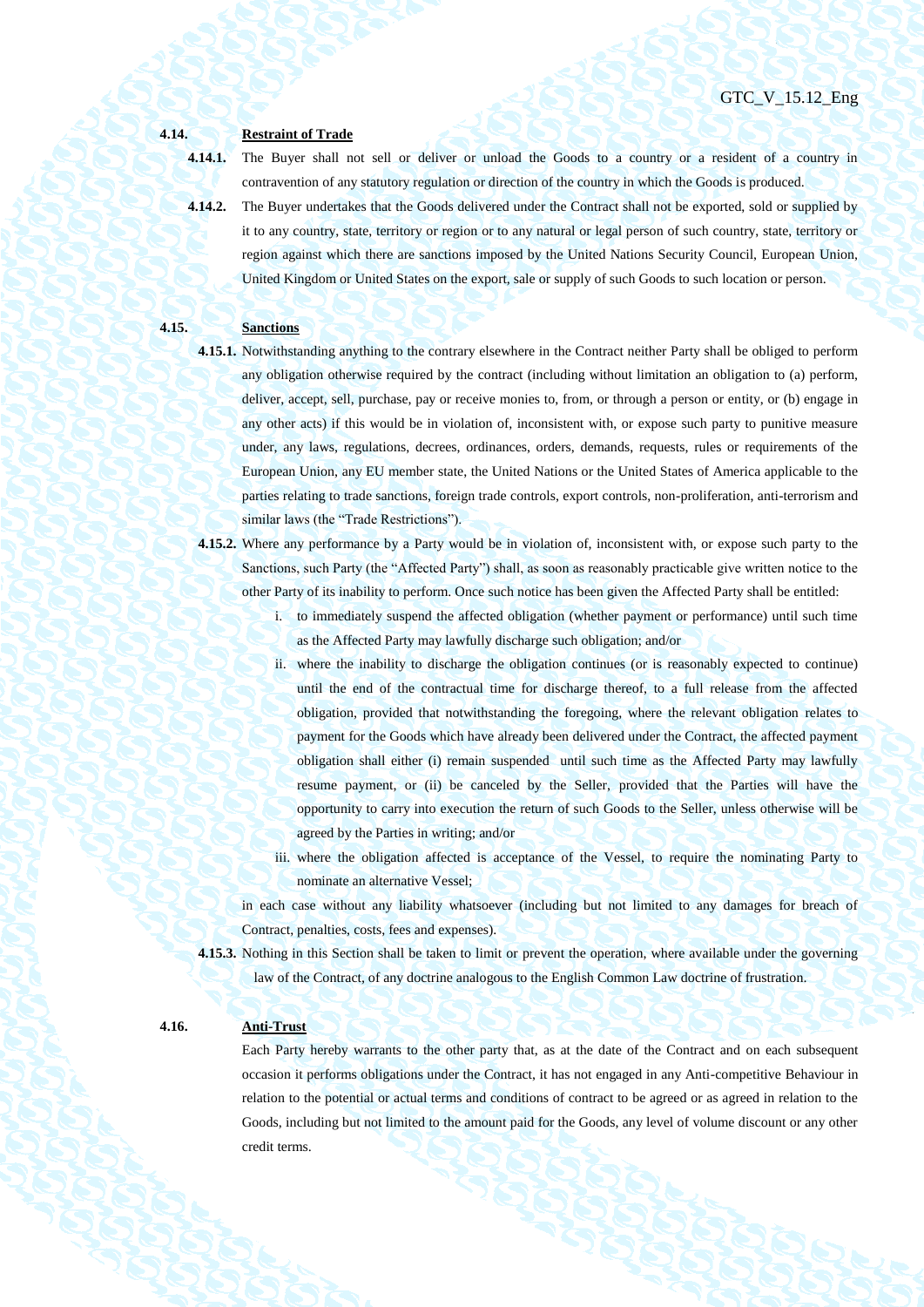## **4.17. Anti-Corruption**

**4.17.1.** Each Party hereby represents and warrants to the other that it complies with all Anti-Corruption Laws.

**4.17.2.** The Buyer and the Seller each represent, warrant and undertake to the other that they shall not, directly or indirectly,

a) pay, offer, give or promise to pay or authorize the payment or other transfer of any other thing which has monetary value, including without limitation any funds, services, gifts, entertainment, commissions, fees and/or other advantage of any kind to any Applicable Authority, including but not limited to::

- i. a government official or an officer or employee of a government or any department, agency or instrumentality of any government;
- ii. an officer or employee of a public international organization;
- iii. any person acting in an official capacity for or on behalf of any government or department, agency, or instrumentality of such government or of any public international organization;
- iv. any political party or official thereof, or any candidate for political office;
- v. any director, officer, employee or agent/representative of an actual or prospective counterparty, supplier or customer of the Buyer or the Seller;
- vi. or any other person, individual or entity at the suggestion, request or direction or for the benefit of any of the above-described persons and entities, or

b) engage in any other Corrupt practices including without limitation: Bribery, Extortion or Solicitation, Trading in influence, Laundering the proceeds of crime.

- **4.17.3.** Notwithstanding the foregoing undertakings, the Buyer agrees to notify promptly the Seller about action of any instance where the Buyer has failed to comply with any provisions of this Clause and take necessary remedial actions in a reasonable time and to inform the Seller about these actions.
- **4.17.4.** Necessary remedial action might include providing cooperation in evidentiary action in conducting an examination or calling for an external audit of the incident, issuing warnings, reorganizing work, terminating sub-contracts or contracts of employment with persons or employees involved in corruption, or correcting the detrimental economic effect on the other Party of any proven non-compliance by, for example, adjusting the amount of the price of the Contract. The nature and quantity of the remedial measures required of the Party subject to allegation will depend on the circumstances of the case in question, e.g., on the gravity of the infringement and on the conclusiveness of the evidence provided.
- **4.17.5.** This Clause contains the compulsory conditions for the Parties, and each Party may at its sole discretion suspend the execution of the obligations hereunder and/or terminate the Contract forthwith upon written notice to the other at any time, if in their reasonable judgment the other is in breach of any of Anti-Corruption Laws without prejudice to the other rights of the respective Party under the Contract or the applicable Law. Parties refer all disputes related to any alleged non-compliance with this Clause according to the Clause 4.18. However, the noncompliance may be the subject of parallel criminal proceedings which may result in criminal sanctions or other civil law consequences than contractual, in particular liability in tort.

## **4.18. Arbitration and Law**

- **4.18.1.** The Contract shall be governed by, interpreted and construed in accordance with the laws of England and Wales notwithstanding the choice of law rules of any jurisdiction and determined without reference to the principles of conflicts of laws.
- **4.18.2.** Subject expressly to clause 4.18.3 below, any dispute, controversy, claim or difference relating to or arising out of, or in connection with, the Contract, including any question regarding the existence, scope, validity or termination of the Contract shall be settled, to the exclusion of the ordinary courts, by arbitration in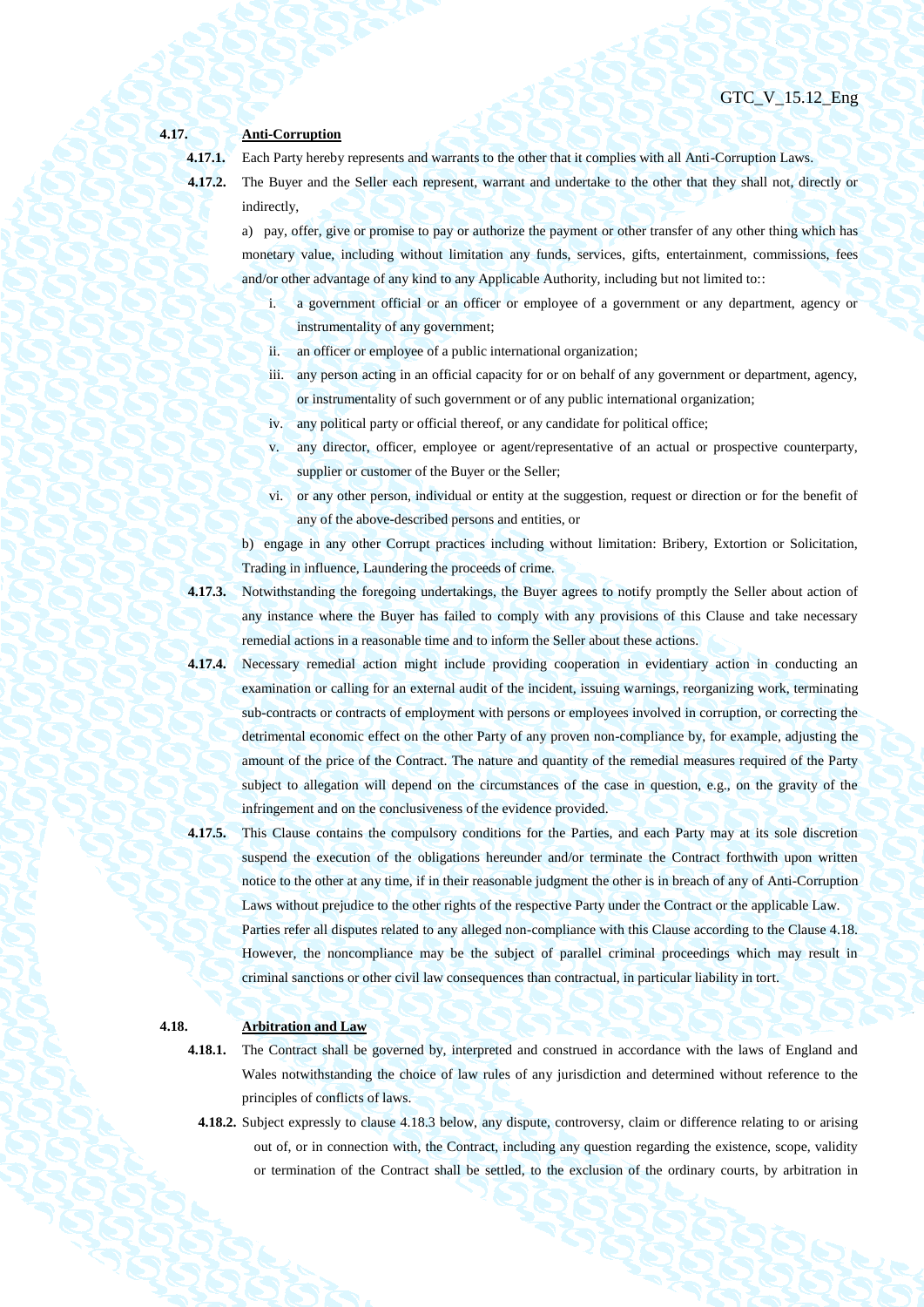accordance with the rules of the Arbitration Institute of the Stockholm Chamber of Commerce (the «SCC»), which Rules are deemed to be incorporated by reference into this clause.

The rules for expedited arbitrations shall apply where the amount in dispute does not exceed EUR 100,000. Where the amount in dispute exceeds EUR 100,000 the arbitration rules shall apply. The arbitral tribunal shall be composed of a sole arbitrator where the amount in dispute exceeds EUR 100,000 but not EUR 1,000,000. Where the amount in dispute exceeds EUR 1,000,000, the arbitral tribunal shall be composed of three arbitrators. Any nonmaterial dispute shall be settled by the arbitral tribunal of three arbitrators.

In case the size of the claim is changed, so that the dispute shall be considered in a different order (for example, if the original dispute was declared on 50, 000 EUR at an expedited arbitration and then the claim was increased to 1, 500,000 EUR, the dispute shall be considered in the normal way by three arbitrators) arbitration proceedings should be terminated and started from the beginning in accordance with this arbitration clause. The amount in dispute includes the claims made in the request for arbitration and any counterclaims made in the answer to the request for arbitration.

**4.18.3.** Notwithstanding clause 4.18.2 above any dispute, controversy, claim or difference relating to or arising out of demurrage in Delivery by Sea due or alleged to be due under the Contract shall be referred to arbitration in London in accordance with the London Maritime Arbitrators Association (LMAA) Terms current at the time when the arbitration proceedings are commenced.

The reference shall be to three arbitrators. A party wishing to refer a dispute to arbitration shall appoint its arbitrator and send notice of such appointment in writing to the other party requiring the other party to appoint its own arbitrator within 14 (fourteen) days of that notice and stating that it will appoint its arbitrator as sole arbitrator unless the other party appoints its own arbitrator and gives notice that it has done so within the 14 (fourteen) days specified. If the other party does not appoint its own arbitrator and give notice that it has done so within 14 (fourteen) days specified, the party referring a dispute to arbitration may, without the requirement of any further prior notice to the other party, appoint its arbitrator as sole arbitrator and shall advise the other party accordingly. The award of a sole arbitrator shall be binding on both parties as if he had been appointed by agreement.

Nothing herein shall prevent the parties agreeing in writing to vary these provisions to provide for the appointment of a sole arbitrator.

In cases where neither the demurrage claim nor any counterclaim exceeds the sum of USD 10,000 (or such other sum as the parties may agree) the arbitration shall be conducted in accordance with the LMAA Small Claims Procedure current at the time when the arbitration proceedings are commenced.

- **4.18.4.** Each Party shall submit the documents in English. Documents submitted in a language other than English shall be translated into English at the expense of the Party submitting the documents. Each Party shall have the right, at its sole cost and expense, to have an interpreter attend the arbitration hearings if it so chooses.
	- **4.18.5.** Subject expressly to clause 4.18.3 above, the seat of the arbitration shall be Stockholm, Sweden where all hearings shall take place. The arbitration proceedings shall be conducted in the English language, and the award shall be in English.
- **4.18.6.** The decision of the arbitrators shall be final and binding on the Parties. The arbitrators' awards shall be consistent with the limitations of liability and other terms and conditions set out in the Contract, to the extent permitted by English law.
- **4.18.7.** The United Nations Convention on Contracts for the International Sale of Goods shall not apply to the **Contract.**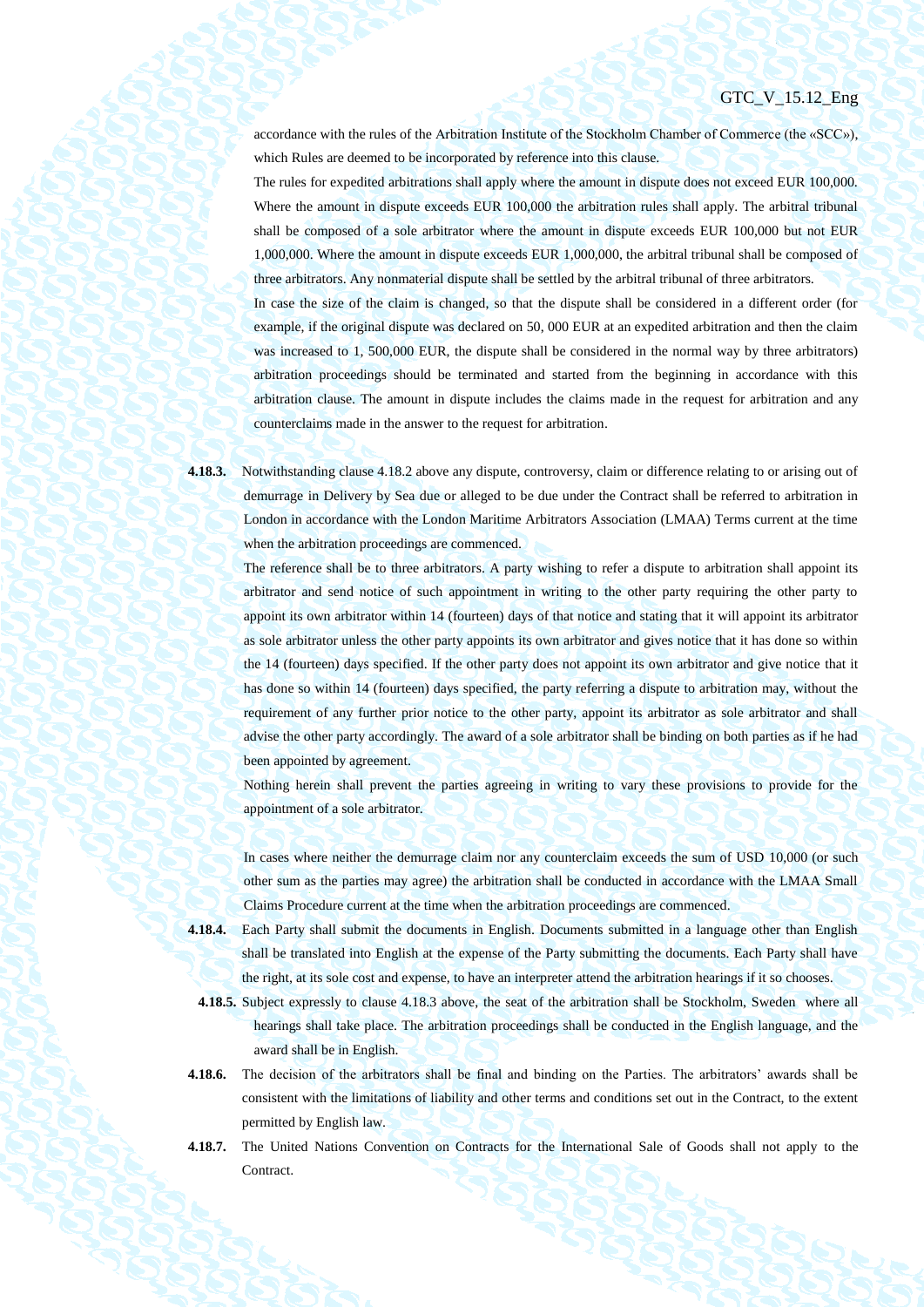## **4.19. Duration and Termination**

**4.19.1.** The Contract shall come into effect on the Effective Date and, subject to observance of Clauses [4.19.2](#page-44-1) – [4.19.3](#page-44-0) shall continue in force until all obligations have been fulfilled (unless earlier terminated hereunder or the Parties agreed otherwise in writing) and in the part of payments – until such time that same are made in full.

## <span id="page-44-2"></span><span id="page-44-1"></span>**4.19.2. Buyer's default**

- a) The Seller may, at its sole discretion and in addition to any other legal remedies it may have, upon giving written notice to the Buyer suspend all deliveries under the Contract and/or unilaterally terminate the Contract where:
	- **i.** the Buyer is in breach of any condition of the Contract, including breach of any essential or material conditions of the Contract;
	- **ii.** delivery or unloading of the Goods is delayed due to any cause(s) attributable to the Buyer and such delay is not excused by any other provision of the Contract;
	- **iii.** loading or unloading of the Goods is delayed by more than 10 (ten) hours after the NOR has been tendered or a train or truck has been arrived at the Place of Destination due to reasons attributable to the Buyer;
	- **iv.** there is a major change in the direct or indirect ownership of the Buyer or its parent company;
	- **v.** the Buyer or its parent company commences, or becomes the subject of, any bankruptcy, insolvency, reorganization, administration, liquidation or similar proceeding or is in the Seller's reasonable opinion expected to be unable or unwilling to pay its debts as the same become due;
	- **vi.** the Buyer or its parent company ceases or threatens to cease to function as a going concern or conduct its operations in the normal course of business;
	- **vii.** a creditor attaches or takes possession of all or a substantial part of the assets of the Buyer or its parent company; or
	- **viii.** if applicable, the Buyer delays the provision of the parent company guarantee or other security of its obligations as provided in the Contract for more than 10 (ten) Business Days.
- b) Where the Seller suspends delivery of the Goods due to any of the events referred to under the Clause [a\)](#page-44-2) the Seller may, so long as such event is continuing, at any time unilaterally terminate the entire Contract.
- c) Where, pursuant to the provisions of this Clause [4.19.2,](#page-44-1) the Seller, under the Contract providing for multiple deliveries, temporarily suspends the delivery of the Goods and then decides to resume deliveries under the Contract, the Seller may cancel the suspended delivery and shall be under no obligation to make up for any quantity of the Goods that would have been delivered to the Buyer but for such suspension.
- d) Where the Contract provides for multiple deliveries, then the rights given to the Seller in this Clause [4.19.2](#page-44-1) apply to all deliveries such that where the Seller is allowed to terminate in respect of one delivery, then it is entitled to terminate all the remaining deliveries.
- e) Any termination of the Contract by the Seller shall be without prejudice to the rights and obligations of each Party as accrued on the date of termination.

#### <span id="page-44-0"></span>**4.19.3. Seller's default**

a) The Buyer may at its sole discretion, and in addition to any other legal remedies it may have, upon giving notice to the Seller terminate the Contract, where the Seller, for any reason whatsoever, is in a material breach of any conditions of the Contract.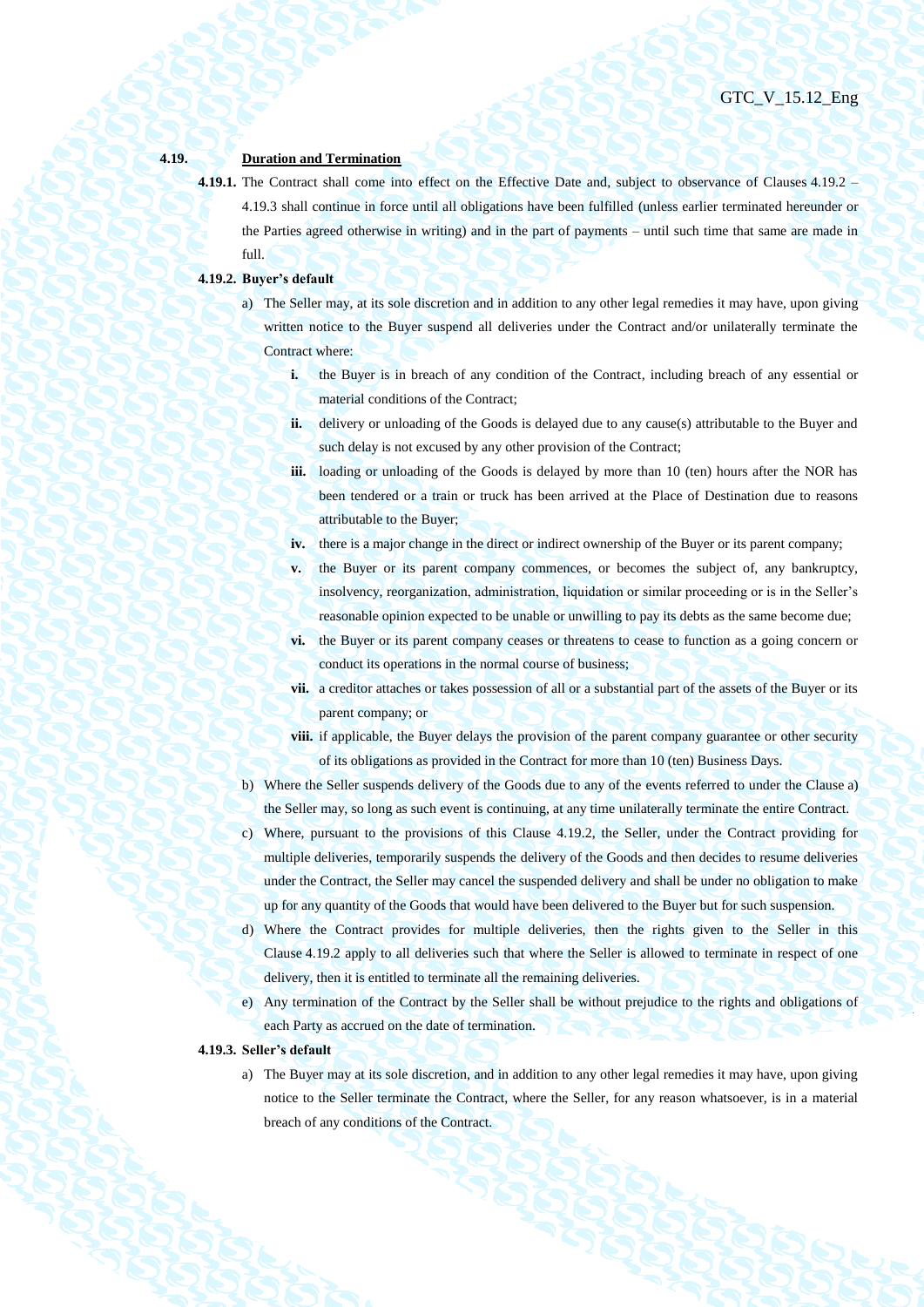- b) In relation to multiple deliveries under the Contract, the Buyer's right to terminate under this Clause [4.19.3](#page-44-0) or otherwise, only applies to the delivery in respect of which the Seller is in breach and not to future deliveries.
- c) Any termination of the Contract by the Buyer shall be without prejudice to the rights and obligations of each Party as accrued at the date of termination.
- d) In the event of termination of the Contract by either Party pursuant to the provisions of Clause [4.19.2](#page-44-1) (Buyer's Default) or Claus[e 4.19.3](#page-44-0) (Seller's Default) then, save where the Buyer has terminated only part of a multiple delivery Contract, and in addition to any direct losses arising from the default or breach, the Party so terminating shall be entitled to claim damages from the Party in default as if the Party in default had failed to deliver or failed to accept, as the case may be, such quantity of the Goods as remained to be delivered under the Contract at the date of termination.

## <span id="page-45-0"></span>**4.19.4. Force Majeure**

- a) Except in relation to any failure or inability to make a payment due under the Contract, and the Buyer's liability for demurrage due hereunder, (which shall not be excused), neither Party shall be liable to the other Party (non-availability of funds is not meant here) for any delay or non-performance of any obligations under the Contract (other than the payment of money) if such delay or non-performance is, except in the cases specified in clause 4.15, (i) due to circumstances reasonably beyond such Party's control, including but not limited to any fires, strikes, lockouts, labour disputes of any kind, partial or general stoppage of labour, breakdown of or accident to the Manufacturer or warehouse or storehouse, machinery facilities, delays of carriers due to break down or adverse weather, explosions, floods, drought, war, sabotage, any local or national health emergency, appropriations of property, civil disorders, government requirements, rules, orders or any other acts issued or requested by any governmental or other public authorities or any person purporting to act on behalf of such authorities, civil or military authorities, acts of aggression, terrorism (or the threat thereof), acts of God or of the public enemy or any other causes beyond Party's reasonable control, except for the causes specified in clause 4.15 (hereinafter "Force Majeure Event"), and (ii) could not have reasonably been prevented by such Party taking commercially reasonable precautions or customary steps to circumvent or mitigate such circumstances (if and to the extent such events were reasonably foreseeable).
- b) The Party whose performance is affected by a Force Majeure Event shall provide written notice to the other Party of such Force Majeure Event, specifying the nature and the expected duration of the Force Majeure Event, within 10 (ten) Business Days after the Force Majeure Event begins, and shall take prompt action using its commercially reasonable efforts to remedy the effects of the Force Majeure Event. If requested by the Party not affected by a Force Majeure Event, the Parties shall discuss the Force Majeure Event and further steps in order to fulfill the Contract obligations.
- c) The Seller when affected by a Force Majeure Event which prevents or hinders the supply of the Goods to the Buyer or any other customer shall apportion any quantity of the Goods remaining available to it pro rata between itself, the Buyer and third parties (including the Seller's Affiliates) with whom the Seller then has contractual commitments to deliver the Goods, provided that those arrangements were entered into prior to the occurrences of the Force Majeure Event.
- d) In case of a Force Majeure Event declaration, the party affected by it shall have no obligation to acquire by purchase or otherwise any shortfall of the Goods which by reason of Force Majeure Event such party is unable to deliver to the other party under the contract.
- e) If the affected party's inability to perform lasts more than 60 (sixty) days, any Goods, the delivery of which has been prevented by the Force Majeure Event, may be cancelled by either of the Parties by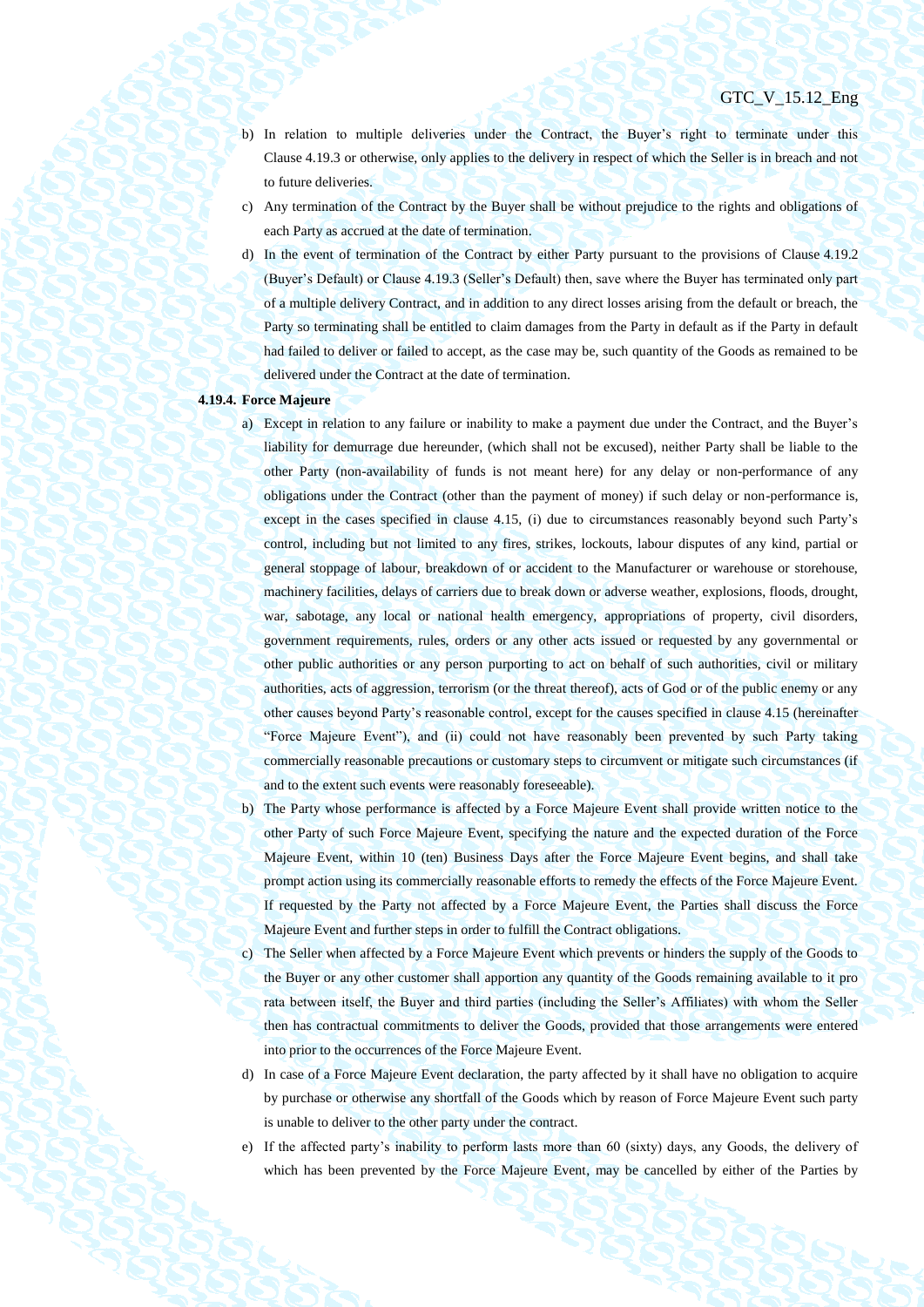giving of notice to the other. In such cases neither of the Parties will be entitled to claim from the other Party any compensation for possible losses.

- f) A certificate or other document describing the occurrence of the Force Majeure Event issued by the respective Chambers of Commerce of the Seller's or the Buyer's country or of a transit country or any Applicable Authority shall be a sufficient proof of Force Majeure Event and its duration.
- g) In the event that the affected party's inability to perform exceeds three (3) months, the Party not affected by a Force Majeure Event shall, on giving of 30 (thirty) days written notice, have the right to terminate the Contract. Where the Contract is so terminated, neither Party will be entitled to compensation or damages arising from or in connection with this Clause, save in respect of shipments delivered prior to the Force Majeure Event.

## **4.20. Miscellaneous**

- **4.20.1. Entire Contract**. The Contract including attachments thereto, the GTC and any addenda, or amendments constitutes the sole and entire understanding between the Parties with respect to the subject matter of the Contract and supersedes all and any prior oral or written agreements, negotiations and discussions between the Parties pertaining to the subject matter of the Contract or the Contract in whole.
- **4.20.2. Amendments**. Save as expressly provided in the Contract, no amendment or variation of the Contract shall be effective unless in writing in substantially the format set out at Annex A attached hereto and signed by a duly authorized representative of each of the Parties to it. Without prejudice the above, the Seller is entitled to unilaterally change the GTC from time to time by putting on the new version of the GTC on the Seller's website at www.sibur-int.com. The new version of the GTC shall come into force within 10 (ten) days after such putting.
- **4.20.3. Assignment**. Neither Party may assign the Contract or any of its rights under the Contract or transfer any obligations under the Contract, without the other Party's prior written consent, which consent shall not be unreasonably withheld or delayed. Notwithstanding the foregoing, the Seller may, without consent, assign or transfer its rights and/or obligations under the Contract in whole or in part to any Affiliate. Any attempt at assignment in violation of this Clause shall be null and void.
- **4.20.4. Binding effect**. The terms and conditions of the Contract shall be binding upon, and shall inure to the benefit of, the Parties hereto and their respective permitted successors and assigns.
- **4.20.5. No Third Party beneficiaries**. Nothing in the Contract will give rights to any third parties and the provisions of the Contract (Rights of Third Parties) Act 1999 as amended from time to time are specifically excluded.
- **4.20.6. The Parties' relationship.** The relationship hereby established between the Seller and the Buyer is solely that of the Seller and the Buyer. Each is an independent contractor engaged in the operation of its own respective business, and nothing in the Contract shall be construed to create a partnership, agency, joint venture, pooling, franchise or employer-employee relationship between the Parties. Neither Party has the power or the authority to act for, represent, or bind the other Party (or any of the other Party's Affiliates) in any manner.
- **4.20.7. Execution**. Either Party may sign the Contract and any related amendments attachments, or other documents and send a copy to the other Party by fax or email. Where original documents are required these shall be provided within 30 (thirty) days after the receipt of the copy document(s).
- **4.20.8. The Seller's warranties, guarantees and representations.** The Seller warrants that it has full legal title to the Goods and that it has full right and power to convey such title to the Buyer. FOR THE AVOIDANCE OF DOUBT THE SELLER MAKES NO GUARANTEES, WARRANTIES, REPRESENTATIONS, EXPRESS OR IMPLIED, WRITTEN OR ORAL, INCLUDING ANY WARRANTY OF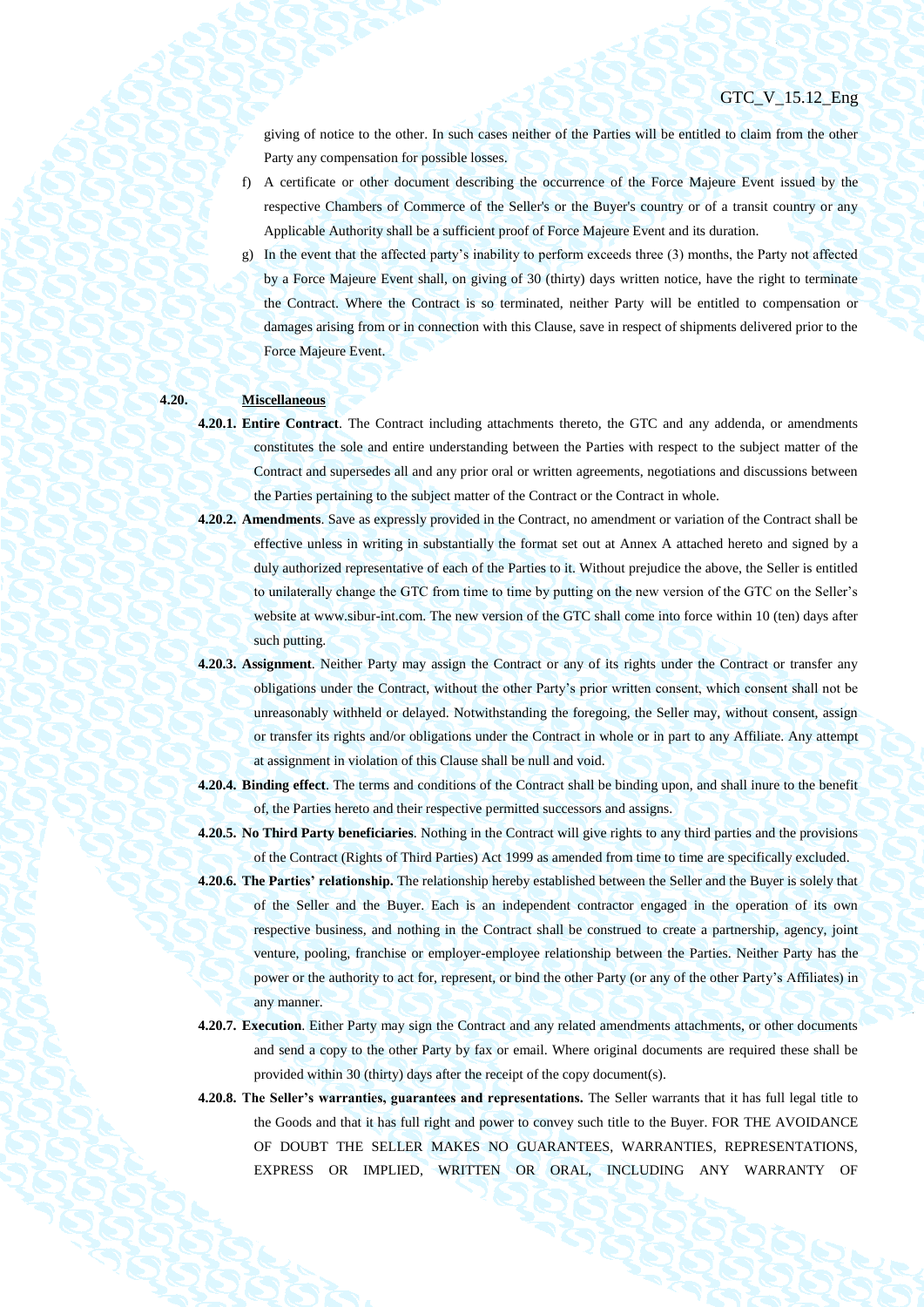MERCHANTABILITY OR FITNESS OR SUITABILITY OF THE GOODS FOR A PARTICULAR PURPOSE, CONCERNING THE GOODS. ANY WARRANTIES, CONDITIONS OR OTHER TERMS IMPLIED BY LAW, CUSTOM, CONTRACT, STATUTE OR OTHER LEGAL THEORY OR OTHERWISE, WHETHER AS TO MERCHANTABILITY, QUALITY, FITNESS FOR PURPOSE OF THE GOODS OR OTHERWISE ARE SPECIFICALLY EXCLUDED TO THE FULLEST EXTENT PERMITTED BY THE APPLICABLE LAW.

**4.20.9. Notices**. Any consent, agreement, approval or notice required or permitted to be given or made under the Contract by one of the Parties hereto to the other Party shall be in writing and in English (unless otherwise agreed by the Parties) and shall be delivered in person or by Federal Express, DHL (or other recognized international courier service requiring signature upon receipt) or by facsimile or email (as evidenced by a paper copy of such email).

In proving the giving of a communication, it shall be sufficient to prove that delivery was made to the appropriate address, or the communication was properly addressed and posted by an appropriate courier, or the fax was properly addressed and transmitted or the email was sent to the appropriate email address and dispatch of transmission from the sender's external gateway was confirmed as specified in the Contract.

- **4.20.10. The date of receipt**. The date of receipt of the notice, demand or other communication will be (i) if delivered by hand, at the time of delivery, (ii) if delivered by courier – on the 14th day after the same is so mailed, except in the event of disruption of the postal service in which event the notice, demand or other communication will be deemed to be received only when actually received; (iii) if sent by fax, at the time of transmission; and (iv) if sent by email, at the earlier of: the time a return receipt is generated automatically by the recipient's email server; the time the recipient acknowledges receipt; and 24 (twenty four) hours after transmission, unless the sender receives notification that the email has not been successfully delivered.
- **4.20.11. Change of notice details**. Either Party hereto shall promptly notify the other Party in writing as to the change of notice details of the Party and the new details to which notice shall be given to it thereafter.
- **4.20.12. The originals provision**. Where original documents are required to be delivered in accordance with the Contract, such documents shall be sent either by certified mail or by courier to the postal address of the receiving Party as stipulated in the Contract.
- **4.20.13. Language of the correspondence**. All correspondence concerning the Contract shall be conducted in English.
- **4.20.14. Expenses**. Whether or not the transactions contemplated hereby are consummated, all costs and expenses (including the expenses, costs and fees of each Party attorneys, auditors and financial and other professional advisors) incurred in connection with the Contract and/or the drafting or negotiation of the terms and conditions of the Contract and/or any other transaction arising out of or in connection with the Contract shall be borne and paid by the Party incurring such costs and expenses.
- **4.20.15. Waiver**. Any failure on the part of any Party hereto to comply with any of its obligations, agreements or conditions under the Contract may only be waived in writing by the Party to whom such compliance is owed but such waiver will not be considered to be a waiver of future failure(s) to comply with an obligation, agreement or condition. No act or omission by a Party may be deemed to be a waiver of any rights if such a waiver is not declared explicitly and in writing.
- **4.20.16. Severability**. If any part of the Contract is deemed to be unenforceable, invalid or in contravention of applicable Law by a court or arbitral tribunal of competent jurisdiction, the remainder of the Contract shall remain in full force and effect. The Parties shall negotiate in good faith to replace the invalid provision with a provision which reflects, to the extent possible, the original intent of the invalid provision.
- **4.20.17. Confidential Information**.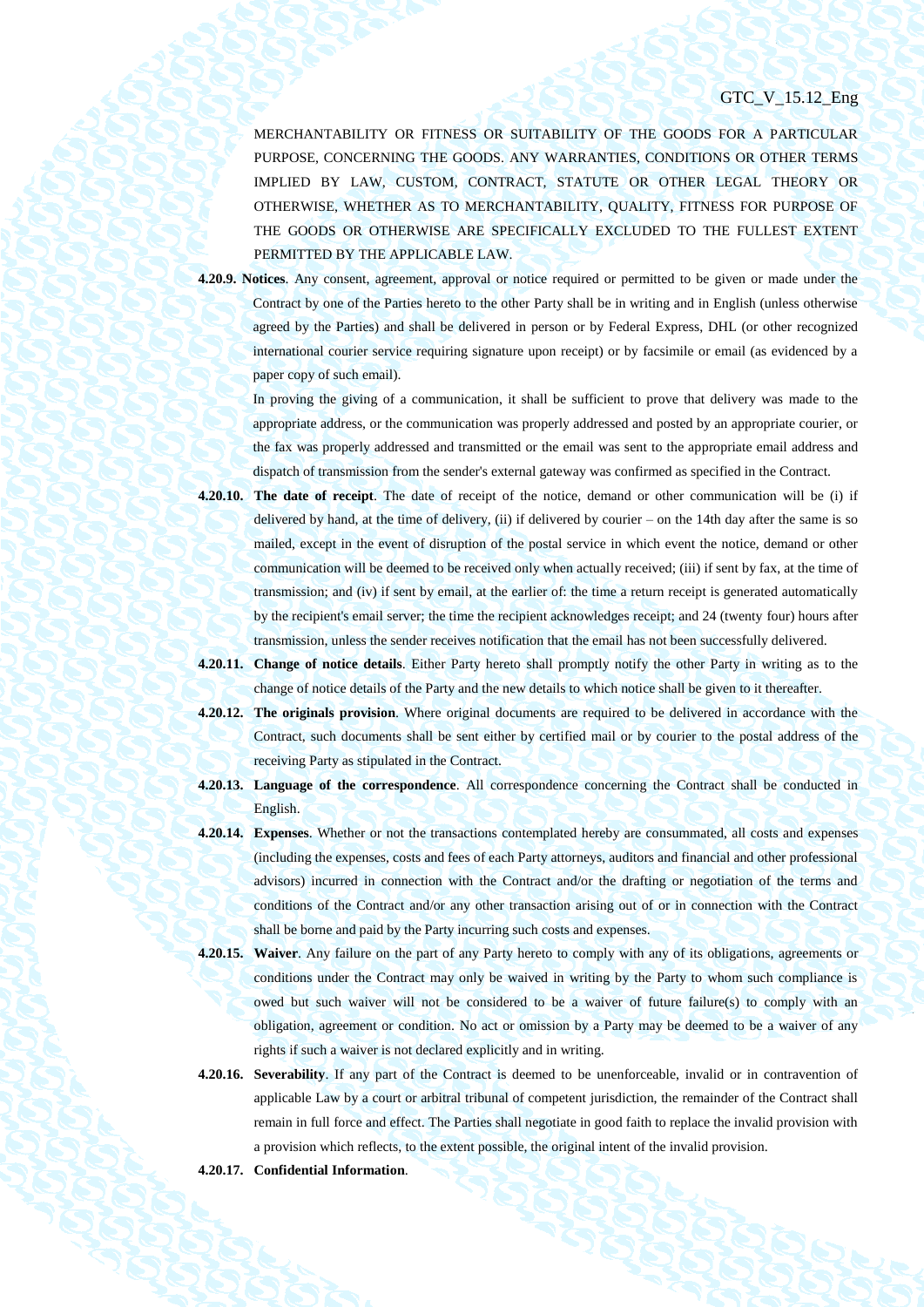- a) In connection with the Contract a Party (hereinafter the "**Receiving Party**") may discover, receive, or otherwise acquire, whether directly or indirectly, information related to the other Party (hereinafter the "**Disclosing Party**") or Affiliates of the Disclosing Party or its Affiliates' businesses, or information of third parties that the Disclosing Party is obligated to keep confidential (collectively, in whatever form or medium, "Confidential Information"). Confidential Information shall not include information (i) that is, or becomes, publicly known through no wrongful act or omission, direct or indirect, of the Receiving Party or its officers, directors, employees, Affiliates or consultants, (ii) that was already known to Receiving Party without obligations of confidentiality prior to the receipt from Disclosing Party, as reasonably evidenced by the Receiving Party, and was legitimately in Receiving Party's possession, without any obligation to keep such information confidential, (iii) that Receiving Party independently develops without the use of any Confidential Information of Disclosing Party, or (iv) that Receiving Party receives or has received on a non-confidential basis from a source other than Disclosing Party that is entitled to disclose the same to Receiving Party; provided however that Receiving Party is able to provide Disclosing Party with the documentary evidence regarding any of the exceptions (if any) or as required in connection with any rules or requirements of any stock exchange on which such Party is listed or may be listed, or as may otherwise be required by applicable Law.
- b) Receiving Party shall (i) use Disclosing Party's Confidential Information solely in connection with exercise of its rights or performance of its obligations under the Contract, and (ii) disclose Disclosing Party's Confidential Information only as necessary to its officers, employees, Affiliates, consultants, including legal advisors and auditors whose duties relate to the Contract and reasonably require familiarity with such information in order for Receiving Party to perform its obligations or exercise its rights hereunder and who are bound by a legally enforceable written obligation of confidentiality with terms that are the same as, or more stringent than, those set out herein. Each Party shall be liable for any losses and/or damages incurred by the Disclosing Party resulting from such disclosure of Confidential Information by the above mentioned persons to any Third parties.
- c) Subject to the exceptions to the confidentiality obligations set out in this Clause above, neither Party (nor its Affiliates, subsidiaries or other related parties) may disclose, publish or otherwise reveal the contents of the Contract to any Third Party without the prior express written consent of the other Party (which consent shall not be unreasonably withheld or delayed)ю Notwithstanding the aforementioned (and without limiting the exceptions set out in this Clause, each Party shall be permitted to disclose the terms and conditions of the Contract (i) to actual or potential investors and lenders and their authorized representatives under written confidentiality agreements that protect the confidentiality of the contents of the Contract which are the same as, or more stringent than, those set out herein, or (ii) as required in connection with any rules or requirements of any stock exchange on which such Party is listed or may be listed, or (iii) as may otherwise be required by the applicable Law, or (iv) as may be reasonably required for the performance of the Parties obligations under the Contract; provided however, that the Party making a disclosure pursuant to an exception set forth in the preceding subsections (i) or (iv) shall provide the other Party with prior written notice and shall, to the extent practical, cooperate with the other Party in seeking confidential treatment of the information to be disclosed (if and to the extent available), or (v) to its Affiliates under written confidentiality agreements that protect the confidentiality of the contents of the Contract which are the same as, or more stringent than, those set out herein..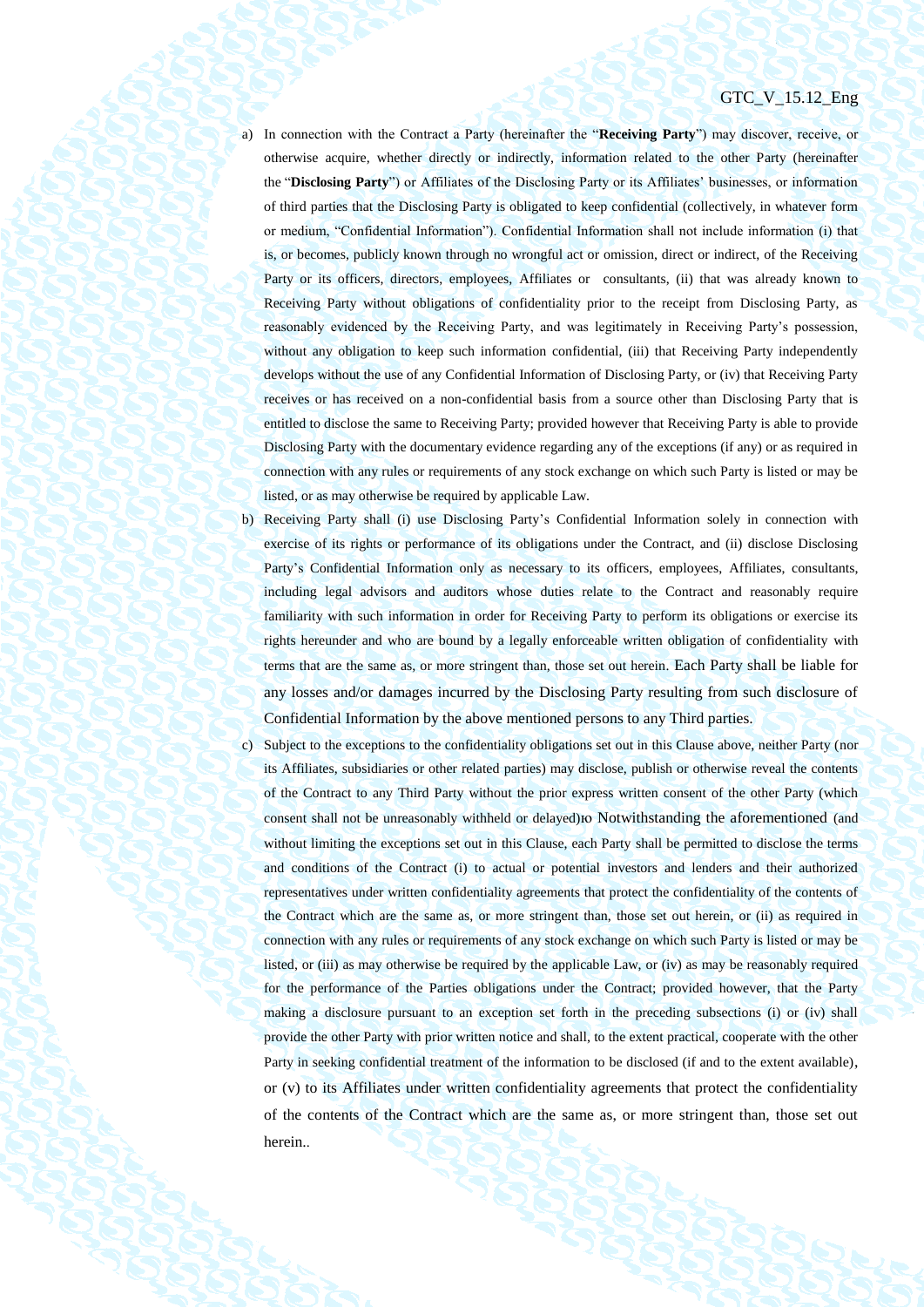d) No press release referring to the Contract or utilizing the other Party's name shall be made without the prior written consent of the other Party.

- **4.20.18. Set-off**. No set-off may be made against any claims unless otherwise agreed in writing by the Seller in advance. Under no circumstances the Buyer shall be entitled to set-off against the payment (including any VAT payable) under the Contract any sums owed to the Buyer by the Seller under the Contract or any other agreement it has with the Seller. For the avoidance of any doubt the Seller shall be entitled at all times to set-off against any and all amount owing at any time from the Buyer to the Seller against any amount payable at any time by the Seller under the Contract.
- **4.20.19. Warranties.** Each Party hereby represents and warrants to the other that:
	- a) it has the authority to enter into and perform its obligations under the Contract,
	- b) the Contract has been duly executed and delivered on behalf of such Party, and constitutes a legal, valid, binding obligation, enforceable against such Party in accordance with its terms,
	- c) it is a corporation duly organized, validly existing and in good standing under the laws and regulations of its jurisdiction of incorporation or formation,
	- d) neither the execution of the Contract nor its performance thereunder conflicts with any applicable Law or any other contract to which it is a party or any obligation to which it is subject,
	- e) within 5 (five) days after the relevant event, the Party so effected will inform the other Party of any changes or amendments to its direct or indirect ownership.
- **4.20.20. Counterparts**. If the Contract is executed in counterparts, each shall be deemed an original, but all of which together shall constitute one and the same instrument. The Parties hereby acknowledge and agree that the Contract has been prepared jointly and no rule of strict construction shall be applied against either Party.

## **4.21. Headings, References and Usage of Terms.**

- **4.21.1. Headings**. Any headings, article, clause, subclause, section, subsection and table headings in the Contract are inserted for purposes of convenience only and shall not affect in any way the meaning or interpretation of the Contract or the GTC.
- **4.21.2. Reference to articles, clauses, etc.** Save where the context requires otherwise, references to Articles, Clauses, Subclauses, Sections, Subsections, Tables, Annexes, Appendixes, etc. shall be references to the articles, clauses, subclauses, sections, subsections, tables, annexes, appendixes, etc. of the Contract or the GTC, when made in the Contract or the GTC respectively.
- **4.21.3. Singular and plural**. In the Contract and the GTC, the singular shall include the plural and vice versa and the word "including" shall be deemed to be followed by the phrase "without limitation", references to any gender shall include a reference to the other gender; references to other agreements or to any statute, rule or regulation or instrument shall mean the same as amended, modified or replaced from time to time.
- **4.21.4. Herein, hereunder, hereinafter**. The terms "herein", "hereunder", "hereinafter" and similar terms shall be interpreted to refer to the Contract or the GTC, when made in the Contract or the GTC respectively, unless otherwise follows from the context.
- **4.21.5. Reference to period**. Where any period in days, weeks, months or years is referred to in the Contract or the GTC, such period shall be calculated in days, weeks, months or years respectively, unless expressly provided otherwise (and the day on which any such period is expressed to commence shall not be counted for the purpose of such period's calculation).
- **4.21.6. Writing**. A reference to "writing" or any cognate expressions is a reference to any mode of representing or reproducing words in a visible non-transitory form and includes fax and e-mail.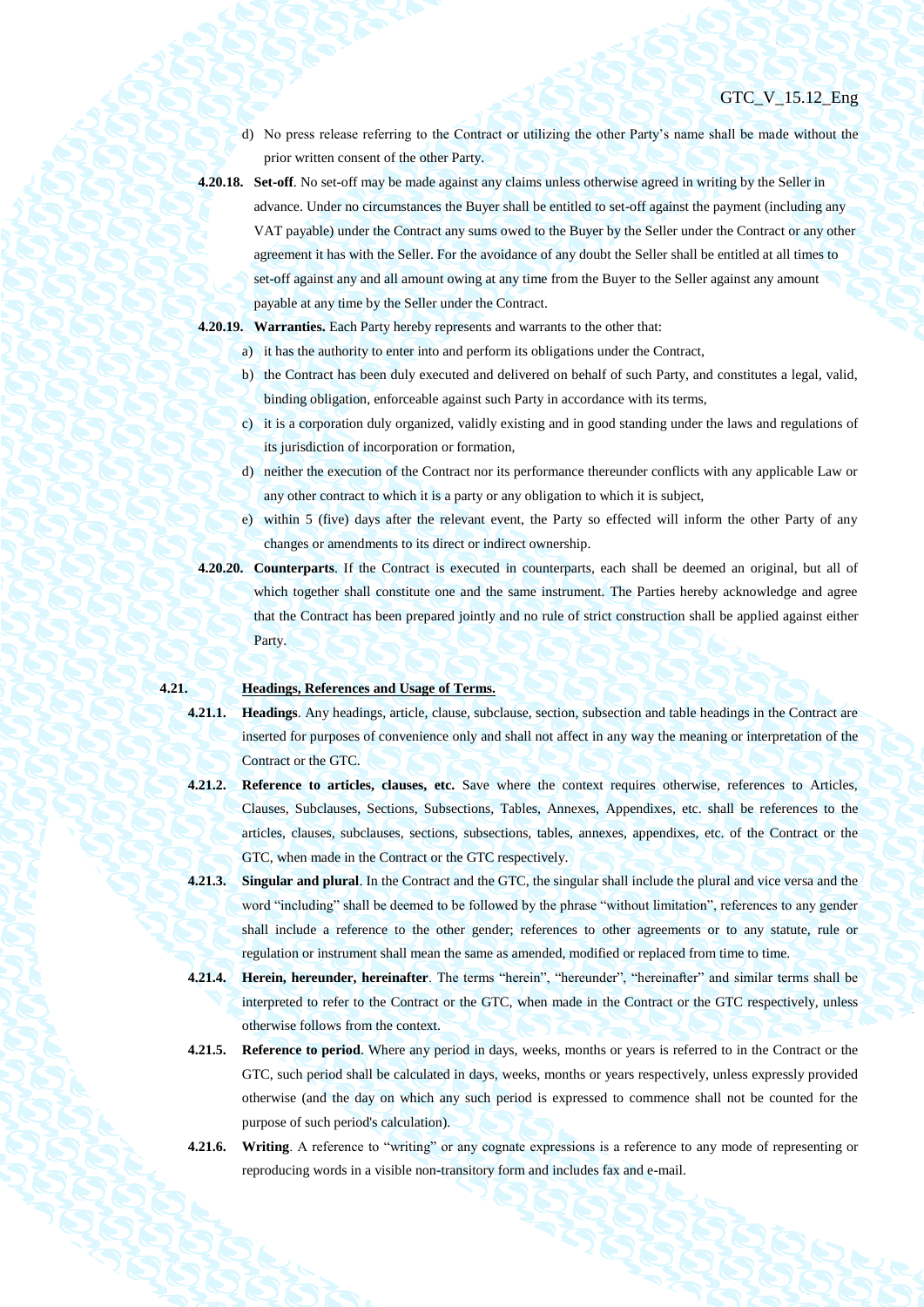**4.21.7. Including**. Any phrase introduced by the terms "including" or "in particular", or any cognate expression,

shall be construed as illustrative and not limiting of any preceding words.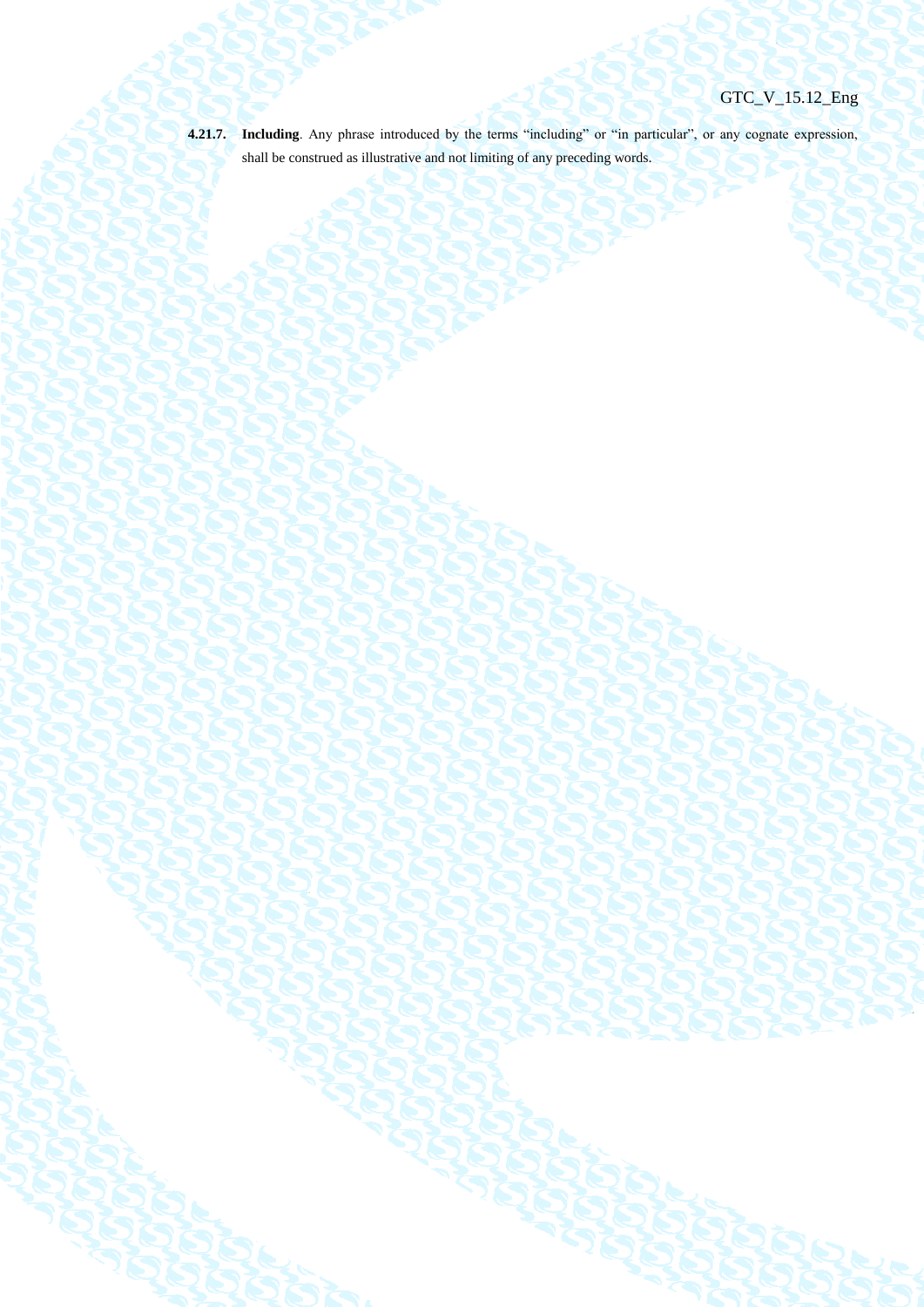## **ANNEX A THE FORMAT OF THE AMENDMENT**

**AMENDMENT №** *[to insert the number the amendment]* **To** *[to insert the title of the Contract* **№** *[to insert the contract number]* **Dated** *[to insert the month, date, year]*

This Amendment № *[to insert the number of the amendment]* (hereinafter this "**Amendment**") dated as of *[to insert month, date, year]*,

by and between

- A. **SIBUR International GmbH**, a company organized and existing under the laws of Austria, with its registered legal address at Prinz-Eugen-Straße 8-10, 1040 Vienna, Austria, represented by [**to insert the title, name**], acting on the basis of [**to insert the document**], (hereinafter the **"Seller"**), on the one hand, and
- B. *[to insert the name of the company]*, a company organized and existing under the laws of *[to insert the country]*, with its registered legal address at *[to insert the registered address]* represented by *[to insert the title, name]*, acting on the basis of *[to insert the document]* (herewith and after the "**Buyer**"), on the other hand.

The Seller and the Buyer may be referred to herein together, as "Parties", or each individually, as a "Party".

This Amendment shall become effective from (the "**Effective Date**"), provided always that no part of this Amendment shall come into existence unless the Seller receives a copy of the counterpart of this Amendment executed by the Buyer within *10* Business Days after the Document Date specified hereinabove (the "**Longstop Date**").

## **RECITALS**

**WHEREAS**, the Seller and the Buyer entered into a *[to insert the title of the Contract] №[to insert the number of the Contract, if any]* between the Seller, on the one hand and the Buyer, on the other hand, dated as of *[to insert the date of the Contract]* (the "Contract"); and

**WHEREAS**, the Seller and the Buyer wish to amend the Contract, on the terms and conditions set forth in this Amendment;

**NOW THEREFORE**, in consideration of the premises and the mutual covenants set forth herein and for other good and valuable consideration, the receipt and sufficiency of which are hereby acknowledged, the Parties hereby agree as follows:

1. **Amendment to** *[to insert Clause] [to insert the number]* **of the Contract.** The Contract is hereby amended to delete *[to insert Clause] [to insert the number]* and replace it with the following: *"[to insert the wording]"*.

2. **Amendment to** *[to insert Clause] [to insert the number]* **of the Contract.** Immediately following first/last sentence of *[to insert Clause] [to insert the number]* the following new sentence is added with the following: *"[to insert the wording]"*.

3. **Amendment to** *[to insert Clause] [to insert the number]* **of the Contract.** The Contract is hereby amended to delete *[to insert Clause] [to insert the number]* and replace it with "[Intentionally left blank by the Parties]".

4. **Amendment to** *[to insert Appendix] [insert the number]* **to the Contract.** The *[to insert Appendix] [to insert the number]* to the Contract is hereby amended to delete the *[to insert Appendix] [to insert the number]* and replace it with the *[to insert Appendix] [to insert the number]* attached as ATTACHMENT I hereto.

5. **Definitions**. All terms used, but not defined, in this Amendment shall have the respective meanings set forth in the Contract.

6. **Headings; Interpretation**. The section headings in this Amendment are inserted for convenience only and shall not affect in any way the meaning or interpretation of this Amendment. The Parties hereby acknowledge and agree that this Amendment has been prepared jointly and no rule of strict construction shall be applied against either Party. In this Amendment, the singular shall include the plural and vice versa and the word "including" shall be deemed to be followed by the phrase "without limitation". The terms "herein" and "hereunder" and similar terms shall be interpreted to refer to this entire Amendment.

7. **Effective Date of Amendment; Incorporation of Terms; Continuing Effect**. This Amendment shall be deemed effective for all purposes *as of the Effective Date*. All of the amended provisions set forth in this Amendment shall be deemed to be incorporated in, and made a part of, the Contract, and the Contract, as amended by this Amendment, shall be read, taken and construed as one and the same agreement. Except as otherwise expressly modified by this Amendment, the Contract shall remain in full force and effect in accordance with its terms and conditions.

8. **Counterparts**. This Amendment shall be executed in Russian and in English language in any number of counterparts prior to the Longstop Date, which shall each constitute an original and together constitute one agreement.